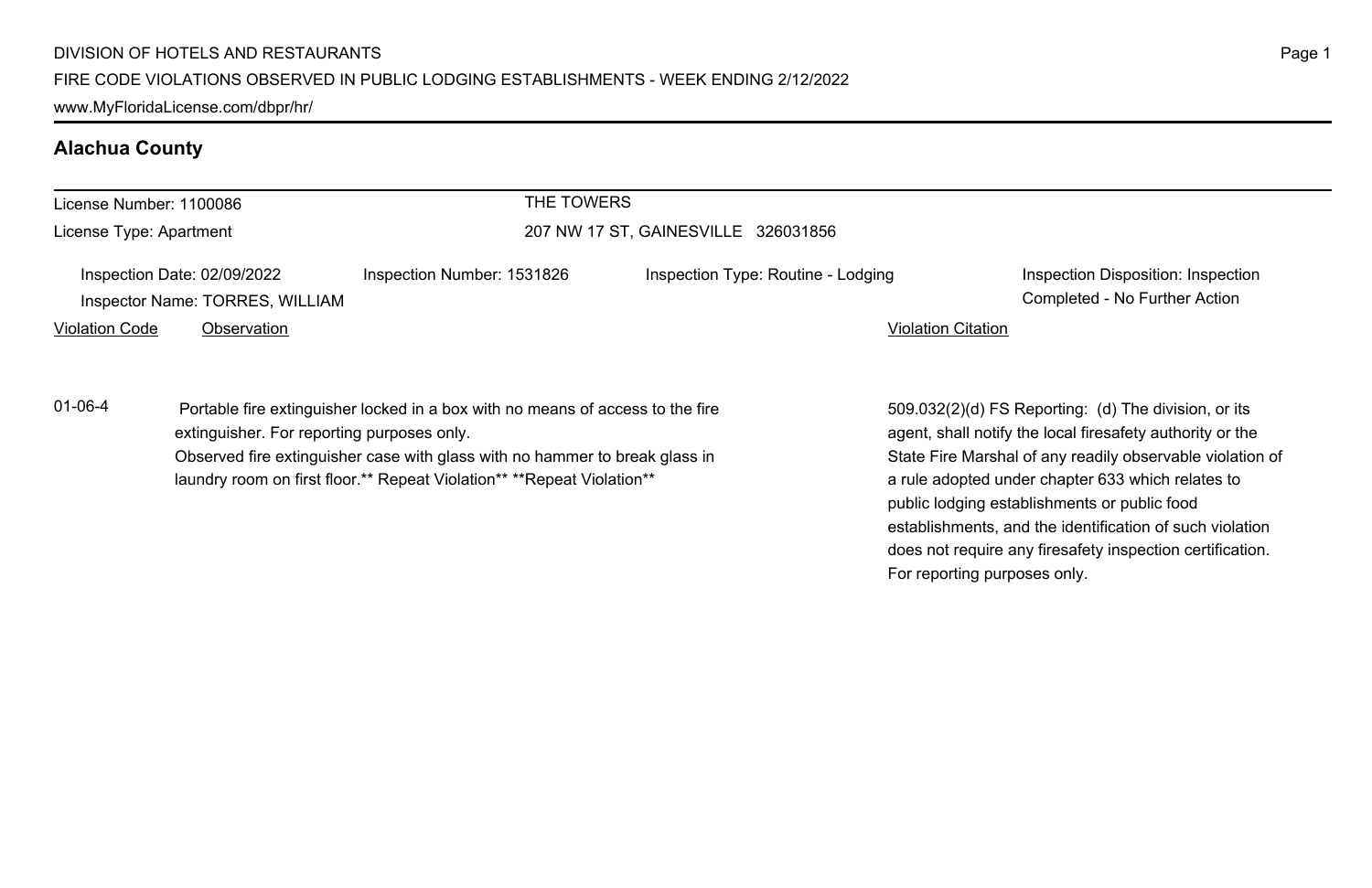www.MyFloridaLicense.com/dbpr/hr/

## **Alachua County**

| License Number: 1102937 |                                                             |                                                                                                                                        | THE EARL APARTMENTS                              |                                                                                                                                                                                                                                                                                                                                                                                                                                              |
|-------------------------|-------------------------------------------------------------|----------------------------------------------------------------------------------------------------------------------------------------|--------------------------------------------------|----------------------------------------------------------------------------------------------------------------------------------------------------------------------------------------------------------------------------------------------------------------------------------------------------------------------------------------------------------------------------------------------------------------------------------------------|
| License Type: Apartment |                                                             |                                                                                                                                        | 124 SW 62ND ST, GAINESVILLE 32607                |                                                                                                                                                                                                                                                                                                                                                                                                                                              |
|                         | Inspection Date: 02/09/2022<br>Inspector Name: CASEY, KEITH | Inspection Number: 1534270                                                                                                             | Inspection Type: Lodging-Licensing<br>Inspection | Inspection Disposition: Inspection<br>Completed - No Further Action                                                                                                                                                                                                                                                                                                                                                                          |
| <b>Violation Code</b>   | Observation                                                 |                                                                                                                                        |                                                  | <b>Violation Citation</b>                                                                                                                                                                                                                                                                                                                                                                                                                    |
| $01 - 04 - 4$           | only.<br>Did not observe an outside fire extinguisher.      | No portable fire extinguisher present on the premises. For reporting purposes<br>Observed lack of a fire extinguisher in 101, phase 2. |                                                  | 509.032(2)(d) FS Reporting: (d) The division, or its<br>agent, shall notify the local firesafety authority or the<br>State Fire Marshal of any readily observable violation of<br>a rule adopted under chapter 633 which relates to<br>public lodging establishments or public food<br>establishments, and the identification of such violation<br>does not require any firesafety inspection certification.<br>For reporting purposes only. |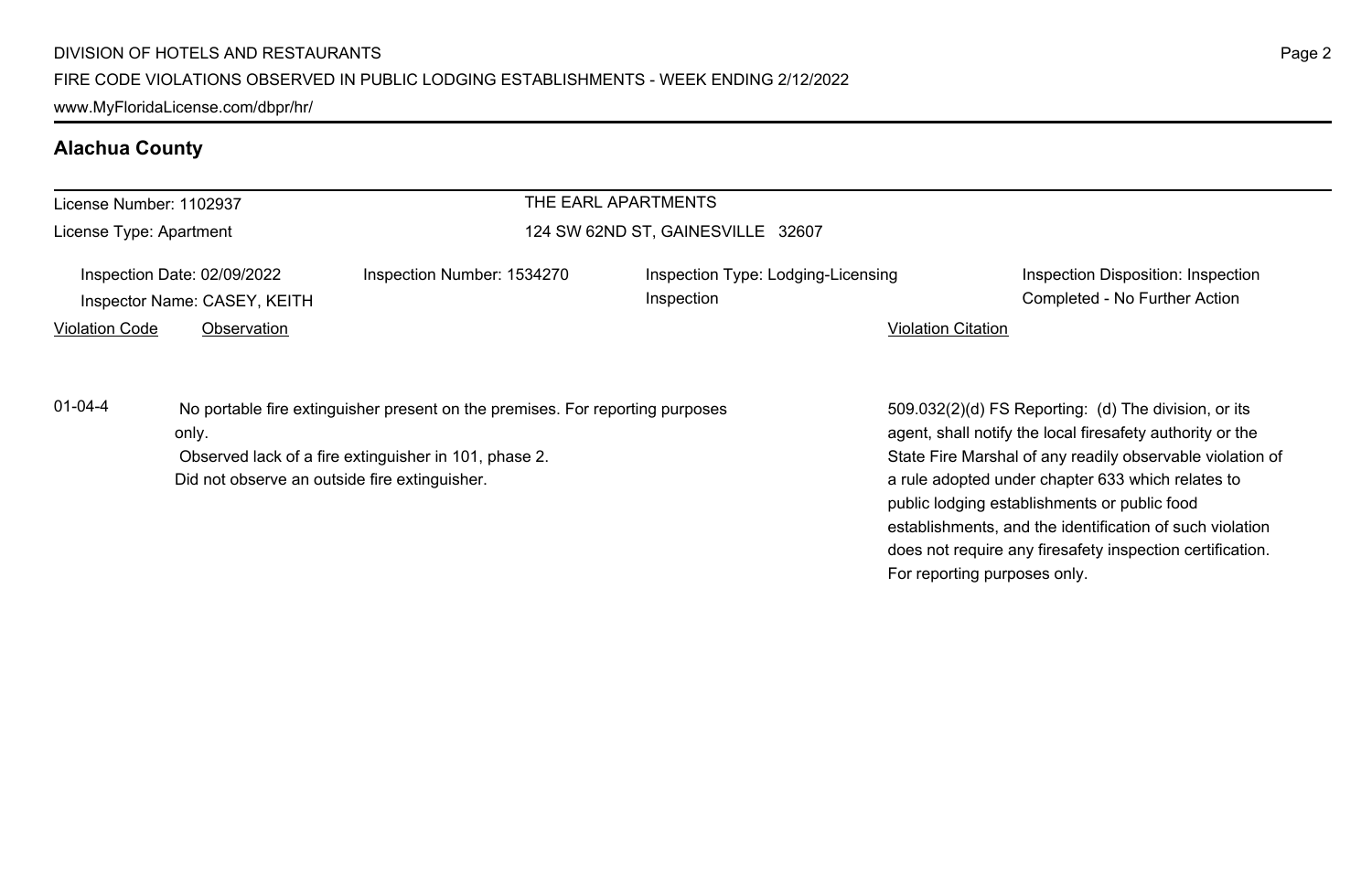burned out. Bulb on order from dynafire

www.MyFloridaLicense.com/dbpr/hr/

### **Brevard County**

| License Number: 1505700 |                                                                |                                                                                                                                                                     | <b>VILLAS AT PALM BAY</b>          |                           |                                                                                                                     |
|-------------------------|----------------------------------------------------------------|---------------------------------------------------------------------------------------------------------------------------------------------------------------------|------------------------------------|---------------------------|---------------------------------------------------------------------------------------------------------------------|
| License Type: Apartment |                                                                |                                                                                                                                                                     | 1880 MOGRA CIR NE, PALM BAY 32905  |                           |                                                                                                                     |
|                         | Inspection Date: 02/11/2022<br>Inspector Name: SCHUCK, GREGORY | Inspection Number: 1523242                                                                                                                                          | Inspection Type: Routine - Lodging |                           | Inspection Disposition: Warning<br>Issued                                                                           |
| <b>Violation Code</b>   | Observation                                                    |                                                                                                                                                                     |                                    | <b>Violation Citation</b> |                                                                                                                     |
| $04 - 01 - 4$           |                                                                | Trouble/alarm light illuminated on the fire alarm control panel. For reporting<br>purposes only. Fire panel in building 9400 In supervisory mode. Strobe in hallway |                                    |                           | 509.032(2)(d) FS Reporting: The division, or its agent,<br>shall notify the local firesafety authority or the State |

shall notify the local firesafety authority or the State Fire Marshal of any readily observable violation of a rule adopted under chapter 633 which relates to public lodging establishments or public food establishments, and the identification of such violation does not require any firesafety inspection certification. For reporting purposes only.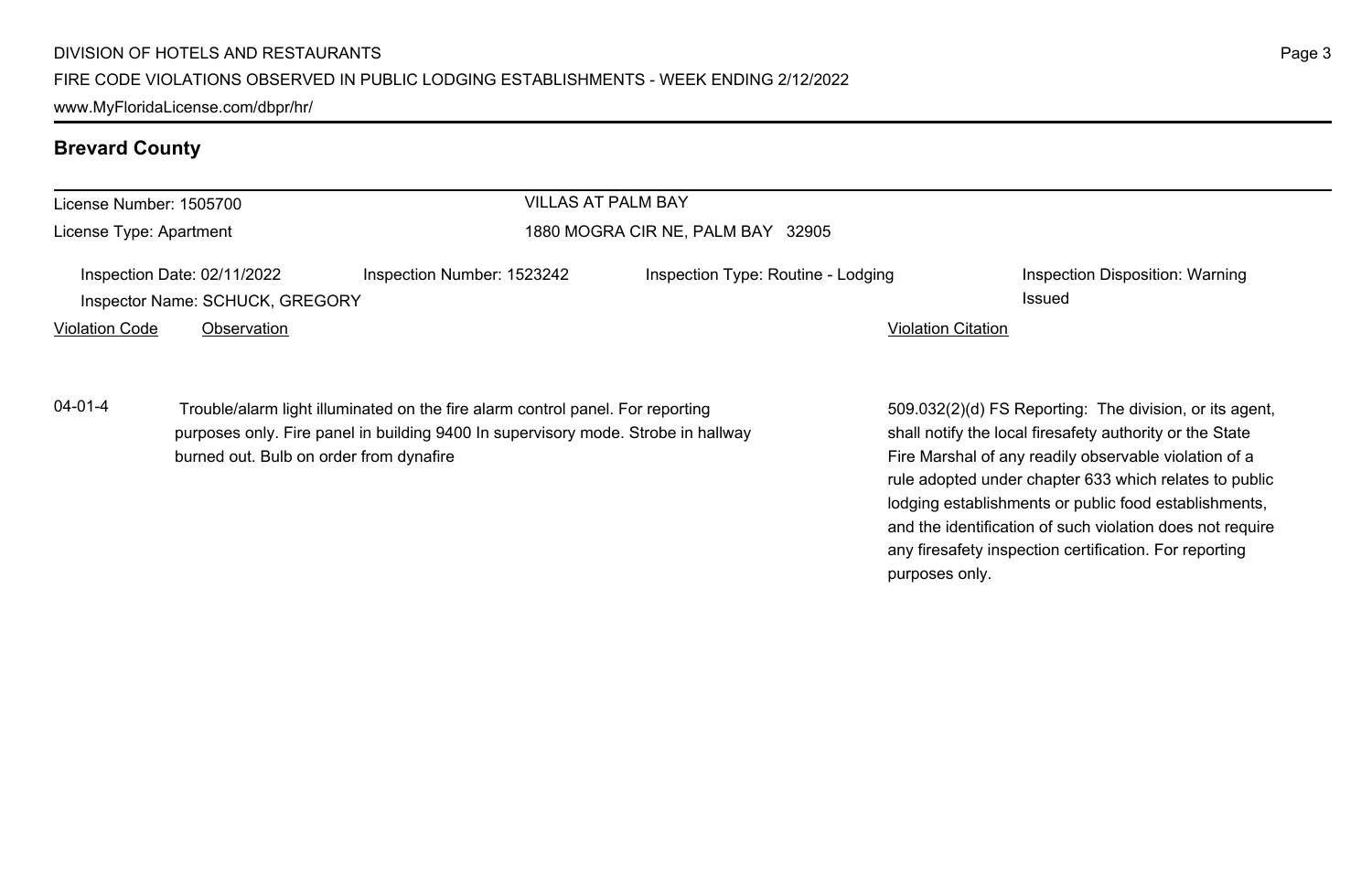**Brevard County**

| License Number: 1505682 |                                                                    |                                                                                    | HOMEWOOD SUITES CAPE CANAVERAL            |                                                                     |
|-------------------------|--------------------------------------------------------------------|------------------------------------------------------------------------------------|-------------------------------------------|---------------------------------------------------------------------|
| License Type: Hotel     |                                                                    |                                                                                    | 9000 ASTRONAUT BLVD, CAPE CANAVERAL 32920 |                                                                     |
|                         | Inspection Date: 02/09/2022<br>Inspector Name: HICKS, GEORGE RANDY | Inspection Number: 1162218                                                         | Inspection Type: Routine - Lodging        | Inspection Disposition: Inspection<br>Completed - No Further Action |
| <b>Violation Code</b>   | Observation                                                        |                                                                                    | <b>Violation Citation</b>                 |                                                                     |
| $01 - 02 - 4$           |                                                                    | Portable fire extinguisher pressure gauge indicates the extinguisher is in need of |                                           | 509.032(2)(d) FS Reporting: (d) The division, or its                |

recharge. For reporting purposes only. At entrance to laundry room.

 $509.032(2)(d)$  FS Reporting.  $(d)$ agent, shall notify the local firesafety authority or the State Fire Marshal of any readily observable violation of a rule adopted under chapter 633 which relates to public lodging establishments or public food establishments, and the identification of such violation does not require any firesafety inspection certification. For reporting purposes only.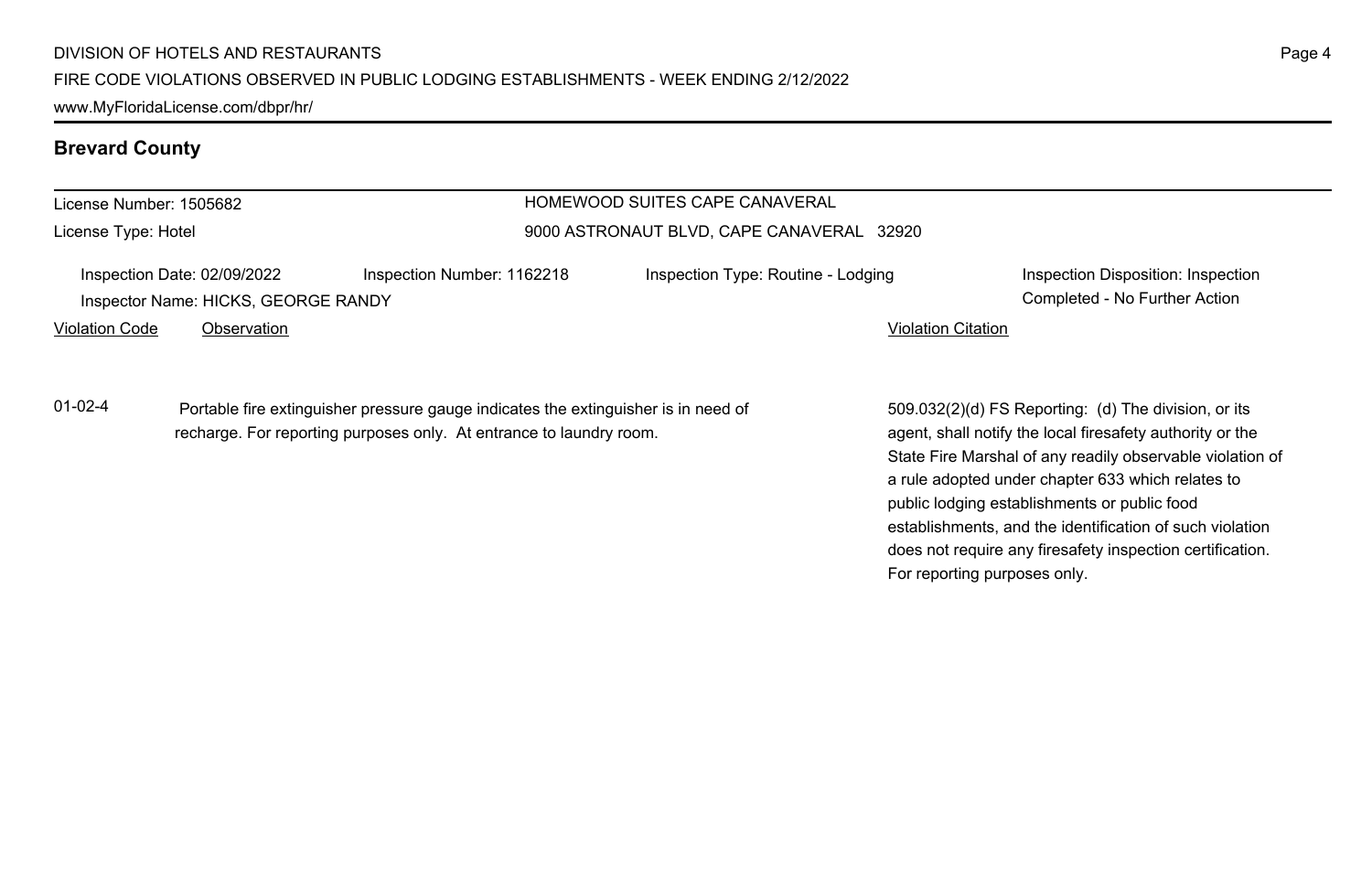www.MyFloridaLicense.com/dbpr/hr/

## **Broward County**

| License Number: 1612148                                                                                                                                          |                                                                             |                                                                                                                                                   | 329 NE APARTMENTS                  |                                                                                                                                                                                                                                                                                                                                                                                                              |                                                                                                                                                                                                                                                                                                                                                                                                              |
|------------------------------------------------------------------------------------------------------------------------------------------------------------------|-----------------------------------------------------------------------------|---------------------------------------------------------------------------------------------------------------------------------------------------|------------------------------------|--------------------------------------------------------------------------------------------------------------------------------------------------------------------------------------------------------------------------------------------------------------------------------------------------------------------------------------------------------------------------------------------------------------|--------------------------------------------------------------------------------------------------------------------------------------------------------------------------------------------------------------------------------------------------------------------------------------------------------------------------------------------------------------------------------------------------------------|
| License Type: Apartment                                                                                                                                          |                                                                             |                                                                                                                                                   | 329 NE 4 ST, HALLANDALE 33009-3414 |                                                                                                                                                                                                                                                                                                                                                                                                              |                                                                                                                                                                                                                                                                                                                                                                                                              |
| <b>Violation Code</b>                                                                                                                                            | Inspection Date: 02/07/2022<br>Inspector Name: GANPAT, INDAR<br>Observation | Inspection Number: 1530515                                                                                                                        | Inspection Type: Routine - Lodging | <b>Violation Citation</b>                                                                                                                                                                                                                                                                                                                                                                                    | Inspection Disposition: Inspection<br>Completed - No Further Action                                                                                                                                                                                                                                                                                                                                          |
|                                                                                                                                                                  |                                                                             |                                                                                                                                                   |                                    |                                                                                                                                                                                                                                                                                                                                                                                                              |                                                                                                                                                                                                                                                                                                                                                                                                              |
| $01 - 01 - 4$                                                                                                                                                    | Violation**                                                                 | Portable fire extinguisher pressure gauge indicates the extinguisher is<br>overcharged. For reporting purposes only. Between units 1 & 3 **Repeat |                                    | For reporting purposes only.                                                                                                                                                                                                                                                                                                                                                                                 | 509.032(2)(d) FS Reporting: (d) The division, or its<br>agent, shall notify the local firesafety authority or the<br>State Fire Marshal of any readily observable violation of<br>a rule adopted under chapter 633 which relates to<br>public lodging establishments or public food<br>establishments, and the identification of such violation<br>does not require any firesafety inspection certification. |
| $01 - 06 - 4$<br>Portable fire extinguisher locked in a box with no means of access to the fire<br>extinguisher. For reporting purposes only. Between units 2&3. |                                                                             |                                                                                                                                                   |                                    | 509.032(2)(d) FS Reporting: (d) The division, or its<br>agent, shall notify the local firesafety authority or the<br>State Fire Marshal of any readily observable violation of<br>a rule adopted under chapter 633 which relates to<br>public lodging establishments or public food<br>establishments, and the identification of such violation<br>does not require any firesafety inspection certification. |                                                                                                                                                                                                                                                                                                                                                                                                              |

For reporting purposes only.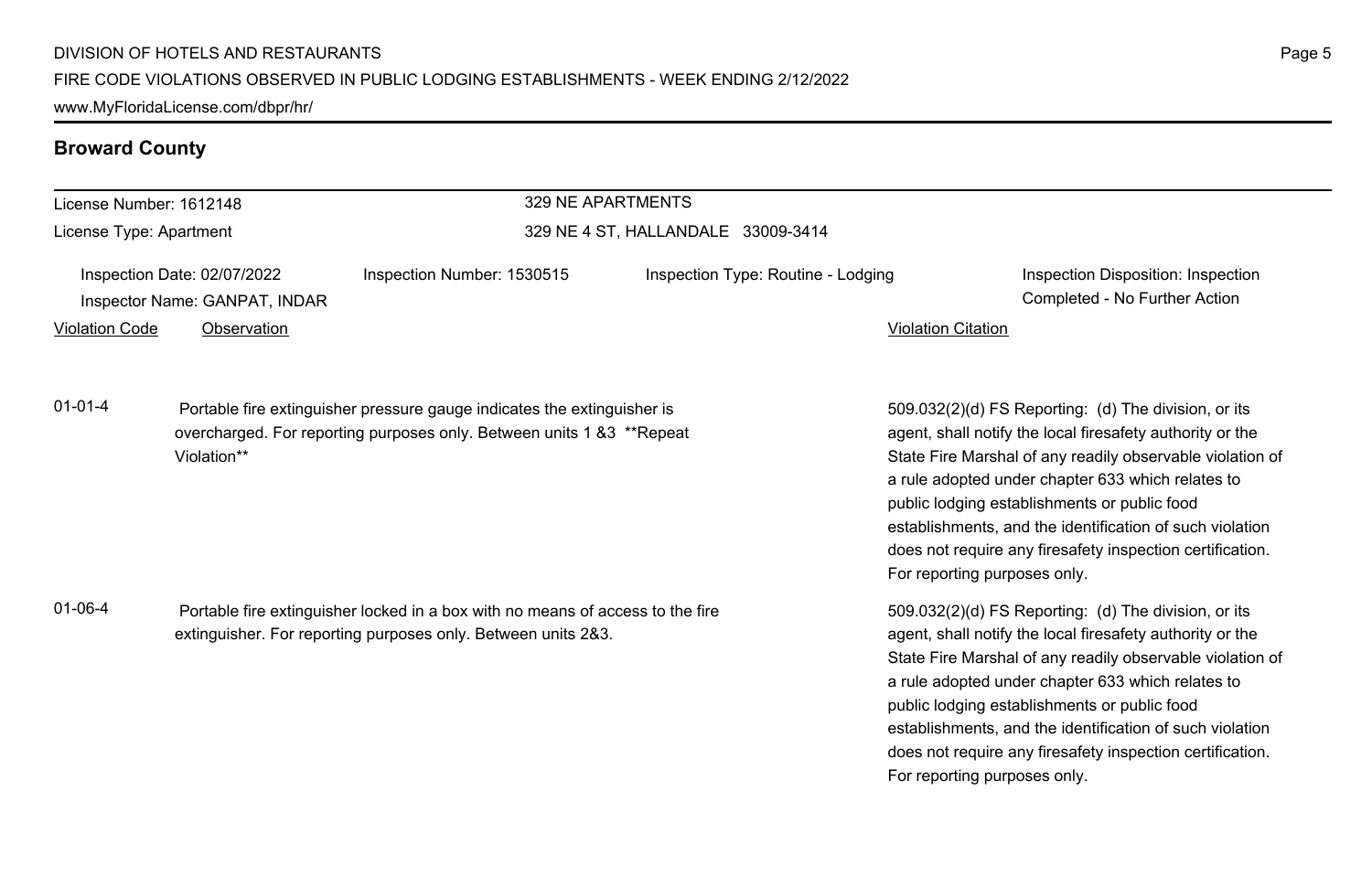2022-02-09: Observed same. \*\*Admin Complaint\*\*

www.MyFloridaLicense.com/dbpr/hr/

## **Broward County**

| License Number: 1604383                                                                                |  | HOLLYWOOD VILLAGE                                                                                                                                                                                                                     |                                                                 |                                                                                                                  |
|--------------------------------------------------------------------------------------------------------|--|---------------------------------------------------------------------------------------------------------------------------------------------------------------------------------------------------------------------------------------|-----------------------------------------------------------------|------------------------------------------------------------------------------------------------------------------|
| License Type: Apartment                                                                                |  |                                                                                                                                                                                                                                       | 1735 LINCOLN ST, HOLLYWOOD 33020                                |                                                                                                                  |
| Inspection Date: 02/09/2022<br>Inspector Name: CHRISTGEN, THOM<br><b>Violation Code</b><br>Observation |  | Inspection Number: 1525935                                                                                                                                                                                                            | Inspection Type: Routine - Lodging<br><b>Violation Citation</b> | Inspection Disposition: Call Back -<br>Admin. complaint recommended                                              |
|                                                                                                        |  |                                                                                                                                                                                                                                       |                                                                 |                                                                                                                  |
| $12 - 04 - 4$                                                                                          |  | - From initial inspection : High Priority - Six elevated Walkways cracked and<br>supported at the crack by temporary metal supports. Walkways have not been<br>blocked off to prevent access. **Warning** - From follow-up inspection | good repair.                                                    | 61C-1.004(5) FAC High Priority: All building structural<br>components, attachments and fixtures shall be kept in |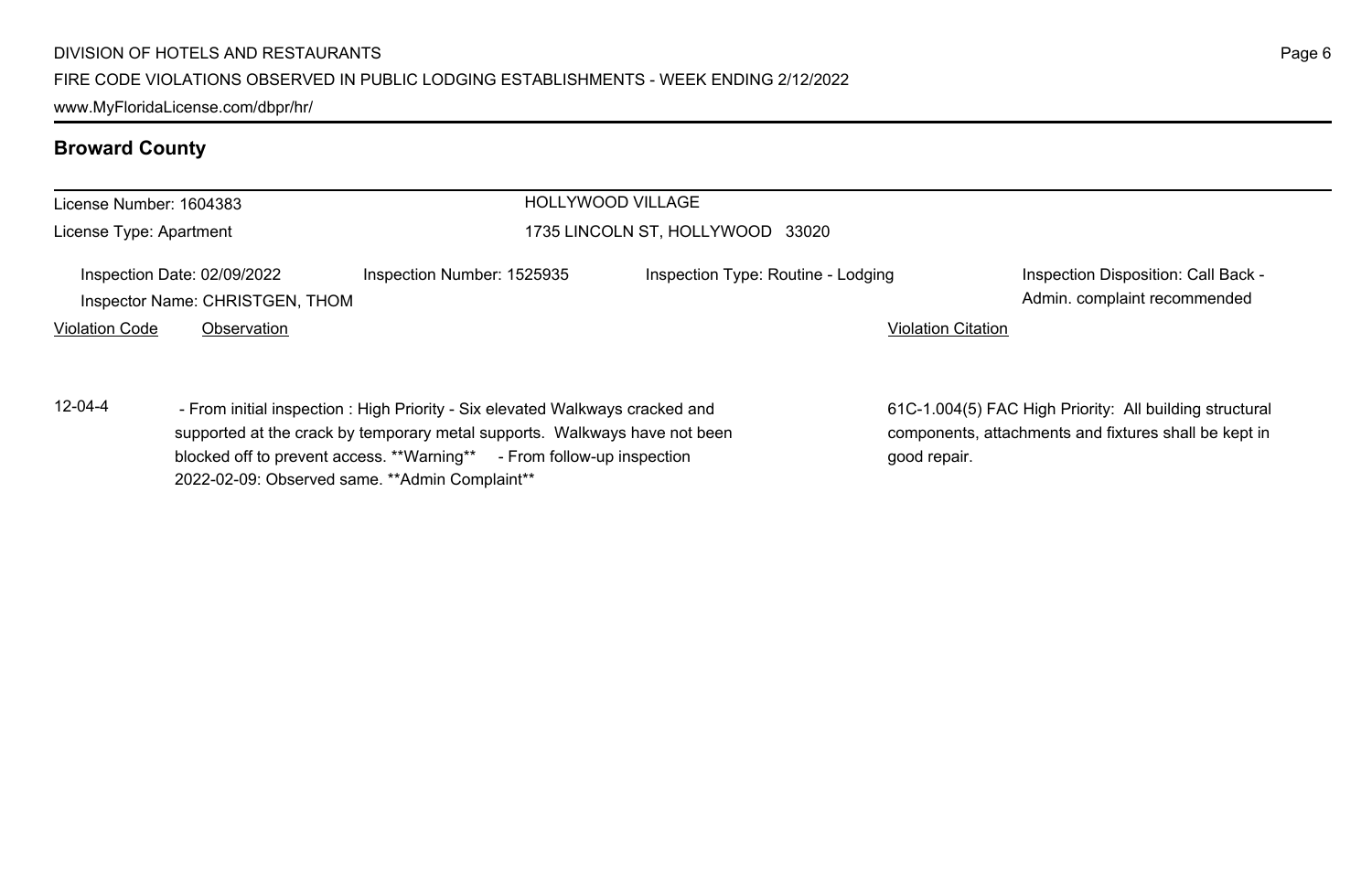| License Number: 1621033 |                                                                | 1843 DEWEY LLC                                                                                                                                                    |                                                  |                                                                                                                                                                                                                                                                                                                                                                                                                                              |
|-------------------------|----------------------------------------------------------------|-------------------------------------------------------------------------------------------------------------------------------------------------------------------|--------------------------------------------------|----------------------------------------------------------------------------------------------------------------------------------------------------------------------------------------------------------------------------------------------------------------------------------------------------------------------------------------------------------------------------------------------------------------------------------------------|
| License Type: Apartment |                                                                |                                                                                                                                                                   | 1843 DEWEY ST, HOLLYWOOD 33020                   |                                                                                                                                                                                                                                                                                                                                                                                                                                              |
|                         | Inspection Date: 02/11/2022<br>Inspector Name: CHRISTGEN, THOM | Inspection Number: 1534304                                                                                                                                        | Inspection Type: Lodging-Licensing<br>Inspection | Inspection Disposition: Inspection<br>Completed - No Further Action                                                                                                                                                                                                                                                                                                                                                                          |
| <b>Violation Code</b>   | Observation                                                    |                                                                                                                                                                   |                                                  | <b>Violation Citation</b>                                                                                                                                                                                                                                                                                                                                                                                                                    |
| 01-02-4                 | units 105 and 106.                                             | Portable fire extinguisher pressure gauge indicates the extinguisher is in need of<br>recharge. For reporting purposes only. Observed at the extinguisher between |                                                  | 509.032(2)(d) FS Reporting: (d) The division, or its<br>agent, shall notify the local firesafety authority or the<br>State Fire Marshal of any readily observable violation of<br>a rule adopted under chapter 633 which relates to<br>public lodging establishments or public food<br>establishments, and the identification of such violation<br>does not require any firesafety inspection certification.<br>For reporting purposes only. |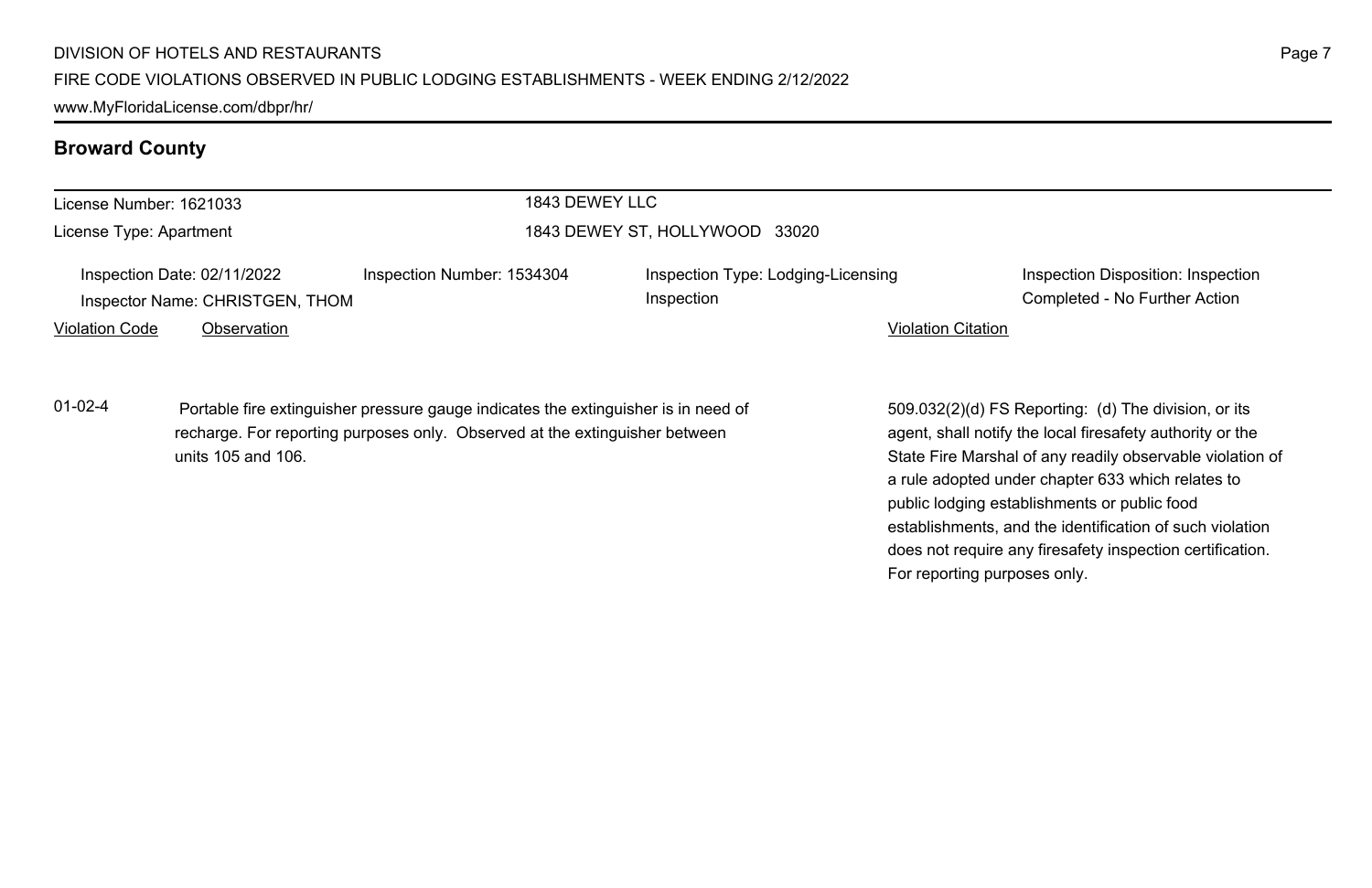www.MyFloridaLicense.com/dbpr/hr/

## **Broward County**

| License Number: 1606901 |                                                                |                                                                                                                                              | <b>LOMAR HOLDINGS LLC</b>           |                           |                                                                                                                                                                                                                                                                                     |
|-------------------------|----------------------------------------------------------------|----------------------------------------------------------------------------------------------------------------------------------------------|-------------------------------------|---------------------------|-------------------------------------------------------------------------------------------------------------------------------------------------------------------------------------------------------------------------------------------------------------------------------------|
| License Type: Apartment |                                                                |                                                                                                                                              | 555 S LUNA CT. HOLLYWOOD 33021-7577 |                           |                                                                                                                                                                                                                                                                                     |
|                         | Inspection Date: 02/08/2022<br>Inspector Name: CHRISTGEN, THOM | Inspection Number: 1525017                                                                                                                   | Inspection Type: Routine - Lodging  |                           | Inspection Disposition: Inspection<br>Completed - No Further Action                                                                                                                                                                                                                 |
| <b>Violation Code</b>   | Observation                                                    |                                                                                                                                              |                                     | <b>Violation Citation</b> |                                                                                                                                                                                                                                                                                     |
| $01 - 02 - 4$           | recharge. For reporting purposes only.                         | Portable fire extinguisher pressure gauge indicates the extinguisher is in need of<br>1. Observed on extinguisher between units 204 and 205. |                                     |                           | 509.032(2)(d) FS Reporting: (d) The division, or its<br>agent, shall notify the local firesafety authority or the<br>State Fire Marshal of any readily observable violation of<br>a rule adopted under chapter 633 which relates to<br>public lodging establishments or public food |

Page 8

establishments, and the identification of such violation does not require any firesafety inspection certification.

For reporting purposes only.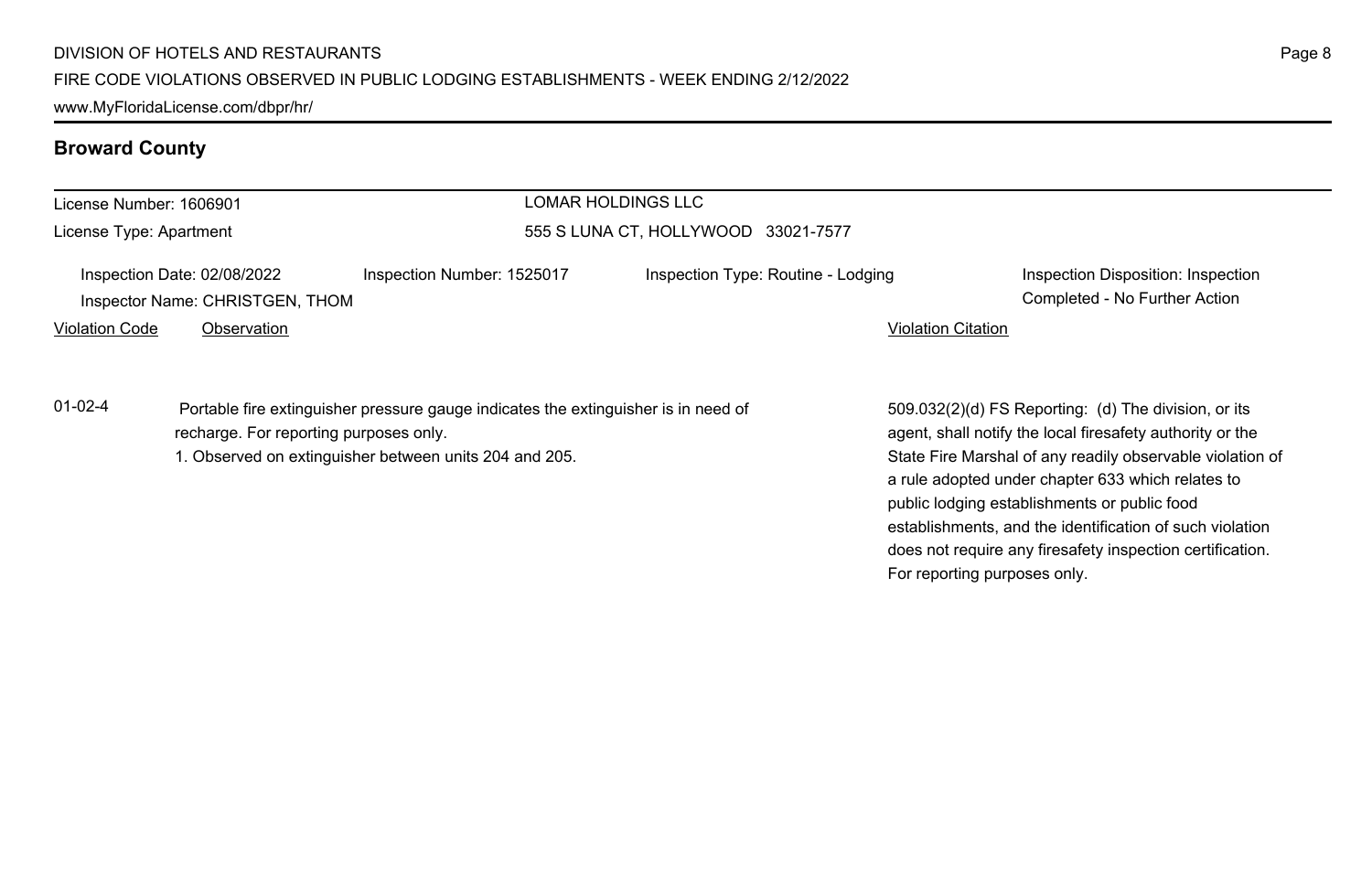#### FIRE CODE VIOLATIONS OBSERVED IN PUBLIC LODGING ESTABLISHMENTS - WEEK ENDING 2/12/2022

www.MyFloridaLicense.com/dbpr/hr/

## **Broward County**

| License Number: 1602179 |                                                                              |                                                                                  | FT. LAUDERDALE MARRIOTT POMPANO BEACH RESORT AND SPA |                           |                                                                                                                                                                                                                                                                                                                                                                                                                                                                                                                                                                                                                                                                                   |
|-------------------------|------------------------------------------------------------------------------|----------------------------------------------------------------------------------|------------------------------------------------------|---------------------------|-----------------------------------------------------------------------------------------------------------------------------------------------------------------------------------------------------------------------------------------------------------------------------------------------------------------------------------------------------------------------------------------------------------------------------------------------------------------------------------------------------------------------------------------------------------------------------------------------------------------------------------------------------------------------------------|
| License Type: Hotel     |                                                                              |                                                                                  | 1200 1208 N OCEAN BLVD, POMPANO BEACH 33062          |                           |                                                                                                                                                                                                                                                                                                                                                                                                                                                                                                                                                                                                                                                                                   |
| <b>Violation Code</b>   | Inspection Date: 02/11/2022<br>Inspector Name: FRANCE, GASTON<br>Observation | Inspection Number: 1163625                                                       | Inspection Type: Routine - Lodging                   | <b>Violation Citation</b> | Inspection Disposition: Warning<br>Issued                                                                                                                                                                                                                                                                                                                                                                                                                                                                                                                                                                                                                                         |
| 08-01-4                 | purposes only.<br>124040- expired 09/19/21.<br>124039- expired 09/19/21.     | Boiler certificate or insurance inspector's boiler report expired. For reporting |                                                      | purposes only.            | 61C-1.004(10) FAC and 509.032(2)(d) FS Reporting:<br>61C-1.004(10) The insurance inspector's boiler report<br>is required annually for power boilers and high<br>pressure/high temperature boilers and biannually for<br>low pressure steam or vapor heating boilers.<br>509.032(2)(d) The division, or its agent, shall notify the<br>local firesafety authority or the State Fire Marshal of<br>any readily observable violation of a rule adopted under<br>chapter 633 which relates to public lodging<br>establishments or public food establishments, and the<br>identification of such violation does not require any<br>firesafety inspection certification. For reporting |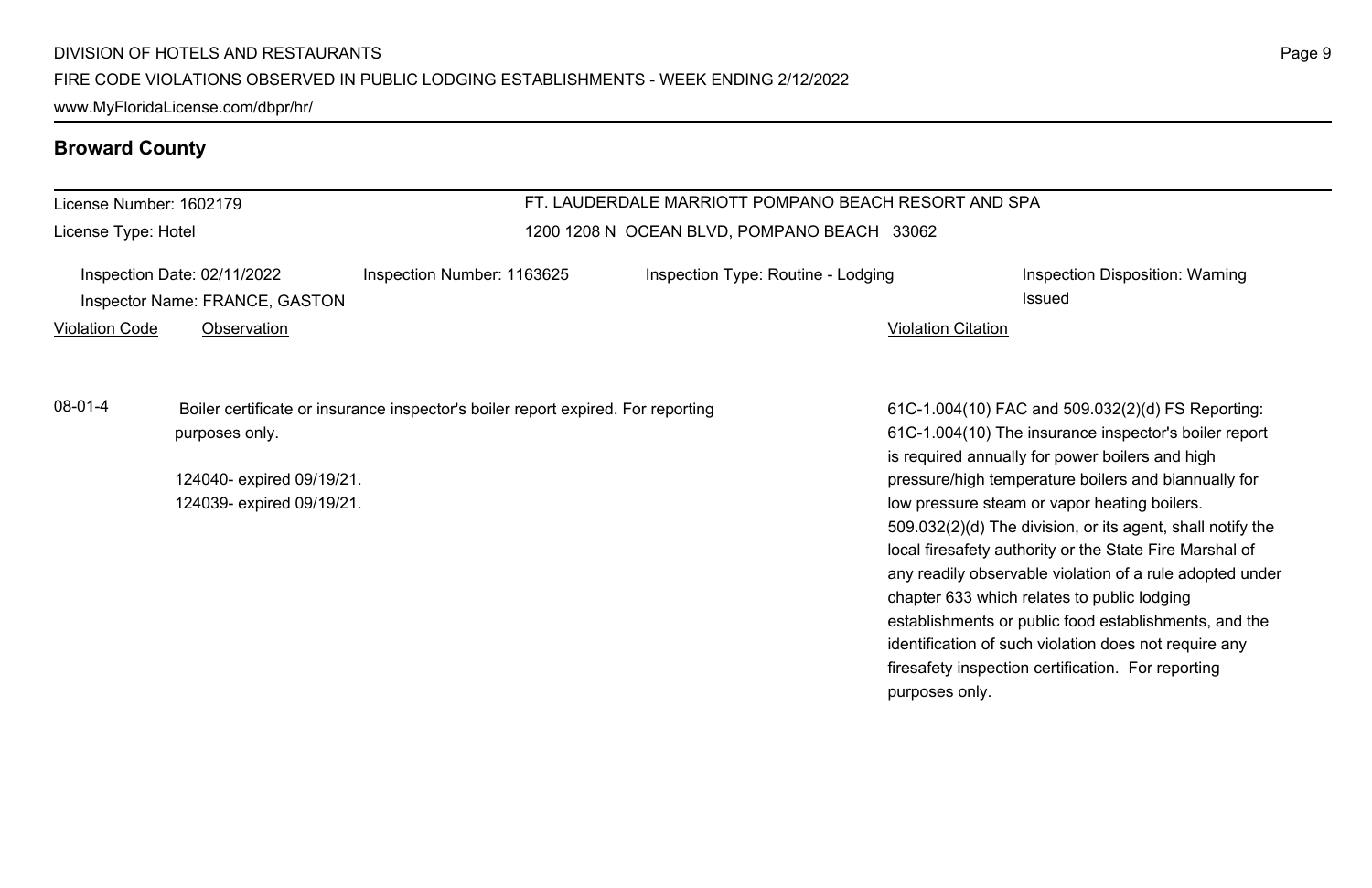FIRE CODE VIOLATIONS OBSERVED IN PUBLIC LODGING ESTABLISHMENTS - WEEK ENDING 2/12/2022

www.MyFloridaLicense.com/dbpr/hr/

## **Broward County**

License Number: 1620932

License Type: Hotel

FOUR SEASONS HOTEL AND RESIDENCES FORT LAUDERDALE 525 N FT LAUDERDALE BEACH BLVD, FORT LAUDERDALE 33304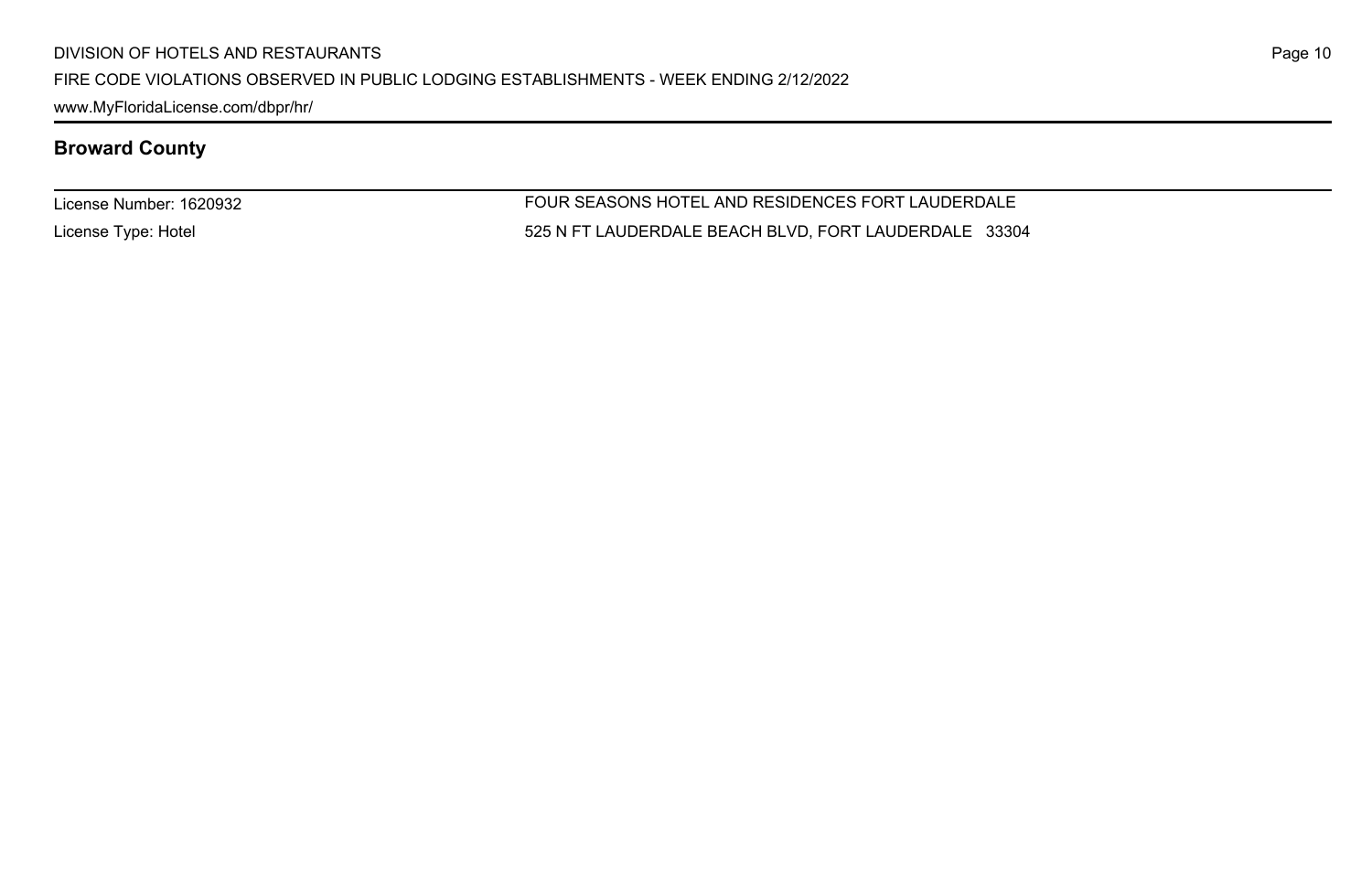Inspection Date: 02/11/2022 Inspection Number: 1164119 Inspection Type: Lodging-Licensing

Violation Code Observation Violation Citation

Inspection Inspector Name: BRANN, JUSTIN Completed - No Further Action

Inspection Disposition: Inspection

04-01-4 Trouble/alarm light illuminated on the fire alarm control panel. For reporting purposes only. Repair service on site.

08-03-4 No boiler certificate or insurance inspector's boiler report available. For reporting purposes only.

509.032(2)(d) FS Reporting: The division, or its agent, shall notify the local firesafety authority or the State Fire Marshal of any readily observable violation of a rule adopted under chapter 633 which relates to public lodging establishments or public food establishments, and the identification of such violation does not require any firesafety inspection certification. For reporting purposes only.

61C-1.004(10) FAC and 509.032(2)(d) FS Reporting: 61C-1.004(10) The insurance inspector's boiler report is required annually for power boilers and high pressure/high temperature boilers and biannually for low pressure steam or vapor heating boilers. 509.032(2)(d) The division, or its agent, shall notify the local firesafety authority or the State Fire Marshal of any readily observable violation of a rule adopted under chapter 633 which relates to public lodging establishments or public food establishments, and the identification of such violation does not require any firesafety inspection certification. For reporting purposes only.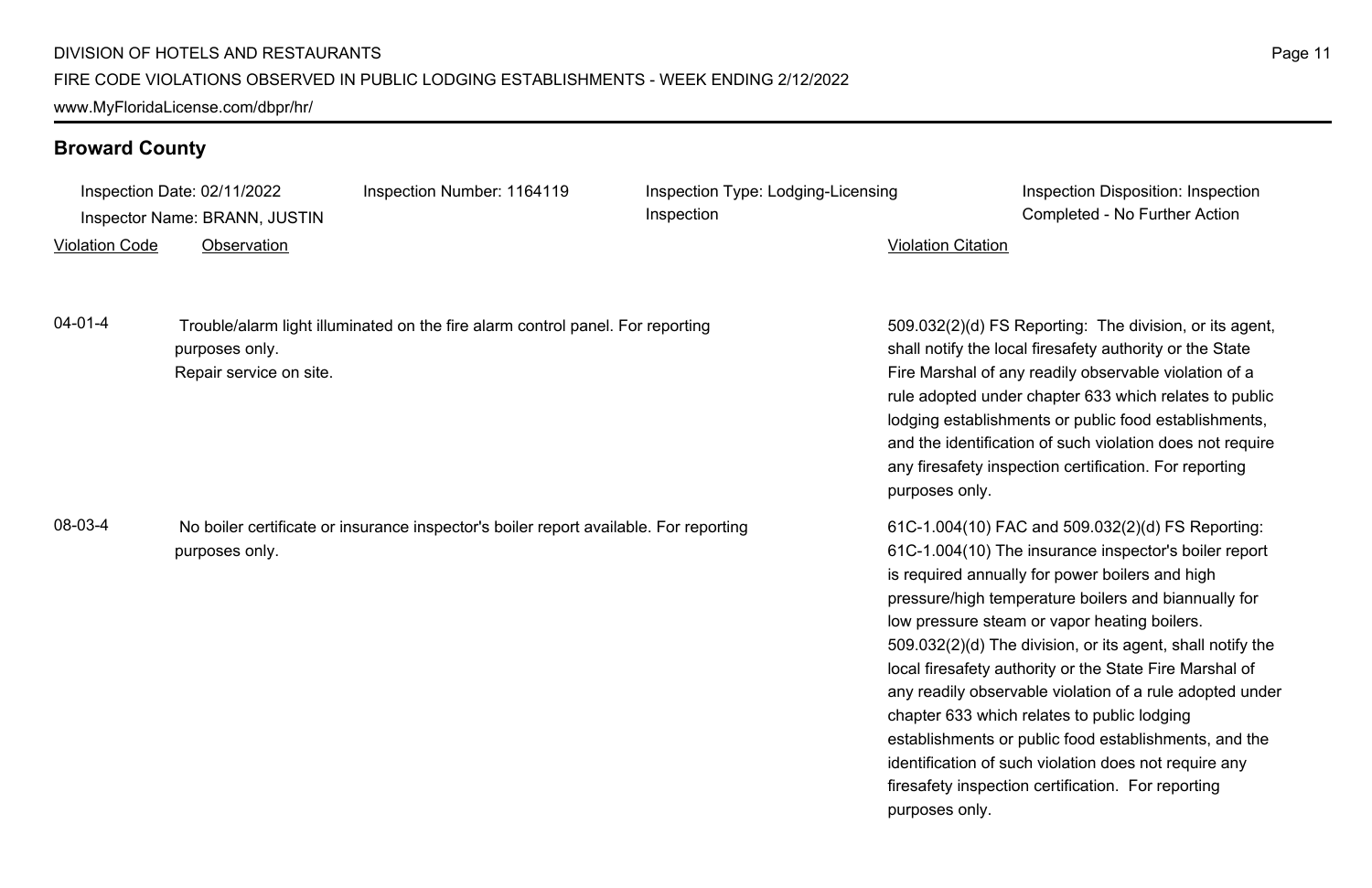| License Number: 1603684 |                                                                                                                                                                                                                                         |                                                                                                                                                                                                                                   | THE VUE ON 67TH APARTMENTS                       |                                                                                                                                                                                                                                                                                                                                                                                                                                              |  |  |
|-------------------------|-----------------------------------------------------------------------------------------------------------------------------------------------------------------------------------------------------------------------------------------|-----------------------------------------------------------------------------------------------------------------------------------------------------------------------------------------------------------------------------------|--------------------------------------------------|----------------------------------------------------------------------------------------------------------------------------------------------------------------------------------------------------------------------------------------------------------------------------------------------------------------------------------------------------------------------------------------------------------------------------------------------|--|--|
| License Type: Apartment |                                                                                                                                                                                                                                         |                                                                                                                                                                                                                                   | 4151 SW 67 AVE, DAVIE 33314                      |                                                                                                                                                                                                                                                                                                                                                                                                                                              |  |  |
| Violation Code          | Inspection Date: 02/10/2022<br>Inspector Name: BARTON, GEOFFREY<br>Observation                                                                                                                                                          | Inspection Number: 1534299                                                                                                                                                                                                        | Inspection Type: Lodging-Licensing<br>Inspection | Inspection Disposition: Inspection<br>Completed - No Further Action<br><b>Violation Citation</b>                                                                                                                                                                                                                                                                                                                                             |  |  |
| $01 - 01 - 4$           | Portable fire extinguisher pressure gauge indicates the extinguisher is<br>overcharged. For reporting purposes only.<br>By unit 108 bldg 4191<br>Manager contacted extinguisher company to come service. **Corrective Action<br>Taken** |                                                                                                                                                                                                                                   |                                                  | 509.032(2)(d) FS Reporting: (d) The division, or its<br>agent, shall notify the local firesafety authority or the<br>State Fire Marshal of any readily observable violation of<br>a rule adopted under chapter 633 which relates to<br>public lodging establishments or public food<br>establishments, and the identification of such violation<br>does not require any firesafety inspection certification.<br>For reporting purposes only. |  |  |
| $01 - 03 - 4$           | By unit 102 bldg 4199<br>By unit 102 bldg 4195                                                                                                                                                                                          | Portable fire extinguisher missing from it's designated location (sign present<br>indicating designated location). For reporting purposes only.<br>Manager contacted extinguisher company to replace. **Corrective Action Taken** |                                                  | 509.032(2)(d) FS Reporting: (d) The division, or its<br>agent, shall notify the local firesafety authority or the<br>State Fire Marshal of any readily observable violation of<br>a rule adopted under chapter 633 which relates to<br>public lodging establishments or public food<br>establishments, and the identification of such violation<br>does not require any firesafety inspection certification.                                 |  |  |

For reporting purposes only.

Page 12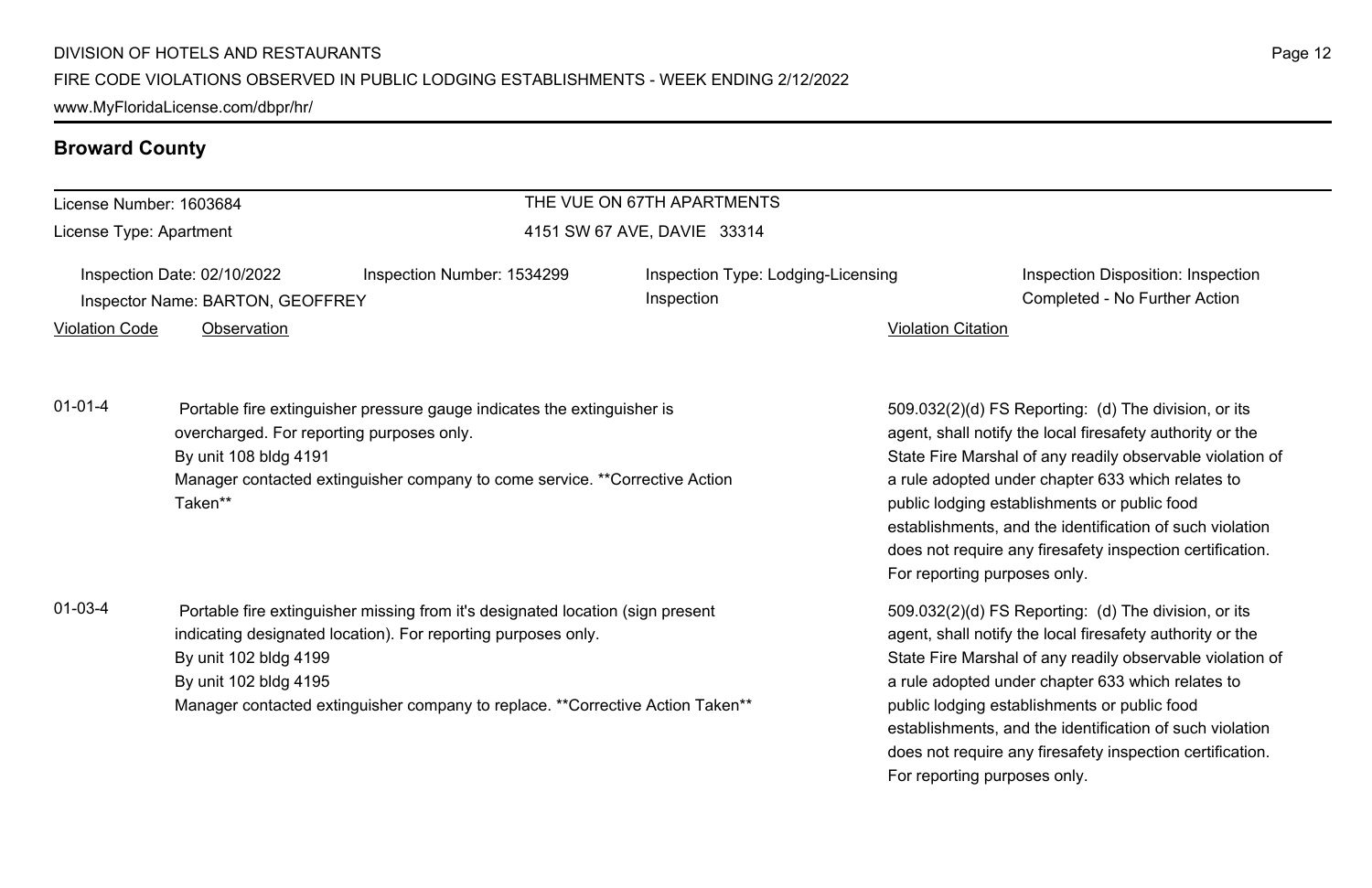| LA QUINTA INNS & SUITES #1048<br>License Number: 1617359 |                                                                |                                                                                                                                                                       |                                    |                           |                                                                                                                                                                                                                                                                                                                                                 |
|----------------------------------------------------------|----------------------------------------------------------------|-----------------------------------------------------------------------------------------------------------------------------------------------------------------------|------------------------------------|---------------------------|-------------------------------------------------------------------------------------------------------------------------------------------------------------------------------------------------------------------------------------------------------------------------------------------------------------------------------------------------|
| License Type: Hotel                                      |                                                                |                                                                                                                                                                       | 13651 NW 2 ST, SUNRISE 33325       |                           |                                                                                                                                                                                                                                                                                                                                                 |
|                                                          | Inspection Date: 02/07/2022<br>Inspector Name: NEALY, VALENCIA | Inspection Number: 1163565                                                                                                                                            | Inspection Type: Routine - Lodging |                           | Inspection Disposition: Inspection<br>Completed - No Further Action                                                                                                                                                                                                                                                                             |
| <b>Violation Code</b>                                    | Observation                                                    |                                                                                                                                                                       |                                    | <b>Violation Citation</b> |                                                                                                                                                                                                                                                                                                                                                 |
| $01 - 05 - 4$                                            | room 201.                                                      | Portable fire extinguisher obstructed/not accessible. For reporting purposes only.<br>-Observed fire extinguisher box blocked by maintenance cart, 2nd level, next to |                                    |                           | 509.032(2)(d) FS Reporting: (d) The division, or its<br>agent, shall notify the local firesafety authority or the<br>State Fire Marshal of any readily observable violation of<br>a rule adopted under chapter 633 which relates to<br>public lodging establishments or public food<br>establishments, and the identification of such violation |

does not require any firesafety inspection certification.

For reporting purposes only.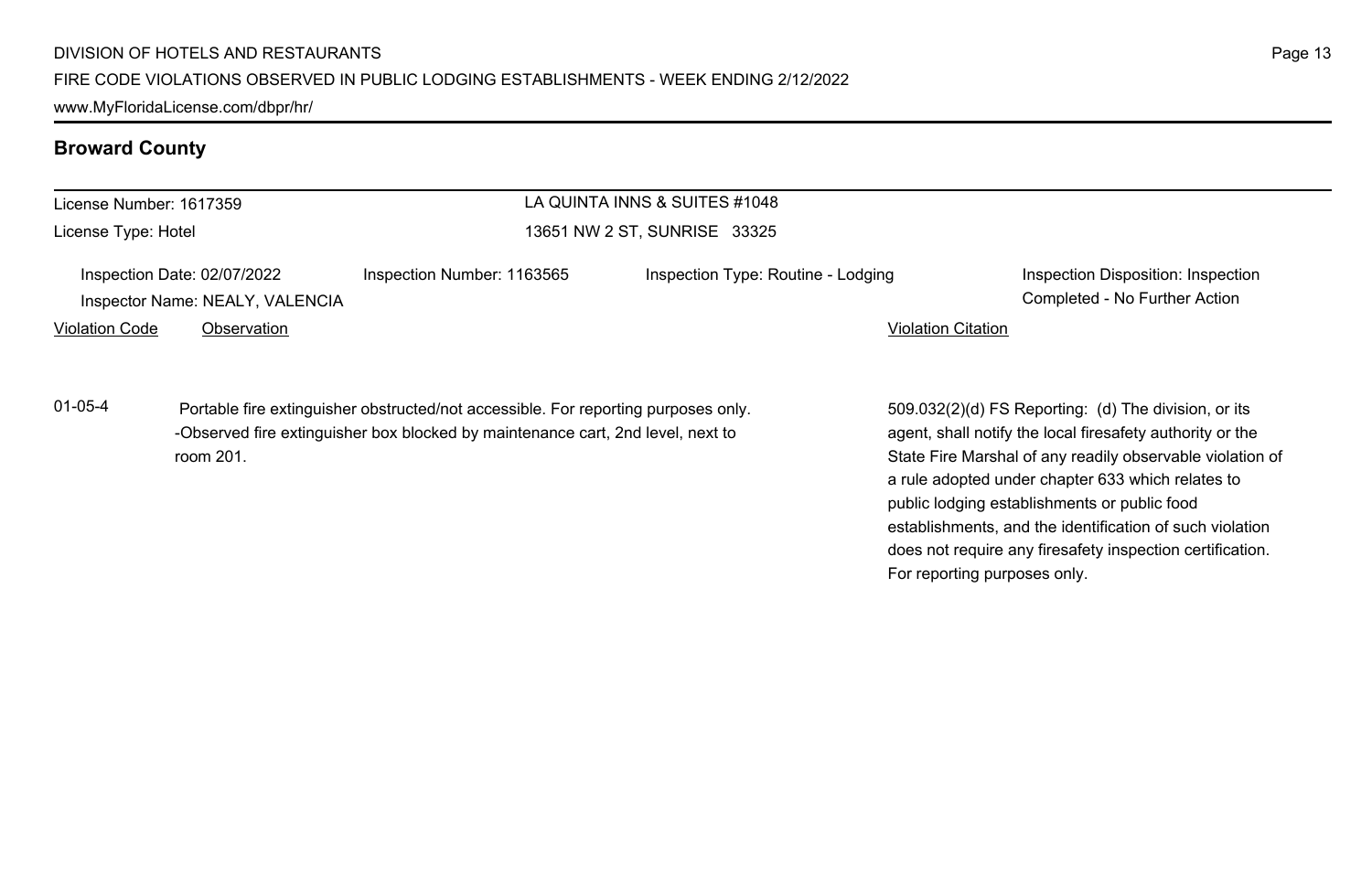| License Number: 2305506 |                                                                  |                                                                                                                                                                      | MEDINA DIAZ APTS INC               |                           |                                                                                                                                                                |
|-------------------------|------------------------------------------------------------------|----------------------------------------------------------------------------------------------------------------------------------------------------------------------|------------------------------------|---------------------------|----------------------------------------------------------------------------------------------------------------------------------------------------------------|
| License Type: Apartment |                                                                  |                                                                                                                                                                      | 301 SW 12 AVE, HOMESTEAD 33030     |                           |                                                                                                                                                                |
|                         | Inspection Date: 02/11/2022<br>Inspector Name: LEIDECKER, EDILMA | Inspection Number: 1525596                                                                                                                                           | Inspection Type: Routine - Lodging |                           | Inspection Disposition: Warning<br><b>Issued</b>                                                                                                               |
| <b>Violation Code</b>   | Observation                                                      |                                                                                                                                                                      |                                    | <b>Violation Citation</b> |                                                                                                                                                                |
| $01 - 06 - 4$           |                                                                  | Portable fire extinguisher locked in a box with no means of access to the fire<br>extinguisher. For reporting purposes only. One located next to unit 3 front of the |                                    |                           | 509.032(2)(d) FS Reporting: (d) The division, or its<br>agent, shall notify the local firesafety authority or the                                              |
|                         | room.                                                            |                                                                                                                                                                      |                                    |                           | State Fire Marshal of any readily observable violation of<br>a rule adopted under chapter 633 which relates to<br>public lodging establishments or public food |
|                         |                                                                  |                                                                                                                                                                      |                                    |                           | establishments, and the identification of such violation                                                                                                       |

Page 14

does not require any firesafety inspection certification.

For reporting purposes only.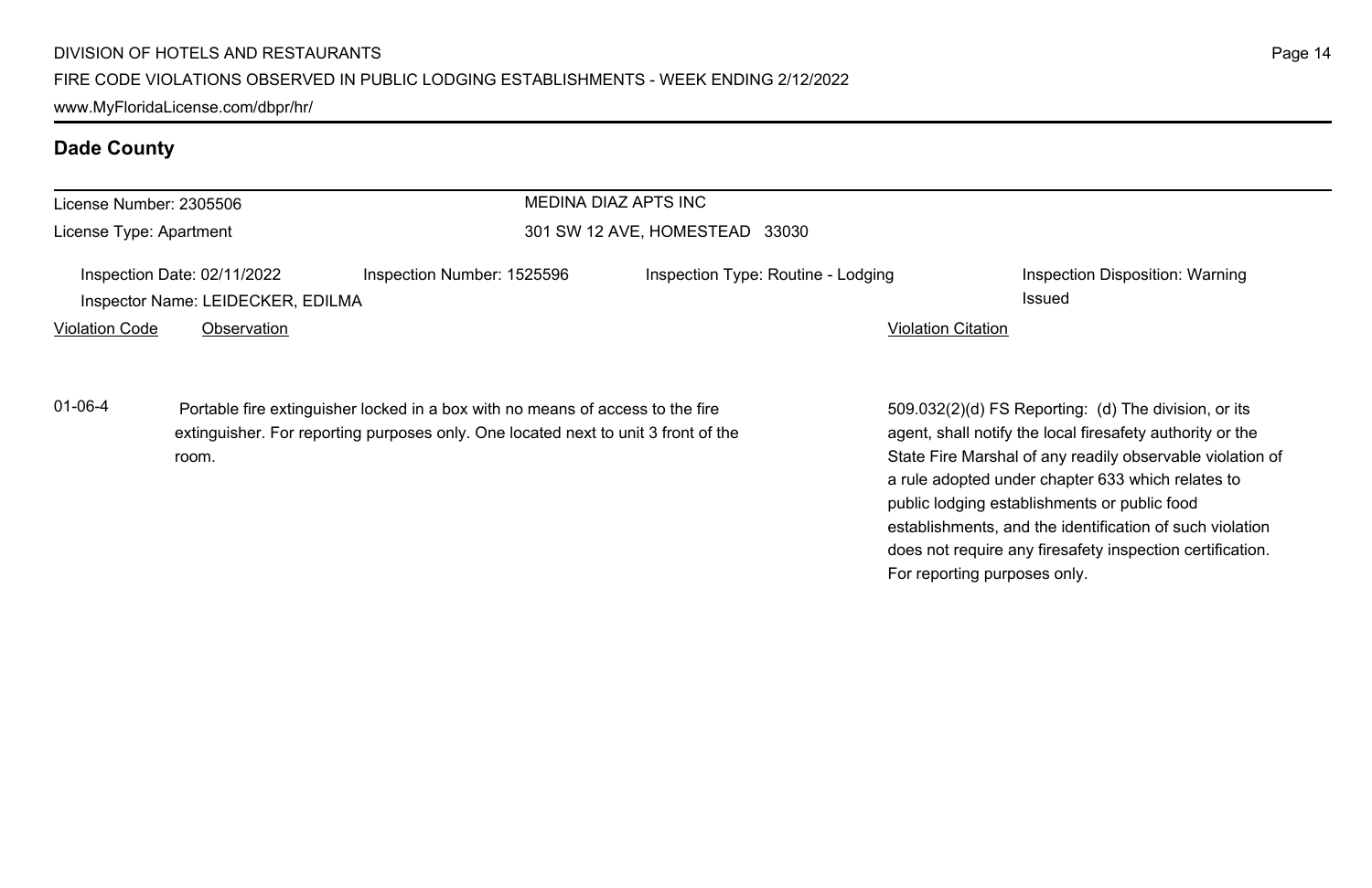| License Number: 2327776                                          |             |                                                                                                                                                                                                                                        | RIVER OAKS APARTMENTS              |                                                                                                                                                                              |
|------------------------------------------------------------------|-------------|----------------------------------------------------------------------------------------------------------------------------------------------------------------------------------------------------------------------------------------|------------------------------------|------------------------------------------------------------------------------------------------------------------------------------------------------------------------------|
| License Type: Apartment                                          |             | 501 NW 5 AVE, FLORIDA CITY 33034                                                                                                                                                                                                       |                                    |                                                                                                                                                                              |
| Inspection Date: 02/10/2022<br>Inspector Name: LEIDECKER, EDILMA |             | Inspection Number: 1523942                                                                                                                                                                                                             | Inspection Type: Routine - Lodging | Inspection Disposition: Inspection<br>Completed - No Further Action                                                                                                          |
| <b>Violation Code</b>                                            | Observation |                                                                                                                                                                                                                                        | <b>Violation Citation</b>          |                                                                                                                                                                              |
| $04 - 01 - 4$                                                    |             | Trouble/alarm light illuminated on the fire alarm control panel. For reporting<br>purposes only. Observed system trouble light and power trouble light illuminated on<br>fire alarm control panel located at building 515 first floor. |                                    | 509.032(2)(d) FS Reporting: The division, or its agent,<br>shall notify the local firesafety authority or the State<br>Fire Marshal of any readily observable violation of a |

Fire Marshal of any readily observable violation of a rule adopted under chapter 633 which relates to public lodging establishments or public food establishments, and the identification of such violation does not require any firesafety inspection certification. For reporting purposes only.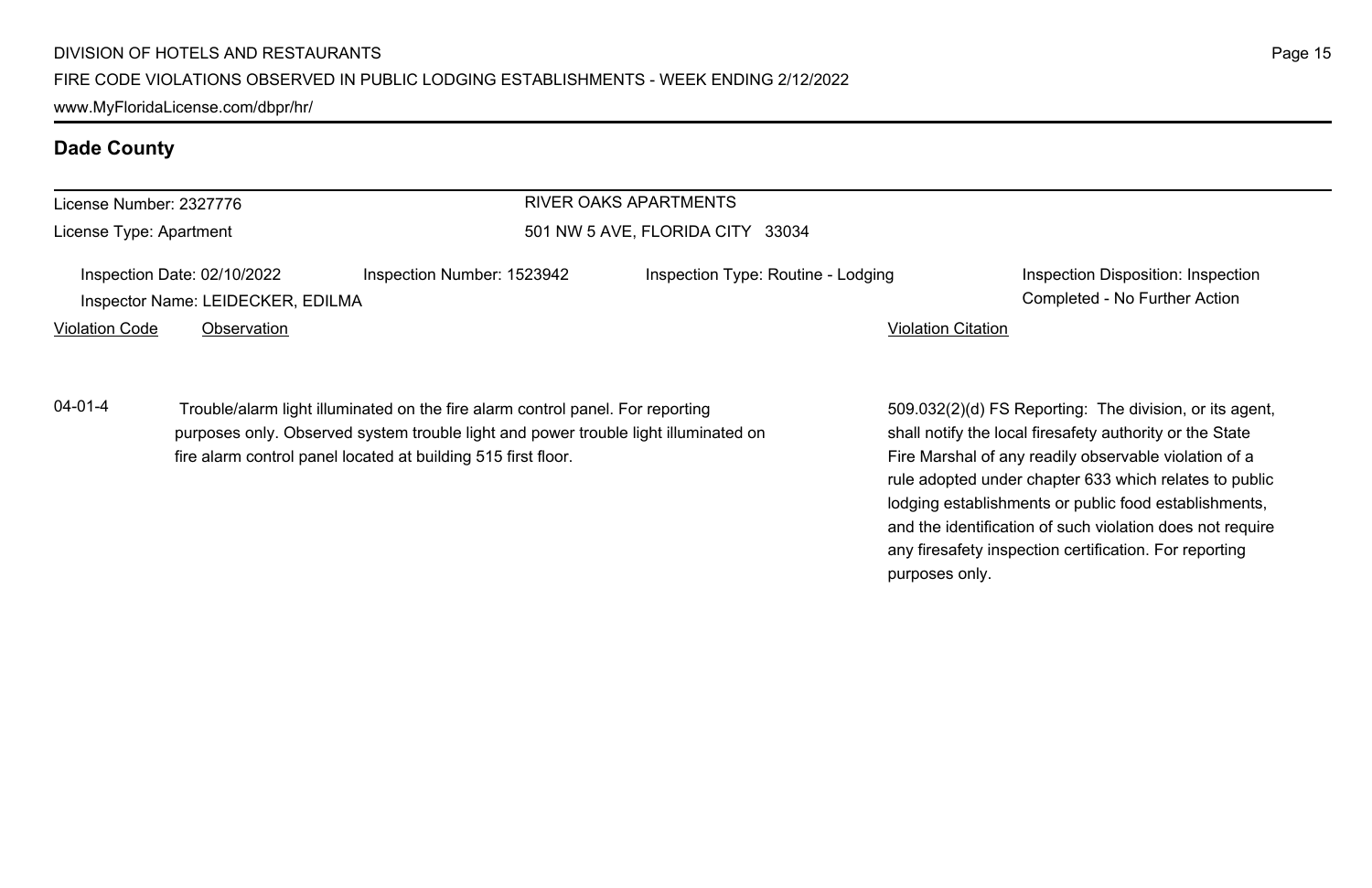| License Number: 2308515                                          |                      |                                                                                                                                                             | TOMAS & ASSOCIATES INC             |                                                                                                                                                                                |  |  |
|------------------------------------------------------------------|----------------------|-------------------------------------------------------------------------------------------------------------------------------------------------------------|------------------------------------|--------------------------------------------------------------------------------------------------------------------------------------------------------------------------------|--|--|
| License Type: Apartment                                          |                      |                                                                                                                                                             | 3000 NW 20 ST. MIAMI 33125         |                                                                                                                                                                                |  |  |
| Inspection Date: 02/11/2022<br>Inspector Name: ALVAREZ, MARGARET |                      | Inspection Number: 1520975                                                                                                                                  | Inspection Type: Routine - Lodging | Inspection Disposition: Inspection<br>Completed - No Further Action                                                                                                            |  |  |
| <b>Violation Code</b>                                            | Observation          |                                                                                                                                                             |                                    | <b>Violation Citation</b>                                                                                                                                                      |  |  |
| $01 - 06 - 4$                                                    | **Repeat Violation** | Portable fire extinguisher locked in a box with no means of access to the fire<br>extinguisher. For reporting purposes only. Observed between units 5 and 6 |                                    | 509.032(2)(d) FS Reporting: (d) The division, or its<br>agent, shall notify the local firesafety authority or the<br>State Fire Marshal of any readily observable violation of |  |  |

State Fire Marshal of any readily observable violation of a rule adopted under chapter 633 which relates to public lodging establishments or public food establishments, and the identification of such violation does not require any firesafety inspection certification. For reporting purposes only.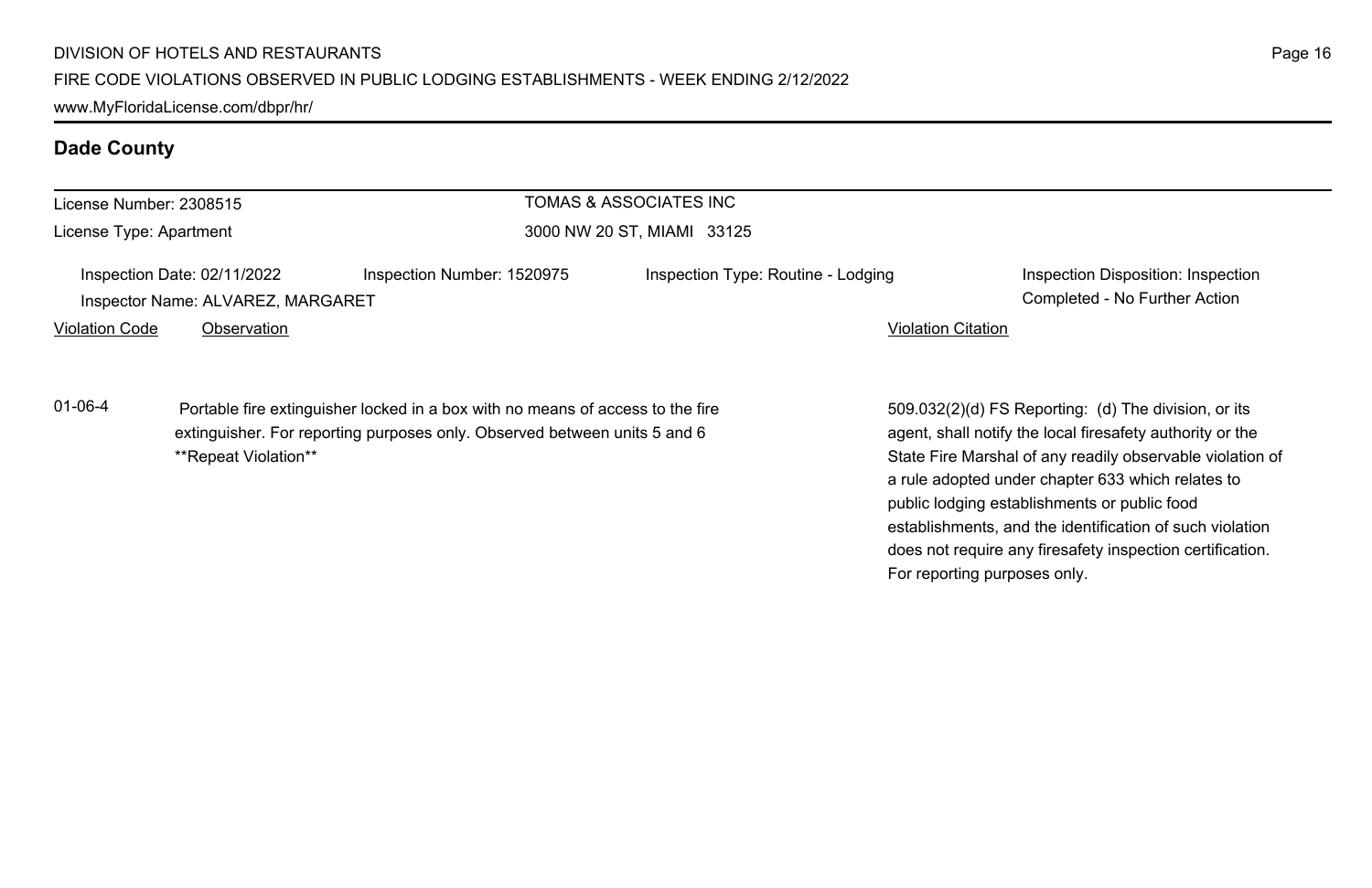#### FIRE CODE VIOLATIONS OBSERVED IN PUBLIC LODGING ESTABLISHMENTS - WEEK ENDING 2/12/2022

www.MyFloridaLicense.com/dbpr/hr/

## **Dade County**

License Number: 2317199

License Type: Hotel

INTERCONTINENTAL HOTEL MIAMI 100 CHOPIN PLAZA, MIAMI 33131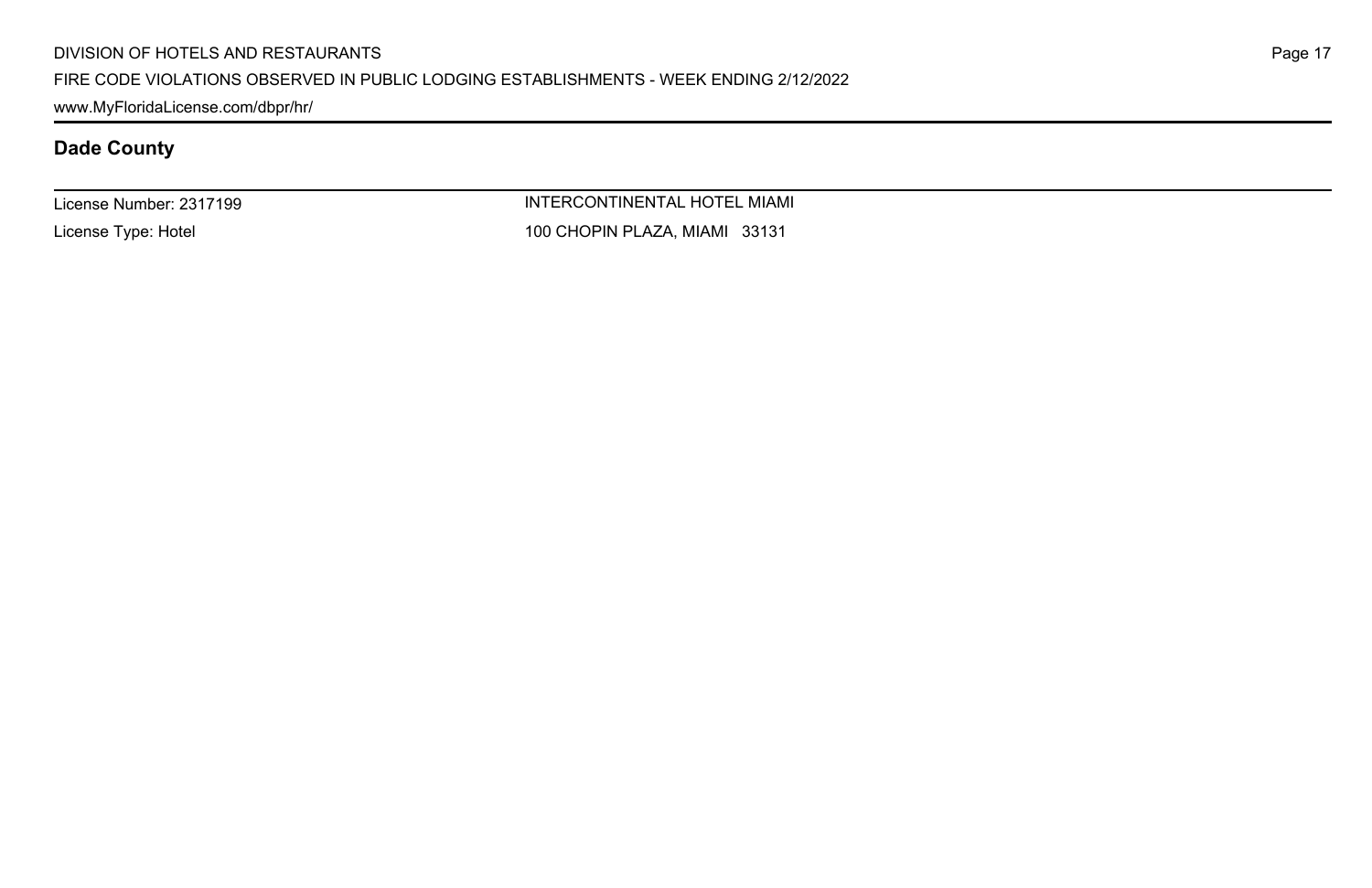Inspection Date: 02/09/2022 Inspection Number: 1162808 Inspection Type: Routine - Lodging Inspection Disposition: Inspection

Inspector Name: HENLEY, LATONYA Completed - No Further Action

Violation Code Observation Violation Citation

04-01-4 Trouble/alarm light illuminated on the fire alarm control panel. For reporting purposes only. \*\*Repeat Violation\*\*

08-01-4 Boiler certificate or insurance inspector's boiler report expired. For reporting purposes only. FL 007532, Expires on 12/12/20; 4th floor, FL 071765 expires 10/08/2021, FL 0071764 expires on 12/12/20, Fl 007533, expires 10/26/18 \*\*Repeat Violation\*\*

509.032(2)(d) FS Reporting: The division, or its agent, shall notify the local firesafety authority or the State Fire Marshal of any readily observable violation of a rule adopted under chapter 633 which relates to public lodging establishments or public food establishments, and the identification of such violation does not require any firesafety inspection certification. For reporting purposes only.

61C-1.004(10) FAC and 509.032(2)(d) FS Reporting: 61C-1.004(10) The insurance inspector's boiler report is required annually for power boilers and high pressure/high temperature boilers and biannually for low pressure steam or vapor heating boilers. 509.032(2)(d) The division, or its agent, shall notify the local firesafety authority or the State Fire Marshal of any readily observable violation of a rule adopted under chapter 633 which relates to public lodging establishments or public food establishments, and the identification of such violation does not require any firesafety inspection certification. For reporting purposes only.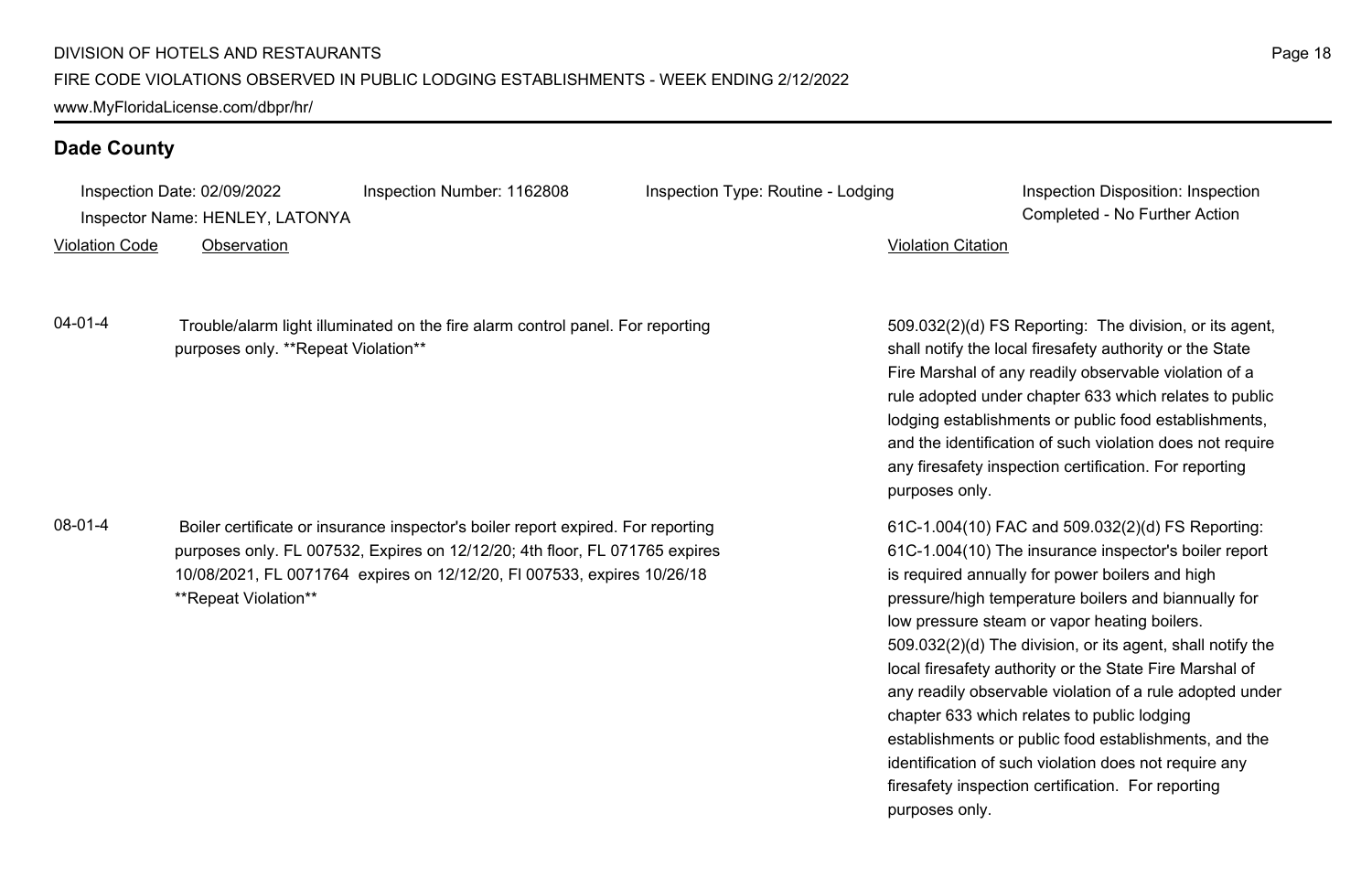#### DIVISION OF HOTELS AND RESTAURANTS

#### FIRE CODE VIOLATIONS OBSERVED IN PUBLIC LODGING ESTABLISHMENTS - WEEK ENDING 2/12/2022

www.MyFloridaLicense.com/dbpr/hr/

## **Dade County**

License Number: 2329190

License Type: Hotel

EPIC HOTEL

270 BISCAYNE BLVD WAY, MIAMI 33131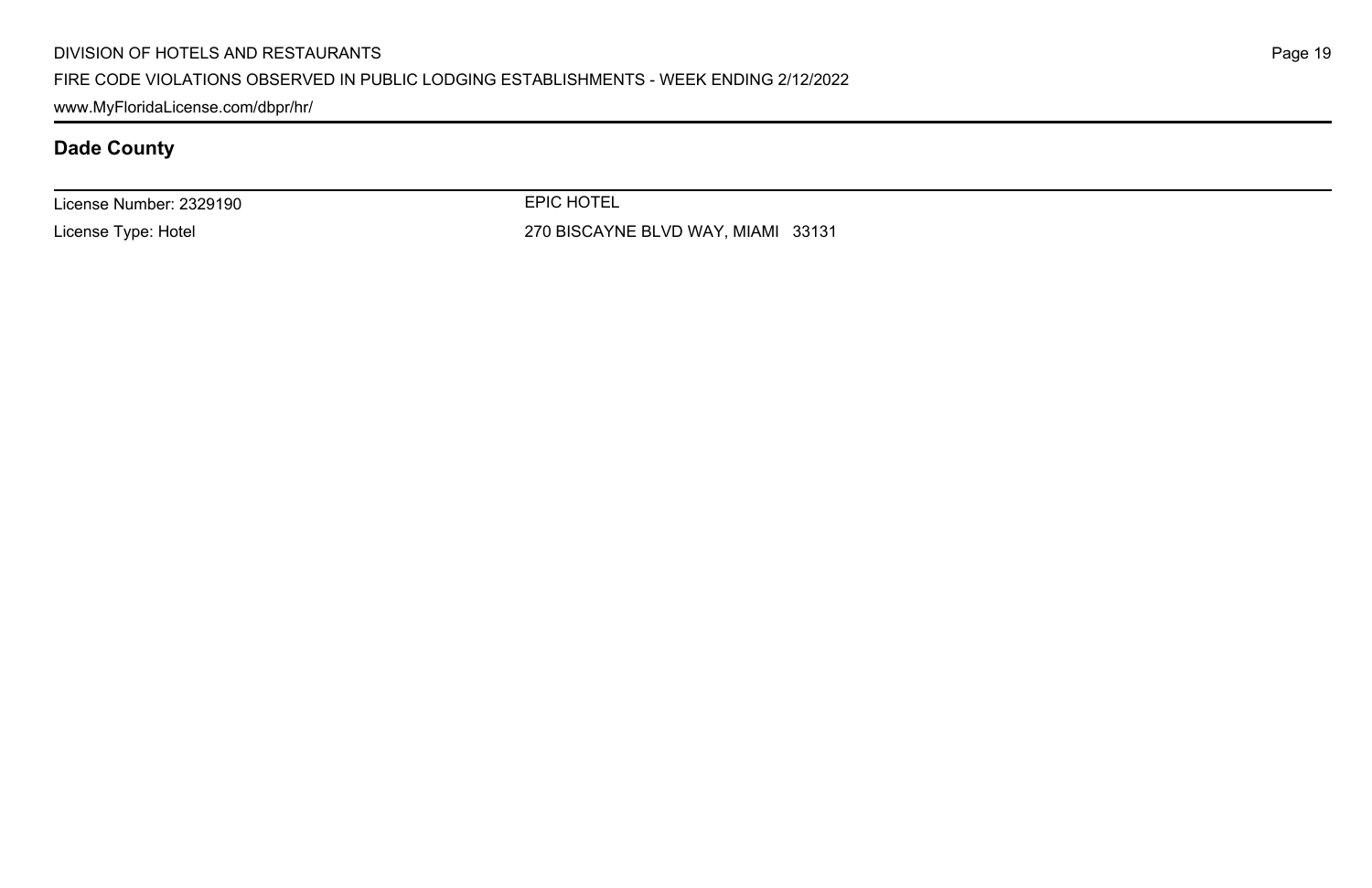Inspection Date: 02/07/2022 Inspection Number: 1162087 Inspection Type: Routine - Lodging Inspection Disposition: Call Back -

Inspector Name: HENLEY, LATONYA **Adminitional Complaint recommended** and the state of the state of the state of the state of the state of the state of the state of the state of the state of the state of the state of the st

Violation Code Observation Violation Citation

04-01-4 - From initial inspection : Trouble/alarm light illuminated on the fire alarm control panel. For reporting purposes only. Observed in the security office. - From follow-up inspection 2022-02-07: Trouble/alarm light illuminated on the fire alarm control panel. For reporting purposes only. Observed in the security office. \*\*Time Extended\*\*

08-01-4 - From initial inspection : Boiler certificate or insurance inspector's boiler report expired. For reporting purposes only. 14 floor: FL 124350, 02/15/2021; FL 124349, 02/15/2021; FL 123021, 02/15/2021, FL 123022, 02/15/2021; FL 123027, 02/15/2021; FL 123023,02/15/2021; FL 182630, 02/15/2021; FL 123028, 02/15/2021; Roof: FL 124347, 02/15/2021; FL 124346, 02/15/2021; FL 124348, 02/15/2021. - From follow-up inspection 2022-02-07: 14 floor: FL 124350, 02/15/2021; FL 124349, 02/15/2021; FL 123021, 02/15/2021, FL 123022, 02/15/2021; FL 123027, 02/15/2021; FL 123023,02/15/2021; FL 182630, 02/15/2021; FL 123028, 02/15/2021; Roof: FL 124347, 02/15/2021; FL 124346, 02/15/2021; FL 124348, 02/15/2021 \*\*Time Extended\*\*

509.032(2)(d) FS Reporting: The division, or its agent, shall notify the local firesafety authority or the State Fire Marshal of any readily observable violation of a rule adopted under chapter 633 which relates to public lodging establishments or public food establishments, and the identification of such violation does not require any firesafety inspection certification. For reporting purposes only.

61C-1.004(10) FAC and 509.032(2)(d) FS Reporting: 61C-1.004(10) The insurance inspector's boiler report is required annually for power boilers and high pressure/high temperature boilers and biannually for low pressure steam or vapor heating boilers. 509.032(2)(d) The division, or its agent, shall notify the local firesafety authority or the State Fire Marshal of any readily observable violation of a rule adopted under chapter 633 which relates to public lodging establishments or public food establishments, and the identification of such violation does not require any firesafety inspection certification. For reporting purposes only.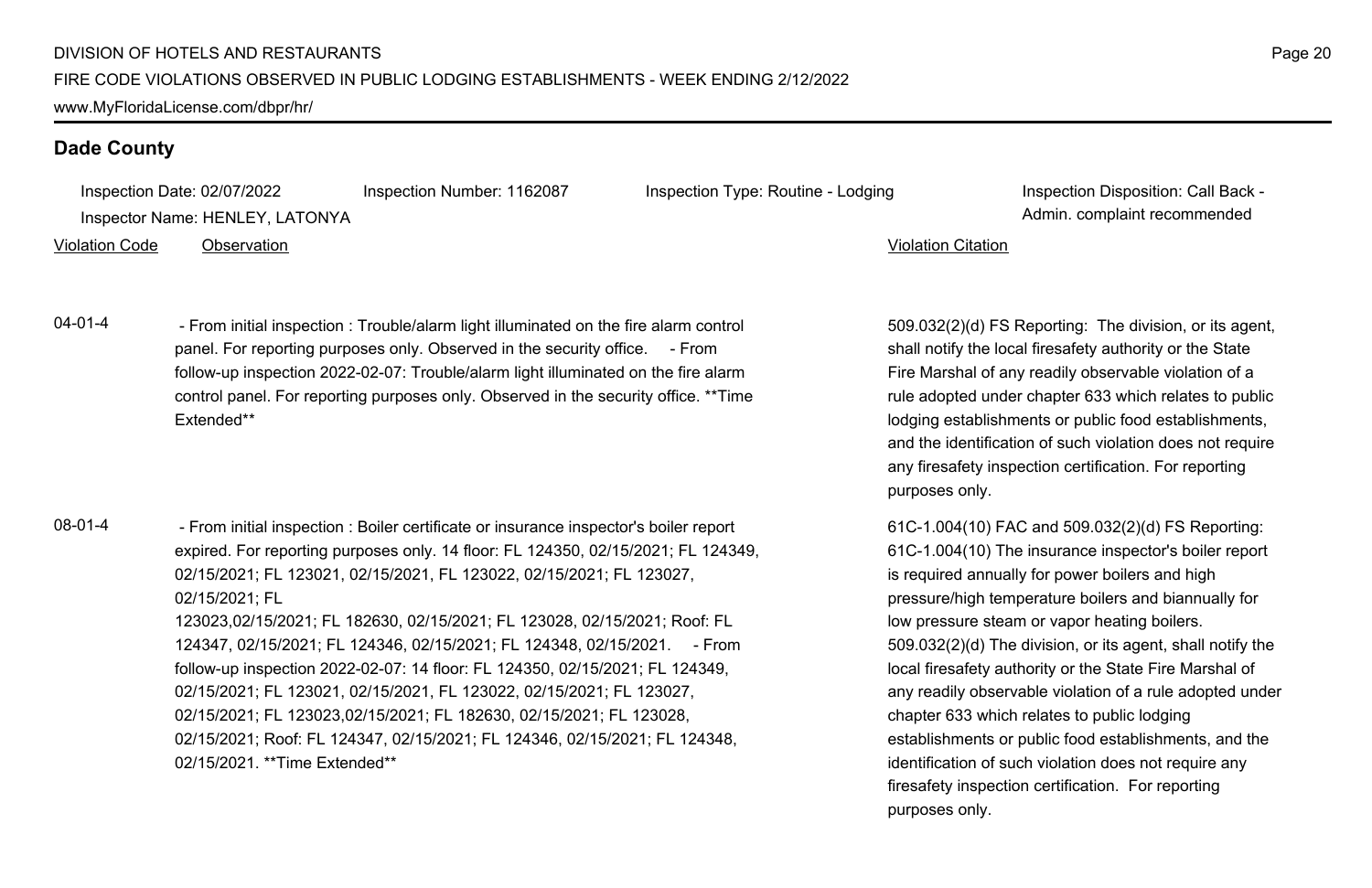www.MyFloridaLicense.com/dbpr/hr/

### **Dade County**

| License Number: 2329222 |                                                                                                       |                                                                                  | <b>JW MARRIOTT MARQUIS MIAMI</b>   |                                                 |                                                                     |
|-------------------------|-------------------------------------------------------------------------------------------------------|----------------------------------------------------------------------------------|------------------------------------|-------------------------------------------------|---------------------------------------------------------------------|
| License Type: Hotel     |                                                                                                       |                                                                                  | 255 BISCAYNE BLVD WAY, MIAMI 33131 |                                                 |                                                                     |
|                         | Inspection Date: 02/11/2022<br>Inspector Name: HENLEY, LATONYA                                        | Inspection Number: 1163520                                                       | Inspection Type: Routine - Lodging |                                                 | Inspection Disposition: Inspection<br>Completed - No Further Action |
| <b>Violation Code</b>   | Observation                                                                                           |                                                                                  |                                    | <b>Violation Citation</b>                       |                                                                     |
| $08-01-4$               |                                                                                                       | Boiler certificate or insurance inspector's boiler report expired. For reporting |                                    |                                                 | 61C-1.004(10) FAC and 509.032(2)(d) FS Reporting:                   |
|                         |                                                                                                       | purposes only. FL123651 expired 10/18/21, FL123652 expired 10/18/21, FL123653    |                                    |                                                 | 61C-1.004(10) The insurance inspector's boiler report               |
|                         | expired 10/18/21, FL123654 expired 10/18/21, FL123655 expired<br>10/18/21, FL123656, expired 10/18/21 |                                                                                  |                                    | is required annually for power boilers and high |                                                                     |
|                         |                                                                                                       |                                                                                  |                                    |                                                 | pressure/high temperature boilers and biannually for                |
|                         |                                                                                                       | **Repeat Violation**                                                             |                                    |                                                 | low pressure steam or vapor heating boilers.                        |

509.032(2)(d) The division, or its agent, shall notify the local firesafety authority or the State Fire Marshal of any readily observable violation of a rule adopted under

establishments or public food establishments, and the identification of such violation does not require any firesafety inspection certification. For reporting

chapter 633 which relates to public lodging

purposes only.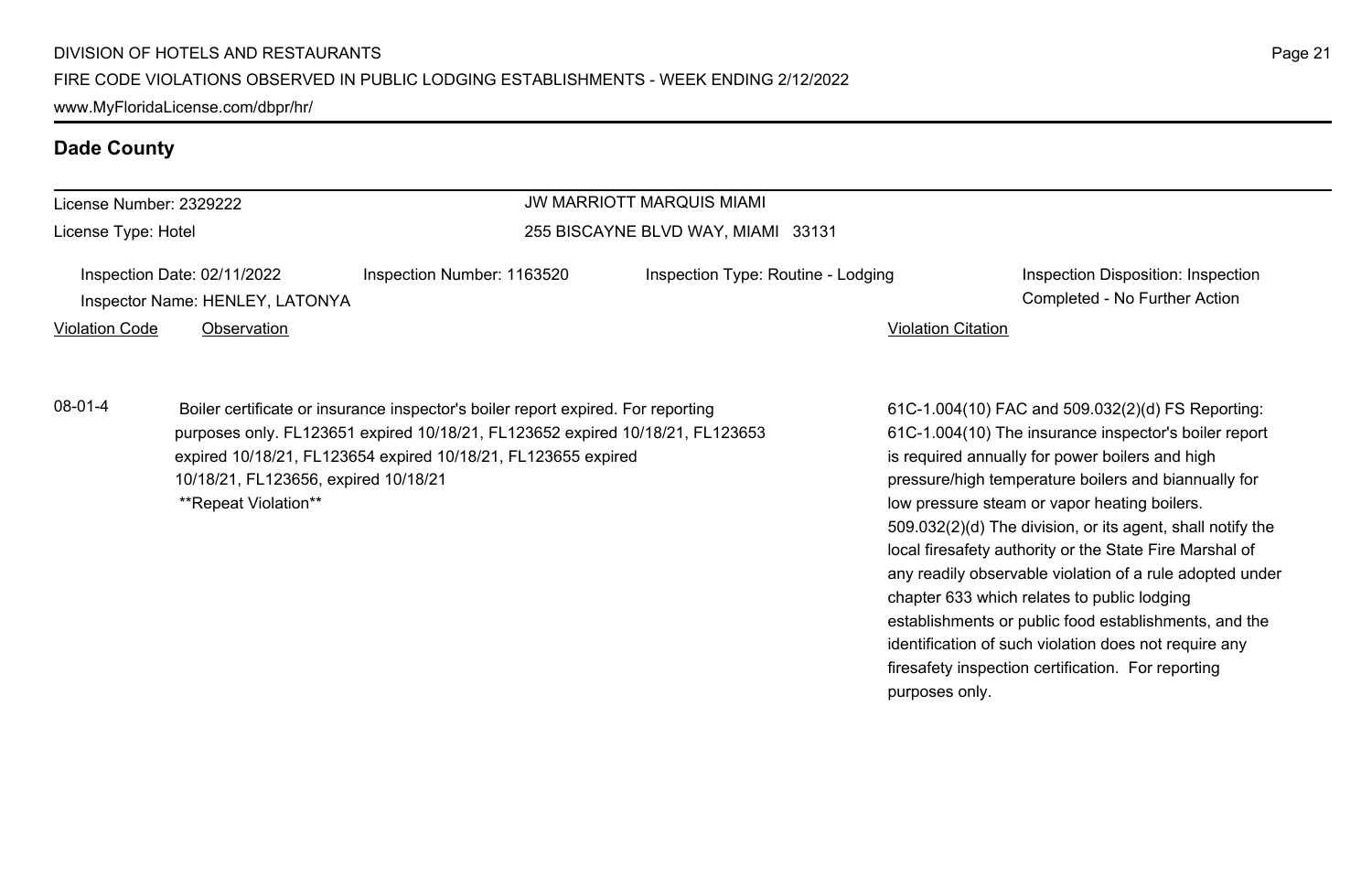| License Number: 2320639        |                            | DOUBLETREE GRAND HOTEL (THE)        |  |
|--------------------------------|----------------------------|-------------------------------------|--|
| License Type: Hotel            |                            | 1717 N BAYSHORE DR. MIAMI 331321180 |  |
| Inspection Date: 02/11/2022    | Inspection Number: 1161781 | Inspection Type: Routine - Lo       |  |
| Inspector Name: CUDEMOS, VIRNA |                            |                                     |  |

Inspection Type: Routine - Lodging Inspection Disposition: Inspection Disposition: Inspection

Completed - No Further Action

Violation Code Observation Violation Citation

08-01-4 Boiler certificate or insurance inspector's boiler report expired. For reporting purposes only. Boiler #082468, 082469 Expiration date 04/11/2021. \*\*Repeat Violation\*\*

61C-1.004(10) FAC and 509.032(2)(d) FS Reporting: 61C-1.004(10) The insurance inspector's boiler report is required annually for power boilers and high pressure/high temperature boilers and biannually for low pressure steam or vapor heating boilers. 509.032(2)(d) The division, or its agent, shall notify the local firesafety authority or the State Fire Marshal of any readily observable violation of a rule adopted under chapter 633 which relates to public lodging establishments or public food establishments, and the identification of such violation does not require any firesafety inspection certification. For reporting purposes only.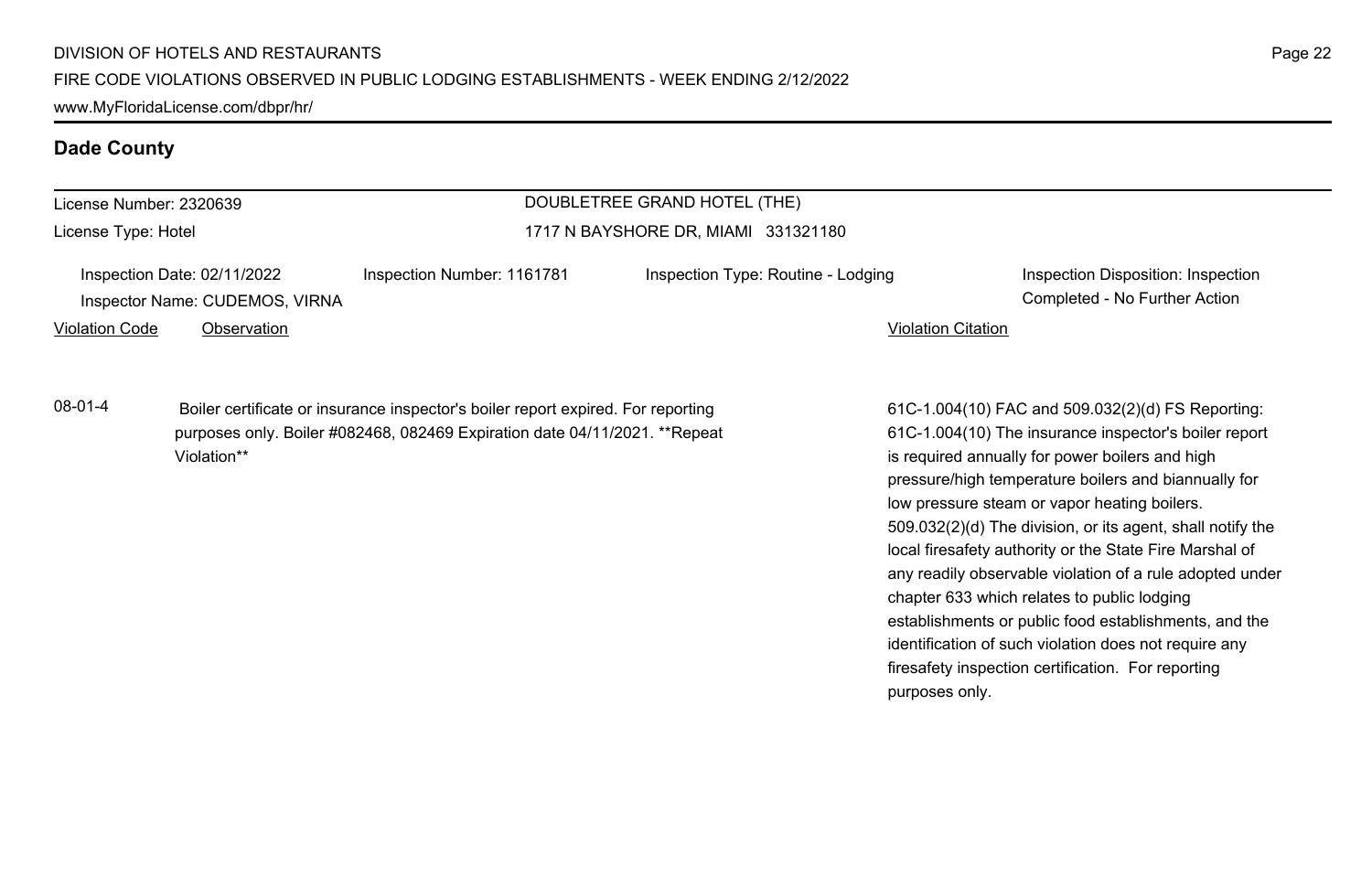#### DIVISION OF HOTELS AND RESTAURANTS

#### FIRE CODE VIOLATIONS OBSERVED IN PUBLIC LODGING ESTABLISHMENTS - WEEK ENDING 2/12/2022

www.MyFloridaLicense.com/dbpr/hr/

# **Dade County**

License Number: 2319413

License Type: Hotel

THE BILTMORE HOTEL

1200 ANASTASIA AVE, CORAL GABLES 331346340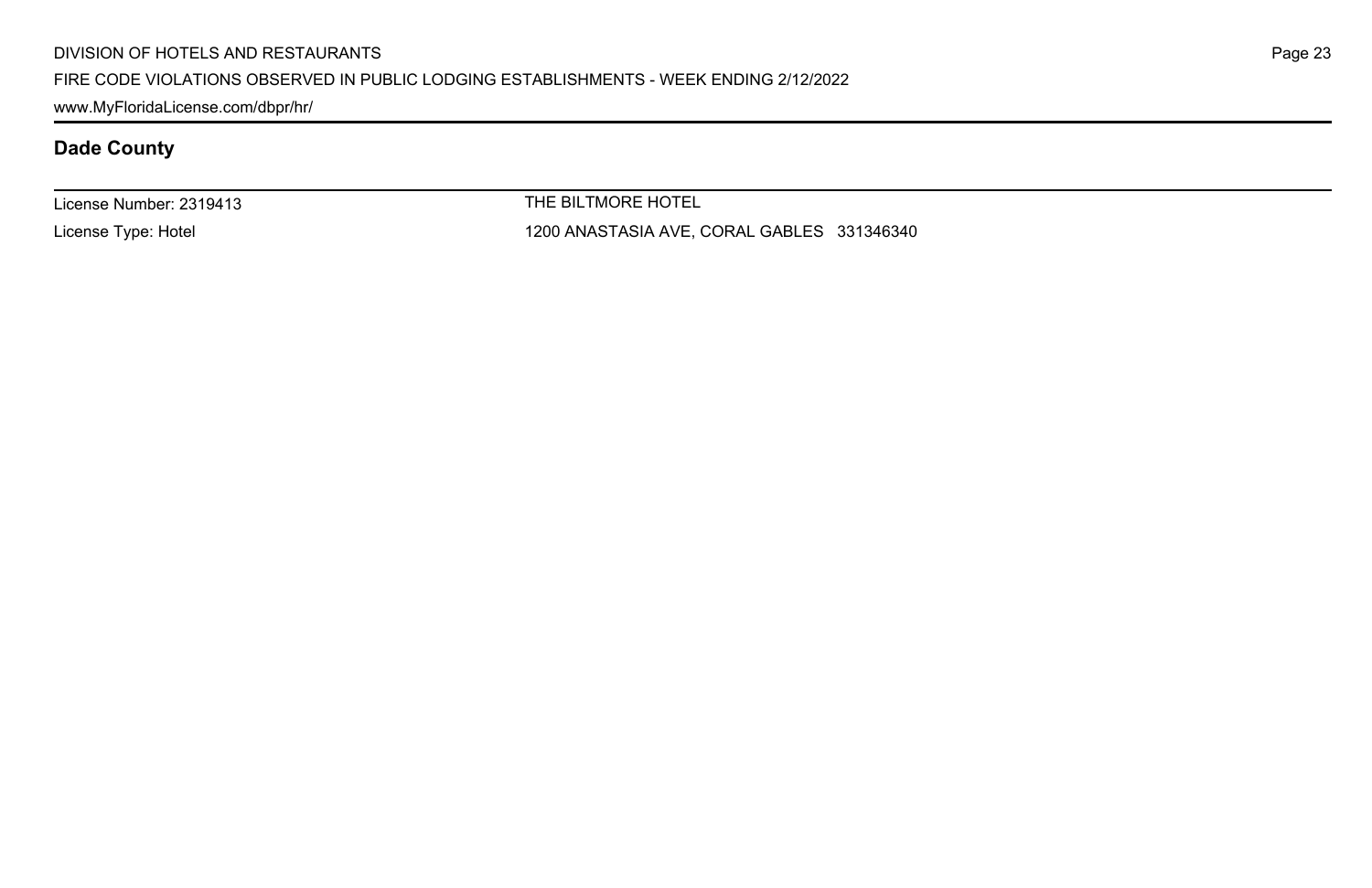|                       | Inspection Date: 02/07/2022  | Inspection Number: 1163000                                                                                                                          | Inspection Type: Routine - Lodging | Inspection Disposition: Inspection                                                                                                                                                                                                                                                                                                                                                                                                                         |
|-----------------------|------------------------------|-----------------------------------------------------------------------------------------------------------------------------------------------------|------------------------------------|------------------------------------------------------------------------------------------------------------------------------------------------------------------------------------------------------------------------------------------------------------------------------------------------------------------------------------------------------------------------------------------------------------------------------------------------------------|
|                       | Inspector Name: BROWN, JARON |                                                                                                                                                     |                                    | Completed - No Further Action                                                                                                                                                                                                                                                                                                                                                                                                                              |
| <b>Violation Code</b> | Observation                  |                                                                                                                                                     |                                    | <b>Violation Citation</b>                                                                                                                                                                                                                                                                                                                                                                                                                                  |
| 04-01-4               | purposes only.               | Trouble/alarm light illuminated on the fire alarm control panel. For reporting                                                                      |                                    | 509.032(2)(d) FS Reporting: The division, or its agent,<br>shall notify the local firesafety authority or the State<br>Fire Marshal of any readily observable violation of a<br>rule adopted under chapter 633 which relates to public<br>lodging establishments or public food establishments,<br>and the identification of such violation does not require<br>any firesafety inspection certification. For reporting<br>purposes only.                   |
| 08-01-4               | purposes only.               | Boiler certificate or insurance inspector's boiler report expired. For reporting<br>Observed boiler jurisdiction number 135372 expired on 04/03/20. |                                    | 61C-1.004(10) FAC and 509.032(2)(d) FS Reporting:<br>61C-1.004(10) The insurance inspector's boiler report<br>is required annually for power boilers and high<br>pressure/high temperature boilers and biannually for<br>low pressure steam or vapor heating boilers.<br>509.032(2)(d) The division, or its agent, shall notify the<br>local firesafety authority or the State Fire Marshal of<br>any readily observable violation of a rule adopted under |

chapter 633 which relates to public lodging

purposes only.

establishments or public food establishments, and the identification of such violation does not require any firesafety inspection certification. For reporting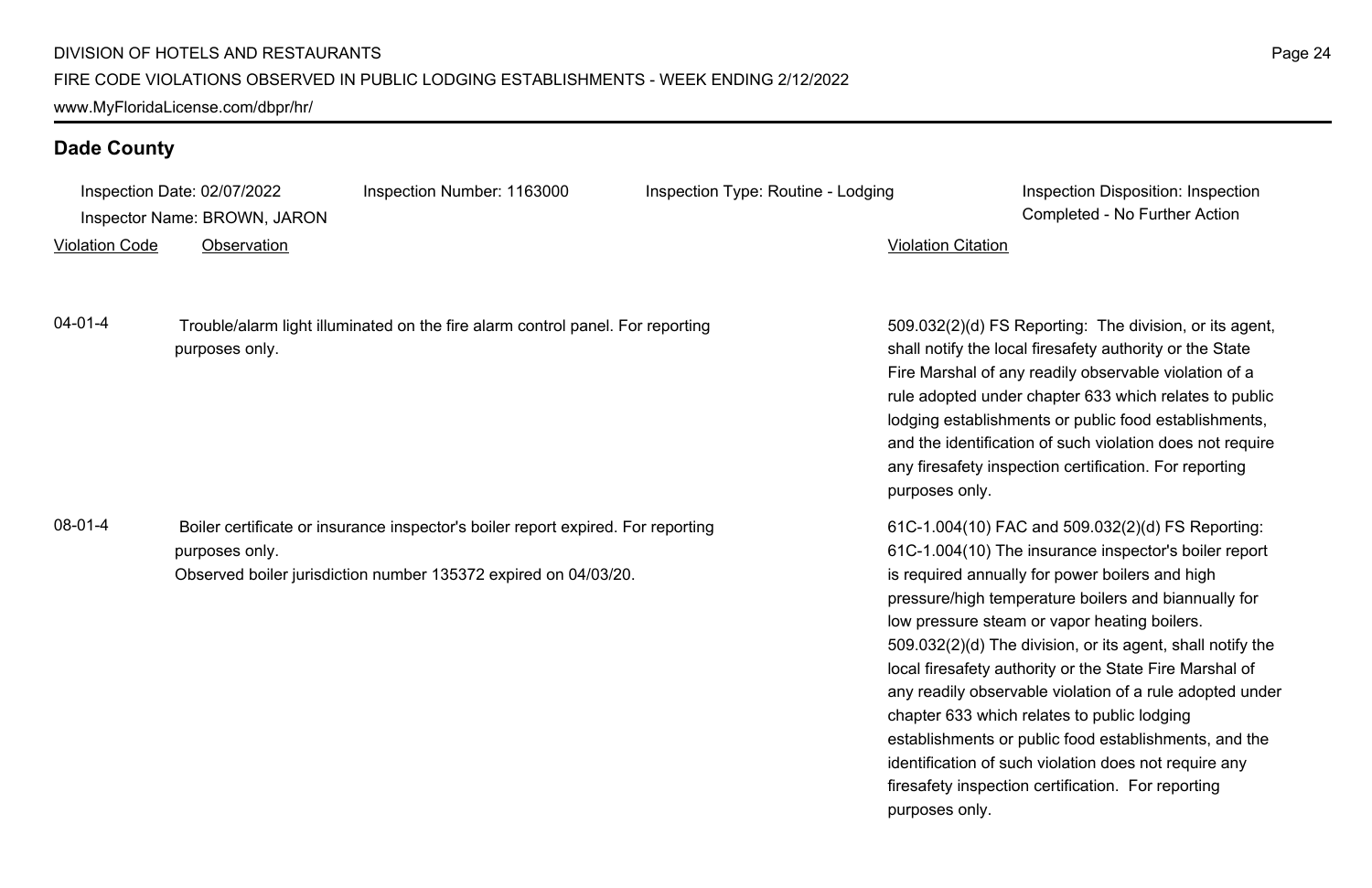08-04-4 Boiler certificate not posted in the boiler room. For reporting purposes only. Observed current certification for boilers not posted in boiler room.

61C-1.004(10) FAC and 509.032(2)(d) FS Reporting: 61C-1.004(10) The insurance inspector's boiler report shall be posted in the boiler room. 509.032(2)(d) The division, or its agent, shall notify the local firesafety authority or the State Fire Marshal of any readily observable violation of a rule adopted under chapter 633 which relates to public lodging establishments or public food establishments, and the identification of such violation does not require any firesafety inspection certification. For reporting purposes only.

| License Number: 2309756                                                                                                                                                 |  |                            | <b>SEVEN SEAS MOTEL</b>                                                                                                                                                        |                                                                                                                                                                                                                                                            |  |
|-------------------------------------------------------------------------------------------------------------------------------------------------------------------------|--|----------------------------|--------------------------------------------------------------------------------------------------------------------------------------------------------------------------------|------------------------------------------------------------------------------------------------------------------------------------------------------------------------------------------------------------------------------------------------------------|--|
| License Type: Motel                                                                                                                                                     |  |                            | 5940 BISCAYNE BLVD, MIAMI 33137                                                                                                                                                |                                                                                                                                                                                                                                                            |  |
| Inspection Date: 02/07/2022<br>Inspector Name: SEYBA, JAMES<br><b>Violation Code</b><br>Observation                                                                     |  | Inspection Number: 1219856 | Inspection Type: Routine - Lodging                                                                                                                                             | Inspection Disposition: Inspection<br>Completed - No Further Action<br><b>Violation Citation</b>                                                                                                                                                           |  |
| $01 - 06 - 4$<br>Portable fire extinguisher locked in a box with no means of access to the fire<br>extinguisher. For reporting purposes only. Located next to room 117. |  |                            | 509.032(2)(d) FS Reporting: (d) The division, or its<br>agent, shall notify the local firesafety authority or the<br>State Fire Marshal of any readily observable violation of |                                                                                                                                                                                                                                                            |  |
|                                                                                                                                                                         |  |                            |                                                                                                                                                                                | a rule adopted under chapter 633 which relates to<br>public lodging establishments or public food<br>establishments, and the identification of such violation<br>does not require any firesafety inspection certification.<br>For reporting purposes only. |  |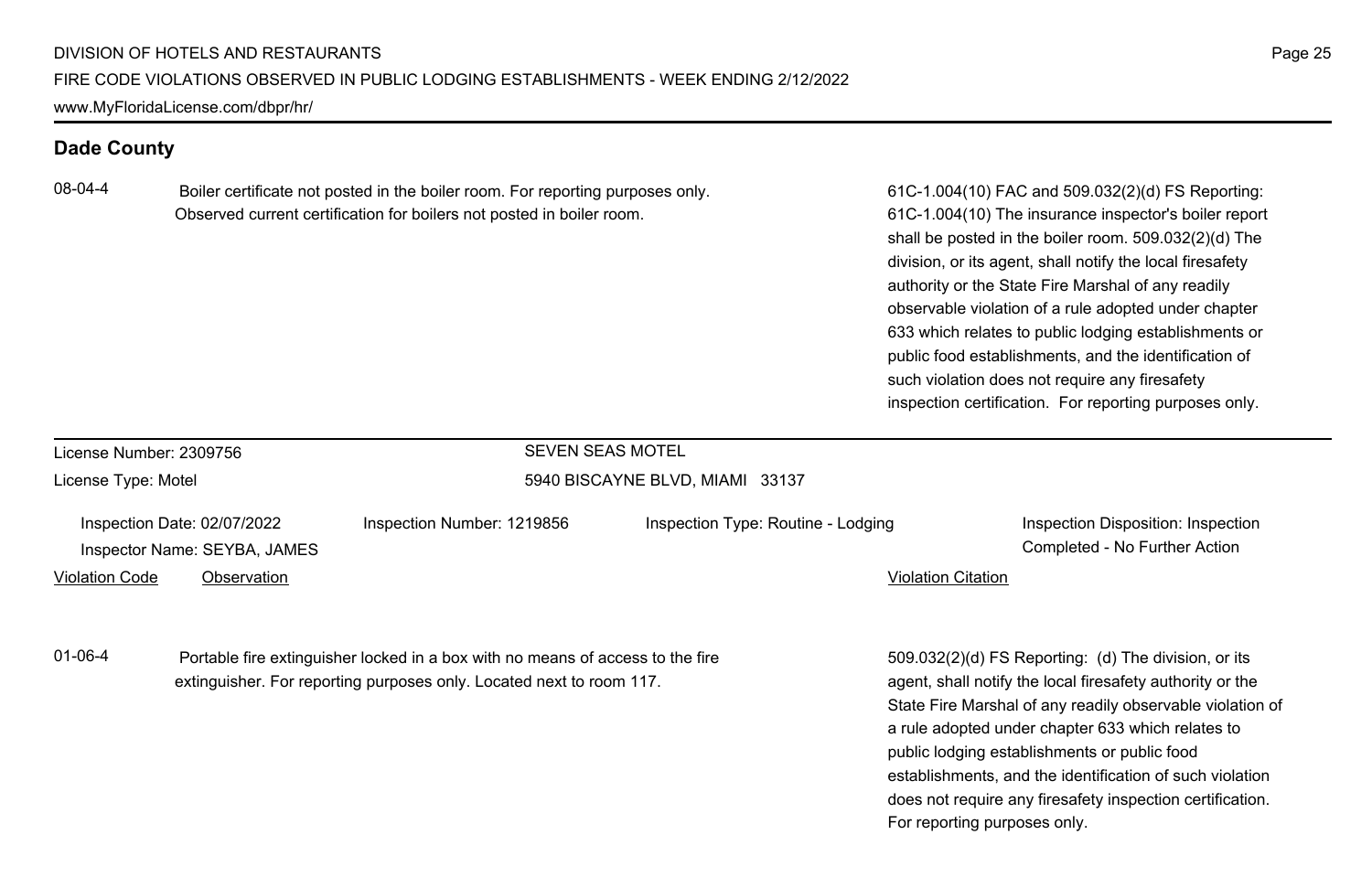| License Number: 2330734                                                                                           |                                                                                                                                                          | 942 PENN RR LLC            |                                                                                                                                                                                                                                                                                                                                                                                                                                          |                                                                                                                                                                                                                                                                                                                                                                                                                                              |  |
|-------------------------------------------------------------------------------------------------------------------|----------------------------------------------------------------------------------------------------------------------------------------------------------|----------------------------|------------------------------------------------------------------------------------------------------------------------------------------------------------------------------------------------------------------------------------------------------------------------------------------------------------------------------------------------------------------------------------------------------------------------------------------|----------------------------------------------------------------------------------------------------------------------------------------------------------------------------------------------------------------------------------------------------------------------------------------------------------------------------------------------------------------------------------------------------------------------------------------------|--|
| License Type: Apartment                                                                                           |                                                                                                                                                          |                            | 942 PENNSYLVANIA AVE, MIAMI BEACH 33139                                                                                                                                                                                                                                                                                                                                                                                                  |                                                                                                                                                                                                                                                                                                                                                                                                                                              |  |
|                                                                                                                   | Inspection Date: 02/10/2022<br>Inspector Name: BROWN, JARON                                                                                              | Inspection Number: 1534293 | Inspection Type: Lodging-Licensing<br>Inspection                                                                                                                                                                                                                                                                                                                                                                                         | Inspection Disposition: Inspection<br>Completed - No Further Action                                                                                                                                                                                                                                                                                                                                                                          |  |
| <b>Violation Code</b>                                                                                             | Observation                                                                                                                                              |                            |                                                                                                                                                                                                                                                                                                                                                                                                                                          | <b>Violation Citation</b>                                                                                                                                                                                                                                                                                                                                                                                                                    |  |
| $02 - 04 - 4$                                                                                                     | Propane (LP gas) tank having a water capacity greater than 2.7 lbs. stored inside<br>the building. For reporting purposes only.<br>Observed on 1st floor |                            |                                                                                                                                                                                                                                                                                                                                                                                                                                          | 509.032(2)(d) FS Reporting: (d) The division, or its<br>agent, shall notify the local firesafety authority or the<br>State Fire Marshal of any readily observable violation of<br>a rule adopted under chapter 633 which relates to<br>public lodging establishments or public food<br>establishments, and the identification of such violation<br>does not require any firesafety inspection certification.<br>For reporting purposes only. |  |
| $04 - 01 - 4$<br>Trouble/alarm light illuminated on the fire alarm control panel. For reporting<br>purposes only. |                                                                                                                                                          |                            | 509.032(2)(d) FS Reporting: The division, or its agent,<br>shall notify the local firesafety authority or the State<br>Fire Marshal of any readily observable violation of a<br>rule adopted under chapter 633 which relates to public<br>lodging establishments or public food establishments,<br>and the identification of such violation does not require<br>any firesafety inspection certification. For reporting<br>purposes only. |                                                                                                                                                                                                                                                                                                                                                                                                                                              |  |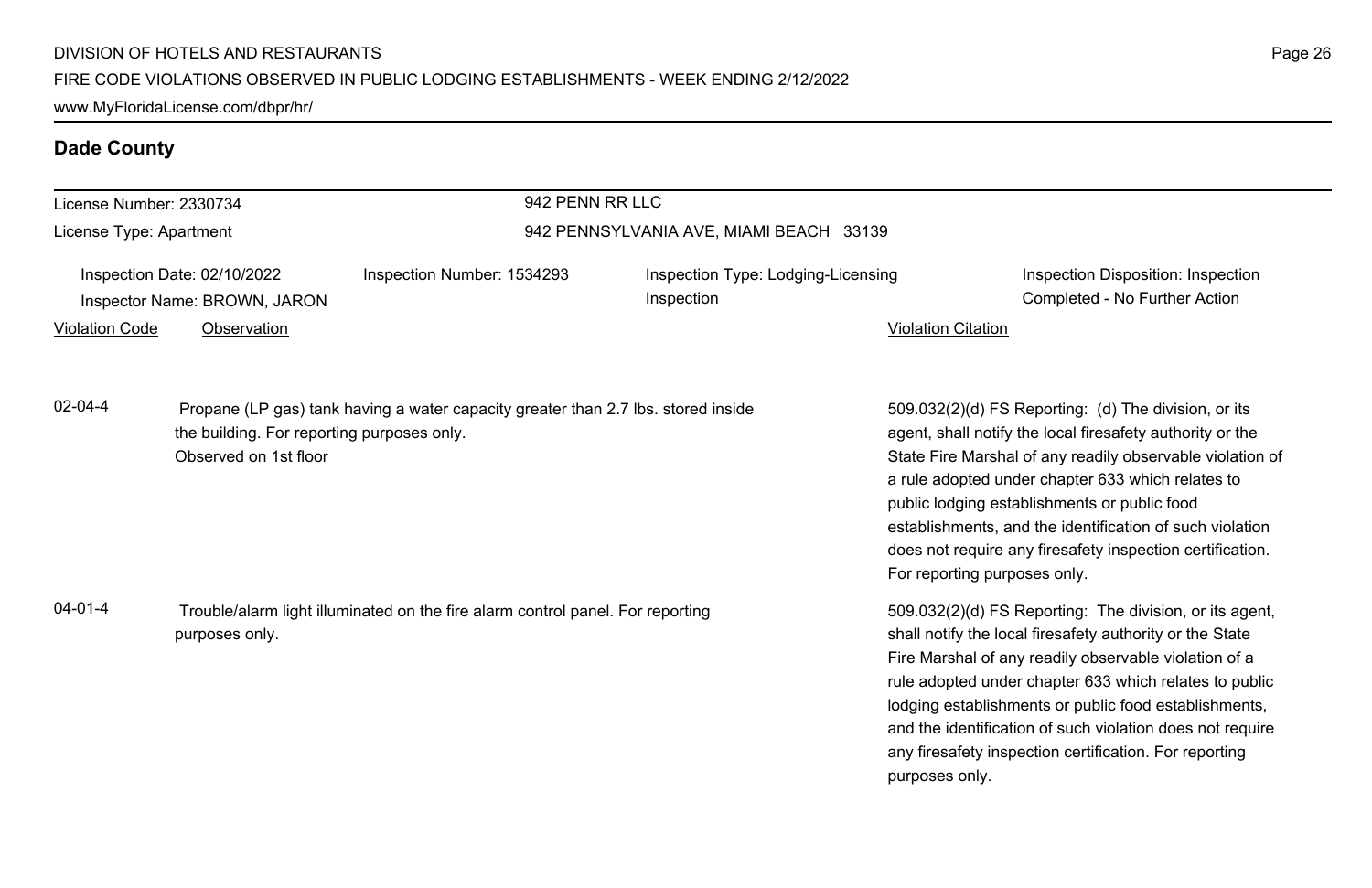| License Number: 2301881 |                                                                |                                                                                | CHEHEBAR BROTHERS B LLC            |                                                                                                                                                                                                                                                                                                 |
|-------------------------|----------------------------------------------------------------|--------------------------------------------------------------------------------|------------------------------------|-------------------------------------------------------------------------------------------------------------------------------------------------------------------------------------------------------------------------------------------------------------------------------------------------|
| License Type: Apartment |                                                                | 946 BAY DR, MIAMI BEACH 33141                                                  |                                    |                                                                                                                                                                                                                                                                                                 |
|                         | Inspection Date: 02/09/2022<br>Inspector Name: PRIETO, VICENTE | Inspection Number: 1523800                                                     | Inspection Type: Routine - Lodging | Inspection Disposition: Inspection<br>Completed - No Further Action                                                                                                                                                                                                                             |
| <b>Violation Code</b>   | Observation                                                    |                                                                                |                                    | <b>Violation Citation</b>                                                                                                                                                                                                                                                                       |
| $04 - 01 - 4$           | purposes only. **Repeat Violation**                            | Trouble/alarm light illuminated on the fire alarm control panel. For reporting |                                    | 509.032(2)(d) FS Reporting: The division, or its agent,<br>shall notify the local firesafety authority or the State<br>Fire Marshal of any readily observable violation of a<br>rule adopted under chapter 633 which relates to public<br>lodging establishments or public food establishments, |

and the identification of such violation does not require any firesafety inspection certification. For reporting

purposes only.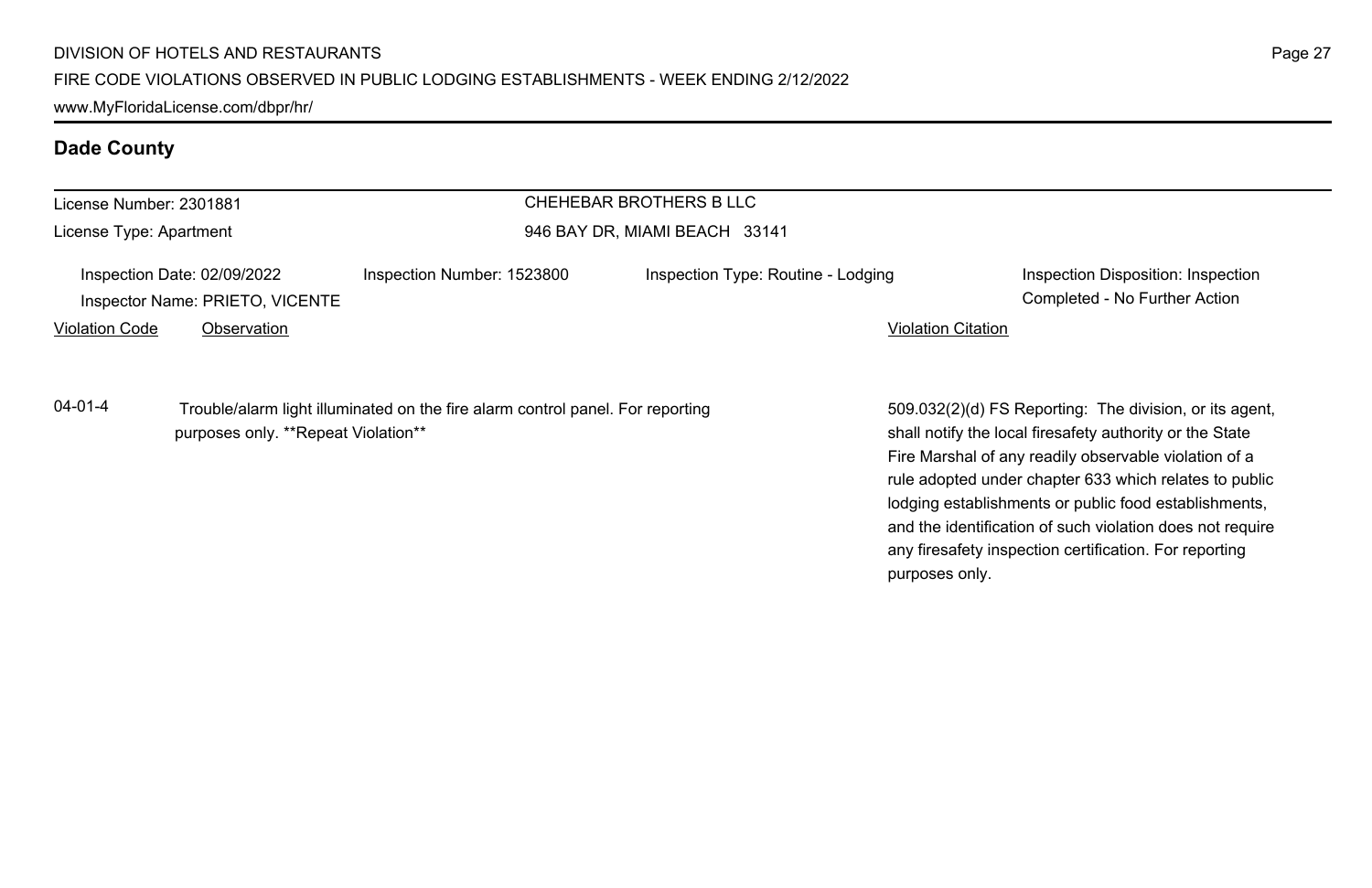| License Number: 2329007                                        |                | NB ABBOTT LLC                                                                  |                                    |                                                                                                                                                                                                                                                                                                                                                                                                                        |
|----------------------------------------------------------------|----------------|--------------------------------------------------------------------------------|------------------------------------|------------------------------------------------------------------------------------------------------------------------------------------------------------------------------------------------------------------------------------------------------------------------------------------------------------------------------------------------------------------------------------------------------------------------|
| License Type: Apartment                                        |                |                                                                                | 8300 ABBOTT AVE, MIAMI BEACH 33141 |                                                                                                                                                                                                                                                                                                                                                                                                                        |
| Inspection Date: 02/07/2022<br>Inspector Name: PRIETO, VICENTE |                | Inspection Number: 1521389                                                     | Inspection Type: Routine - Lodging | Inspection Disposition: Inspection<br>Completed - No Further Action                                                                                                                                                                                                                                                                                                                                                    |
| <b>Violation Code</b>                                          | Observation    |                                                                                |                                    | <b>Violation Citation</b>                                                                                                                                                                                                                                                                                                                                                                                              |
| $04 - 01 - 4$                                                  | purposes only. | Trouble/alarm light illuminated on the fire alarm control panel. For reporting |                                    | 509.032(2)(d) FS Reporting: The division, or its agent,<br>shall notify the local firesafety authority or the State<br>Fire Marshal of any readily observable violation of a<br>rule adopted under chapter 633 which relates to public<br>lodging establishments or public food establishments,<br>and the identification of such violation does not require<br>any firesafety inspection certification. For reporting |

purposes only.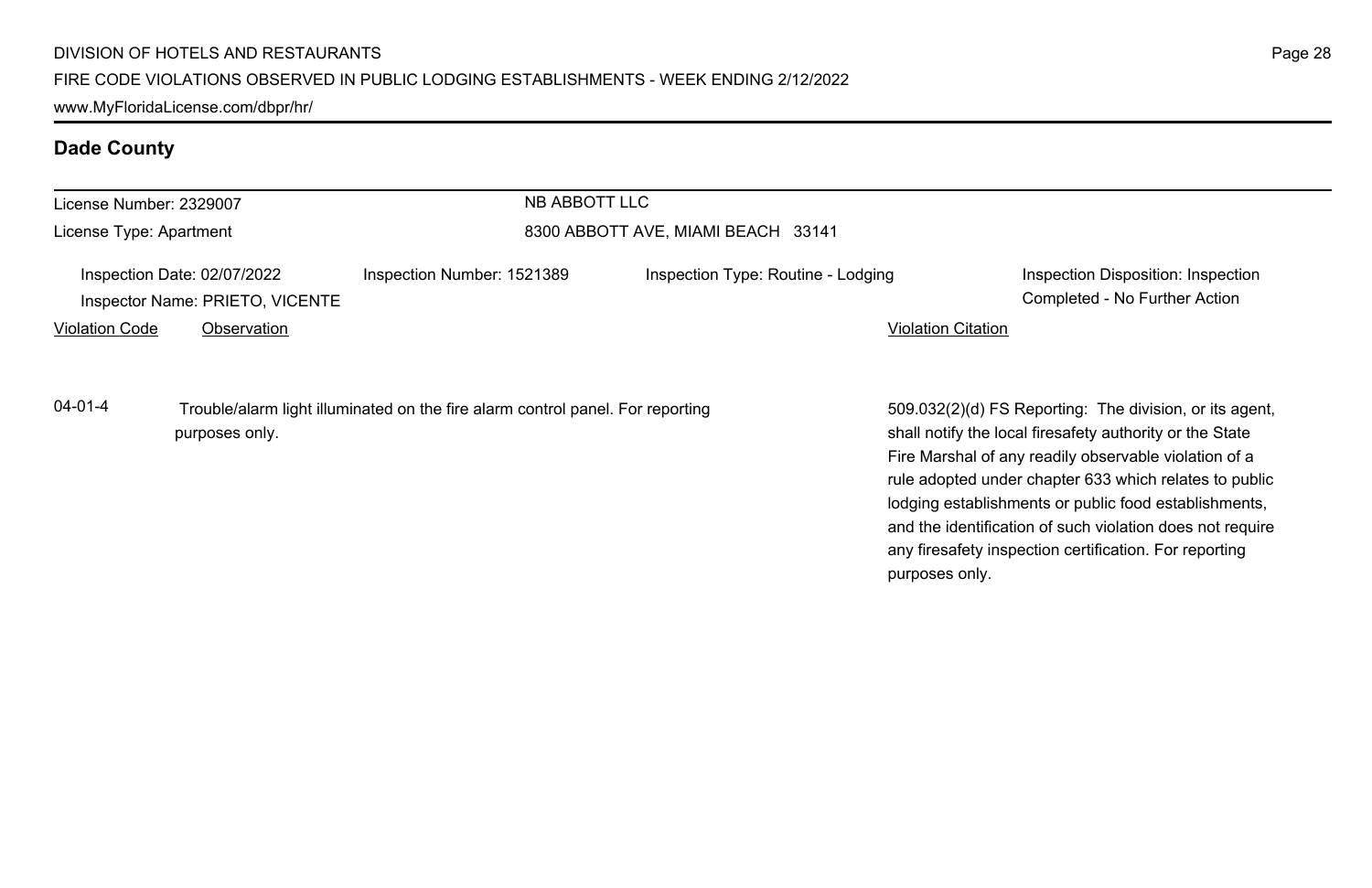| License Number: 2329562 |                                                                |                                                                                | GINGER HOLDINGS320, LLC                |                                                                                                                     |  |  |
|-------------------------|----------------------------------------------------------------|--------------------------------------------------------------------------------|----------------------------------------|---------------------------------------------------------------------------------------------------------------------|--|--|
| License Type: Apartment |                                                                |                                                                                | 320-330 84TH STREET, MIAMI BEACH 33141 |                                                                                                                     |  |  |
|                         | Inspection Date: 02/07/2022<br>Inspector Name: PRIETO, VICENTE | Inspection Number: 1522549                                                     | Inspection Type: Routine - Lodging     | Inspection Disposition: Inspection<br>Completed - No Further Action                                                 |  |  |
| <b>Violation Code</b>   | Observation                                                    |                                                                                |                                        | <b>Violation Citation</b>                                                                                           |  |  |
| $04 - 01 - 4$           | purposes only. **Repeat Violation**                            | Trouble/alarm light illuminated on the fire alarm control panel. For reporting |                                        | 509.032(2)(d) FS Reporting: The division, or its agent.<br>shall notify the local firesafety authority or the State |  |  |

509.032(2)(d) FS Reporting: The division, or its agent, Fire Marshal of any readily observable violation of a rule adopted under chapter 633 which relates to public lodging establishments or public food establishments, and the identification of such violation does not require any firesafety inspection certification. For reporting purposes only.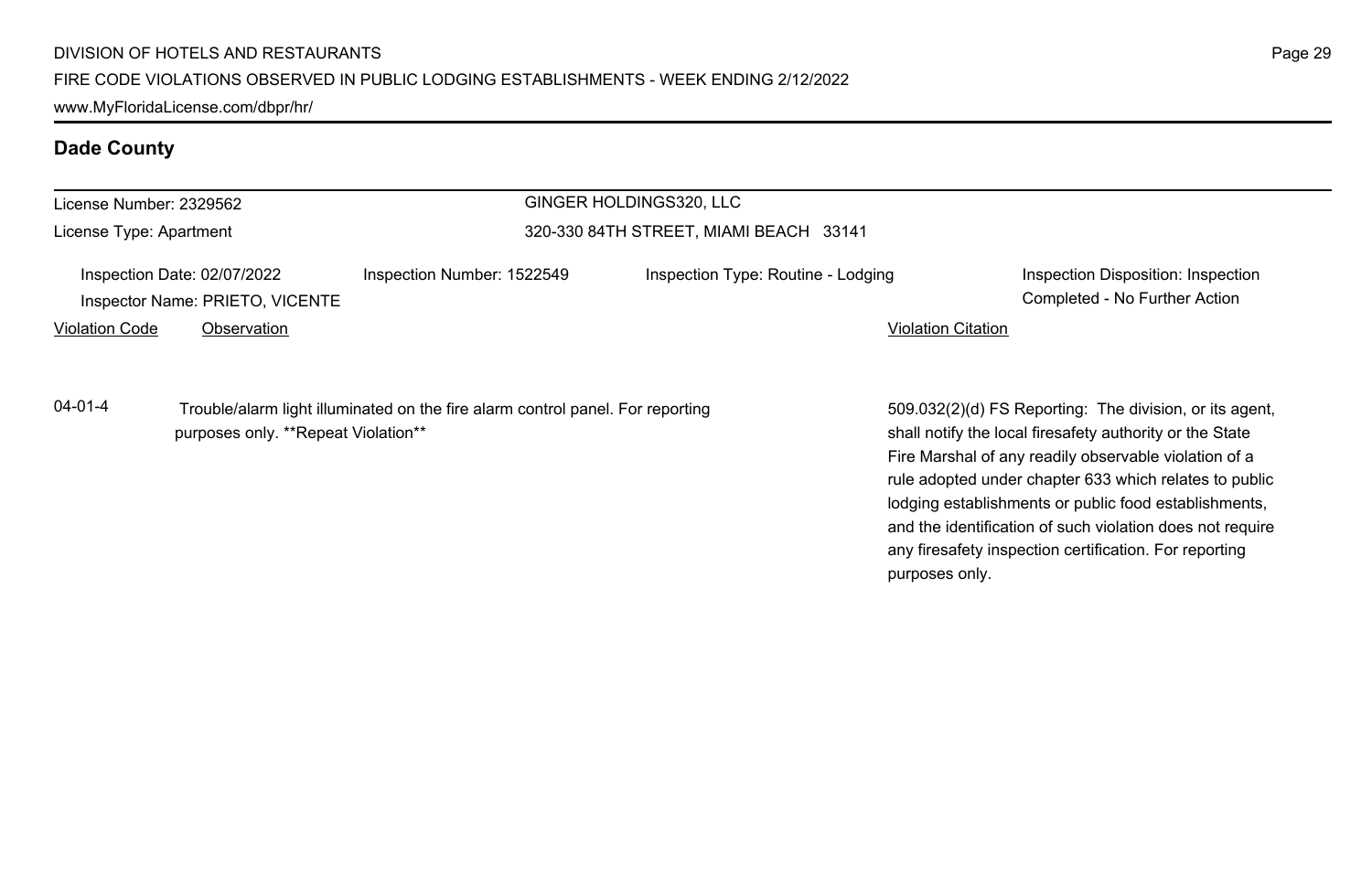| License Number: 2330735 |                                                                |                                                                                | 7315 CARLYLE OWNER, LLC                          |                           |                                                                     |
|-------------------------|----------------------------------------------------------------|--------------------------------------------------------------------------------|--------------------------------------------------|---------------------------|---------------------------------------------------------------------|
| License Type: Apartment |                                                                | 7315-7325 CARLYLE AVE, MIAMI BEACH 33141                                       |                                                  |                           |                                                                     |
|                         | Inspection Date: 02/10/2022<br>Inspector Name: PRIETO, VICENTE | Inspection Number: 1534262                                                     | Inspection Type: Lodging-Licensing<br>Inspection |                           | Inspection Disposition: Inspection<br>Completed - No Further Action |
| Violation Code          | Observation                                                    |                                                                                |                                                  | <b>Violation Citation</b> |                                                                     |
| 01-06-4                 |                                                                | Portable fire extinguisher locked in a box with no means of access to the fire |                                                  |                           | 509.032(2)(d) FS Reporting: (d) The division, or its                |

extinguisher. For reporting purposes only. Observed missing breaking device in fire extinguisher boxes by unit 15 building 7315 and by unit 19, building 7325.

agent, shall notify the local firesafety authority or the State Fire Marshal of any readily observable violation of a rule adopted under chapter 633 which relates to public lodging establishments or public food establishments, and the identification of such violation does not require any firesafety inspection certification. For reporting purposes only.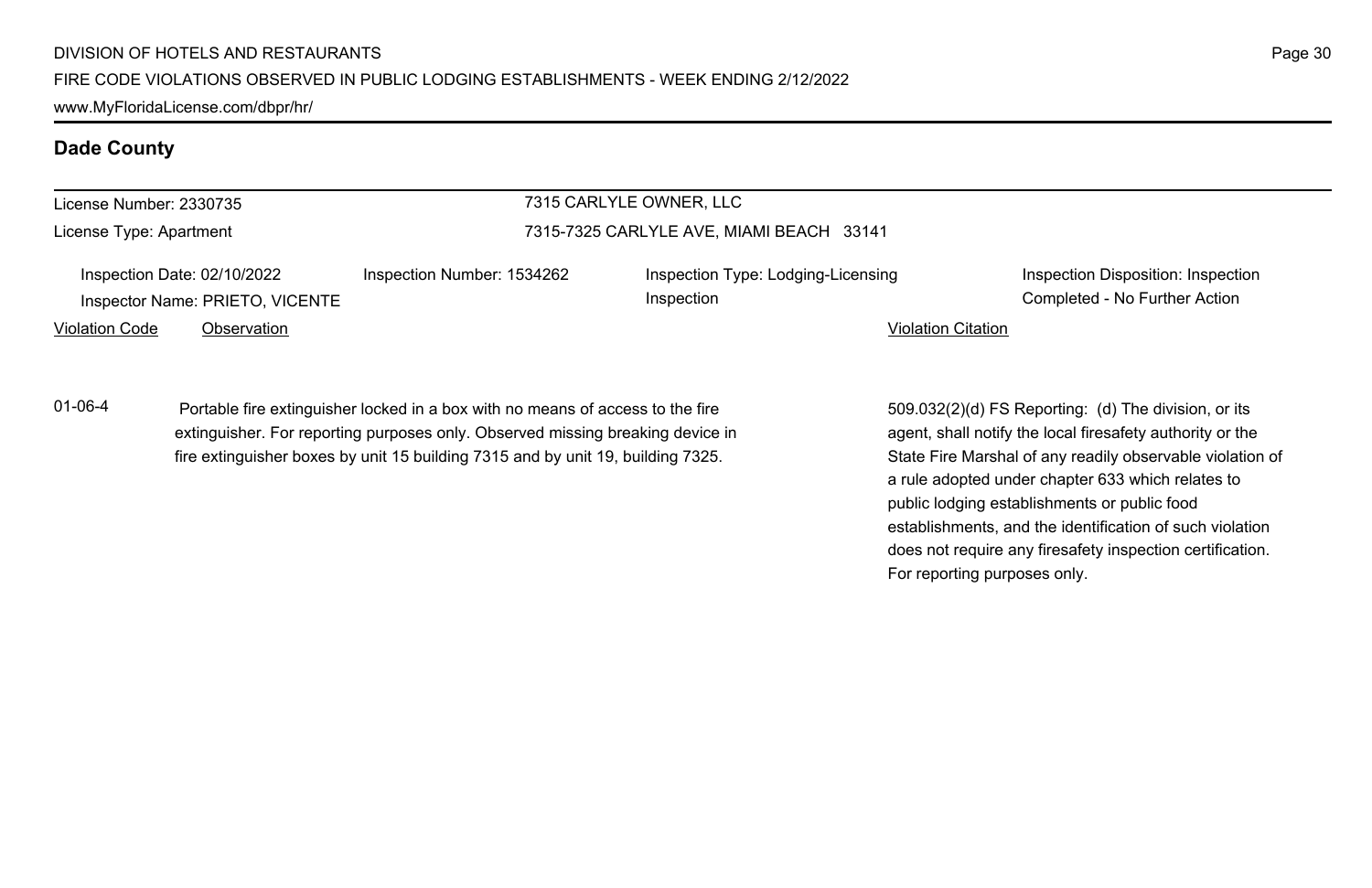| License Number: 2302161 |                                                                  |                                                                                | <b>RUBEN CONCEPCION</b>               |                           |                                                                                                                   |  |
|-------------------------|------------------------------------------------------------------|--------------------------------------------------------------------------------|---------------------------------------|---------------------------|-------------------------------------------------------------------------------------------------------------------|--|
| License Type: Apartment |                                                                  |                                                                                | 3721 NW 20 AVE (3721-23), MIAMI 33142 |                           |                                                                                                                   |  |
|                         | Inspection Date: 02/08/2022<br>Inspector Name: WILLIAMS, ALFREDA | Inspection Number: 1520893                                                     | Inspection Type: Routine - Lodging    |                           | Inspection Disposition: Inspection<br>Completed - No Further Action                                               |  |
| <b>Violation Code</b>   | Observation                                                      |                                                                                |                                       | <b>Violation Citation</b> |                                                                                                                   |  |
| $01 - 06 - 4$           | extinguisher. For reporting purposes only.                       | Portable fire extinguisher locked in a box with no means of access to the fire |                                       |                           | 509.032(2)(d) FS Reporting: (d) The division, or its<br>agent, shall notify the local firesafety authority or the |  |

State Fire Marshal of any readily observable violation of a rule adopted under chapter 633 which relates to public lodging establishments or public food establishments, and the identification of such violation does not require any firesafety inspection certification. For reporting purposes only.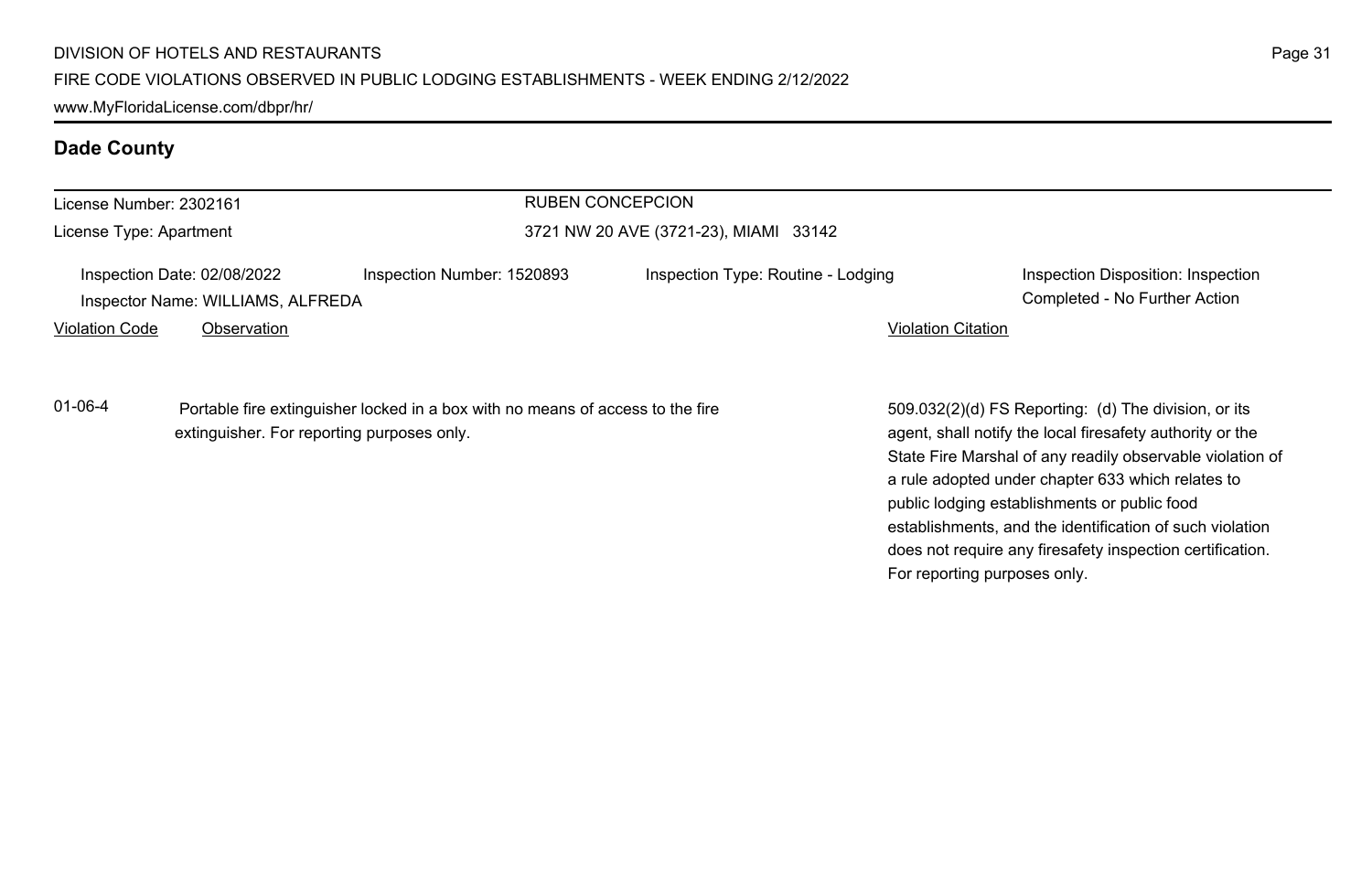|                         |                                                             | 2097LLC                                                                                                                                                                 |                                                  |                                                                                                                                                                                                                                                                                                                                                                                                                                              |                                                                     |
|-------------------------|-------------------------------------------------------------|-------------------------------------------------------------------------------------------------------------------------------------------------------------------------|--------------------------------------------------|----------------------------------------------------------------------------------------------------------------------------------------------------------------------------------------------------------------------------------------------------------------------------------------------------------------------------------------------------------------------------------------------------------------------------------------------|---------------------------------------------------------------------|
| License Number: 2305156 |                                                             |                                                                                                                                                                         |                                                  |                                                                                                                                                                                                                                                                                                                                                                                                                                              |                                                                     |
| License Type: Apartment |                                                             | 2097 NW 22 CT, MIAMI 33142                                                                                                                                              |                                                  |                                                                                                                                                                                                                                                                                                                                                                                                                                              |                                                                     |
|                         | Inspection Date: 02/10/2022<br>Inspector Name: DIAZ, LEANNE | Inspection Number: 1510249                                                                                                                                              | Inspection Type: Lodging-Licensing<br>Inspection |                                                                                                                                                                                                                                                                                                                                                                                                                                              | Inspection Disposition: Inspection<br>Completed - No Further Action |
| <b>Violation Code</b>   | Observation                                                 |                                                                                                                                                                         |                                                  | <b>Violation Citation</b>                                                                                                                                                                                                                                                                                                                                                                                                                    |                                                                     |
| $01 - 05 - 4$           | 2097 next to units 3 & 6.                                   | Portable fire extinguisher obstructed/not accessible. For reporting purposes only.<br>Observed no breaking device for all fire extinguishers located at building 2095 & |                                                  | 509.032(2)(d) FS Reporting: (d) The division, or its<br>agent, shall notify the local firesafety authority or the<br>State Fire Marshal of any readily observable violation of<br>a rule adopted under chapter 633 which relates to<br>public lodging establishments or public food<br>establishments, and the identification of such violation<br>does not require any firesafety inspection certification.<br>For reporting purposes only. |                                                                     |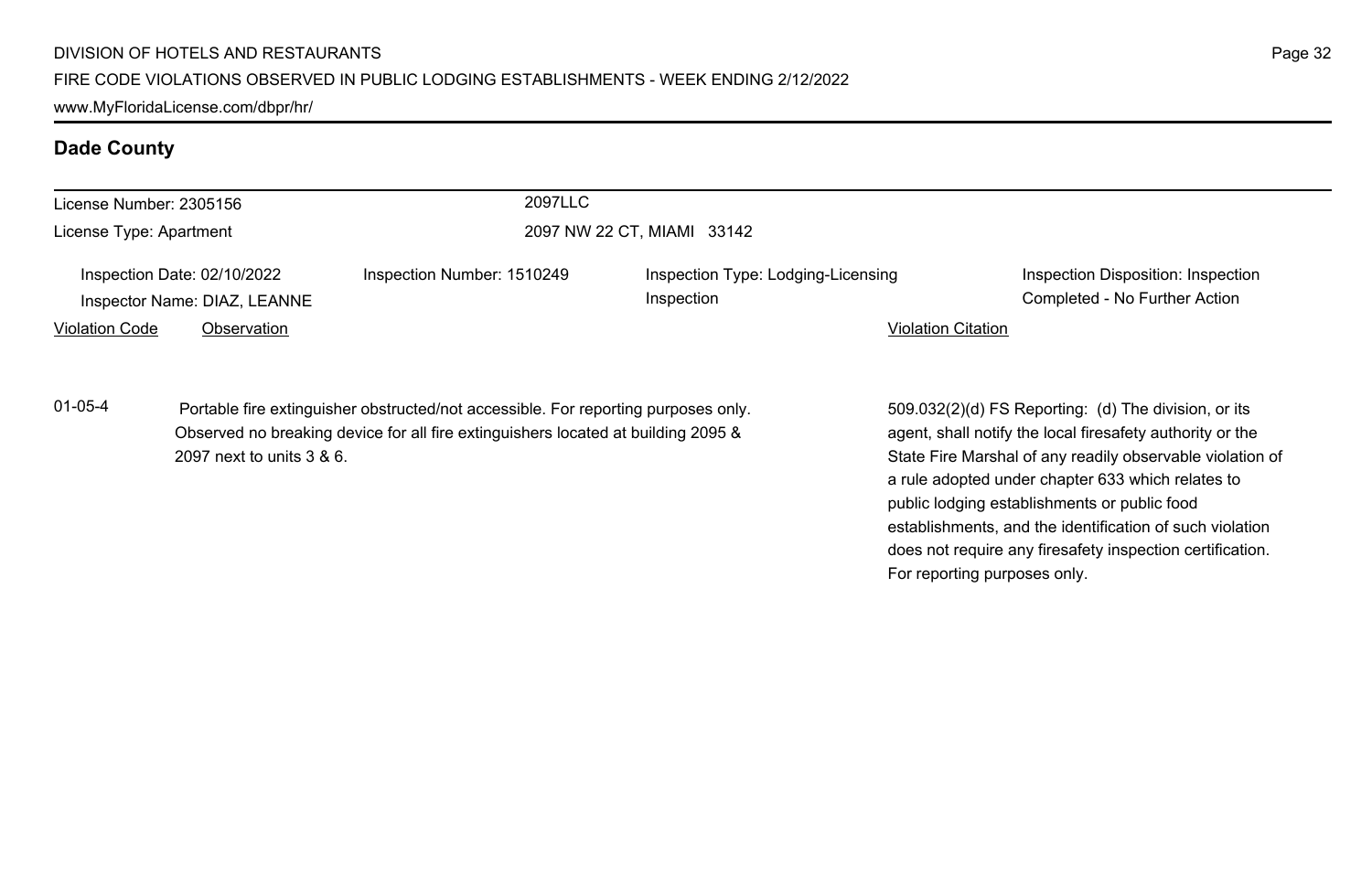| License Number: 2329517                                       |             |                                                                                    | ESPERANZA BUILDINGS LLC            |                              |                                                                                                                                                                                                                                                                                     |
|---------------------------------------------------------------|-------------|------------------------------------------------------------------------------------|------------------------------------|------------------------------|-------------------------------------------------------------------------------------------------------------------------------------------------------------------------------------------------------------------------------------------------------------------------------------|
| License Type: Apartment                                       |             | 7126 NW 14 PL, MIAMI 33147                                                         |                                    |                              |                                                                                                                                                                                                                                                                                     |
| Inspection Date: 02/10/2022<br>Inspector Name: JOSEPH, VANRIE |             | Inspection Number: 1517250                                                         | Inspection Type: Routine - Lodging |                              | Inspection Disposition: Inspection<br>Completed - No Further Action                                                                                                                                                                                                                 |
| Violation Code                                                | Observation |                                                                                    |                                    | <b>Violation Citation</b>    |                                                                                                                                                                                                                                                                                     |
| $01-02-4$<br>recharge. For reporting purposes only.           |             | Portable fire extinguisher pressure gauge indicates the extinguisher is in need of |                                    |                              | 509.032(2)(d) FS Reporting: (d) The division, or its<br>agent, shall notify the local firesafety authority or the<br>State Fire Marshal of any readily observable violation of<br>a rule adopted under chapter 633 which relates to<br>public lodging establishments or public food |
|                                                               |             |                                                                                    |                                    | For reporting purposes only. | establishments, and the identification of such violation<br>does not require any firesafety inspection certification.                                                                                                                                                               |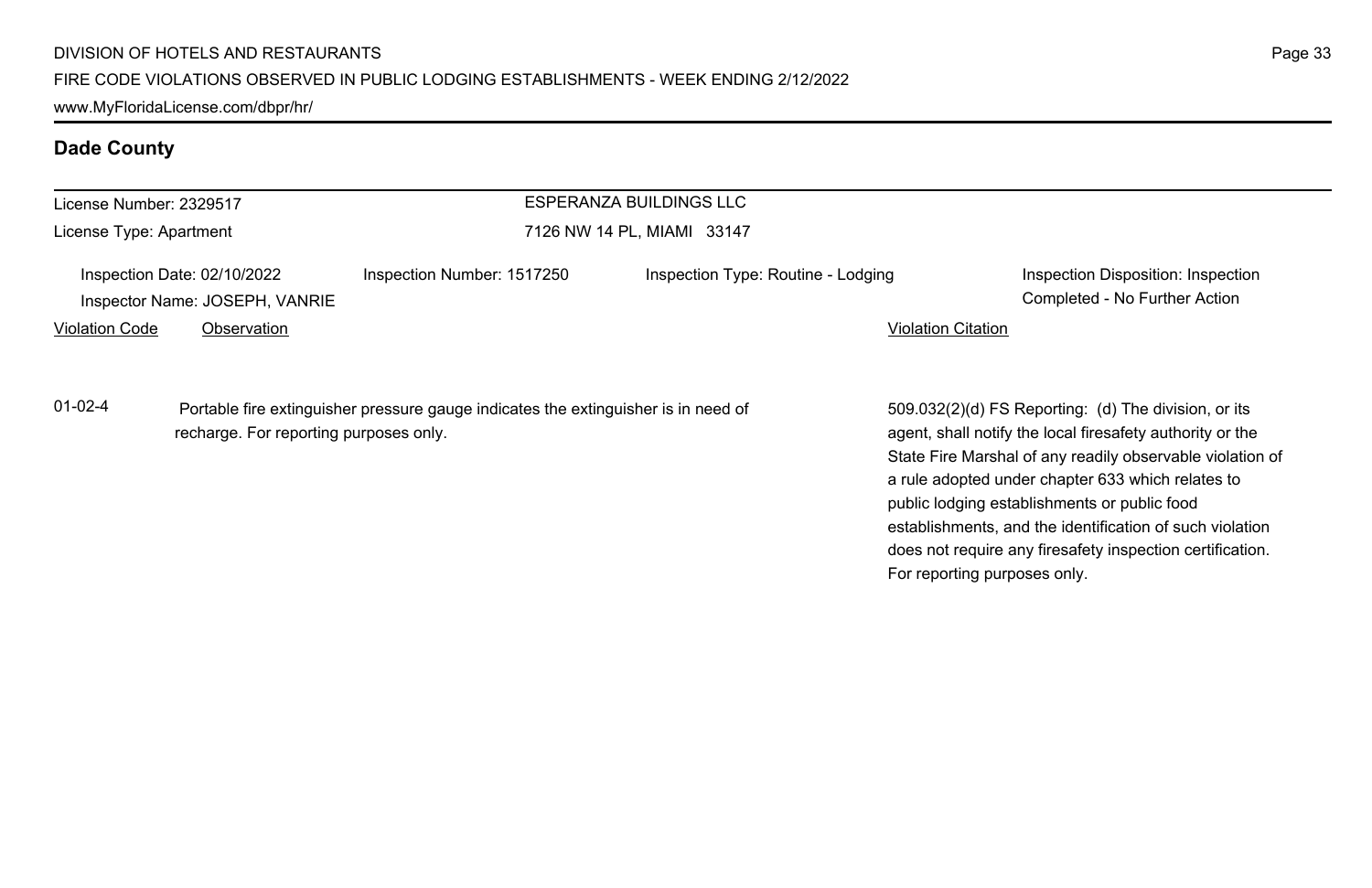| License Number: 2330261<br>License Type: Apartment              |                                                           | PALMETTO STATION                                                               |                                    |                                                                                                                                                                                                                                       |                                                  |
|-----------------------------------------------------------------|-----------------------------------------------------------|--------------------------------------------------------------------------------|------------------------------------|---------------------------------------------------------------------------------------------------------------------------------------------------------------------------------------------------------------------------------------|--------------------------------------------------|
|                                                                 |                                                           | 17945 SW 97 AVE, PALMETTO BAY 33157                                            |                                    |                                                                                                                                                                                                                                       |                                                  |
| Inspection Date: 02/08/2022<br>Inspector Name: SWIGERT, RICHARD |                                                           | Inspection Number: 1524494                                                     | Inspection Type: Routine - Lodging |                                                                                                                                                                                                                                       | Inspection Disposition: Warning<br><b>Issued</b> |
| <b>Violation Code</b>                                           | Observation                                               |                                                                                |                                    | <b>Violation Citation</b>                                                                                                                                                                                                             |                                                  |
| $04 - 01 - 4$                                                   | purposes only.                                            | Trouble/alarm light illuminated on the fire alarm control panel. For reporting |                                    | 509.032(2)(d) FS Reporting: The division, or its agent,<br>shall notify the local firesafety authority or the State                                                                                                                   |                                                  |
|                                                                 | Observed the panel in trouble mode located by front door. |                                                                                |                                    | Fire Marshal of any readily observable violation of a<br>rule adopted under chapter 633 which relates to public<br>lodging establishments or public food establishments,<br>and the identification of such violation does not require |                                                  |

any firesafety inspection certification. For reporting

purposes only.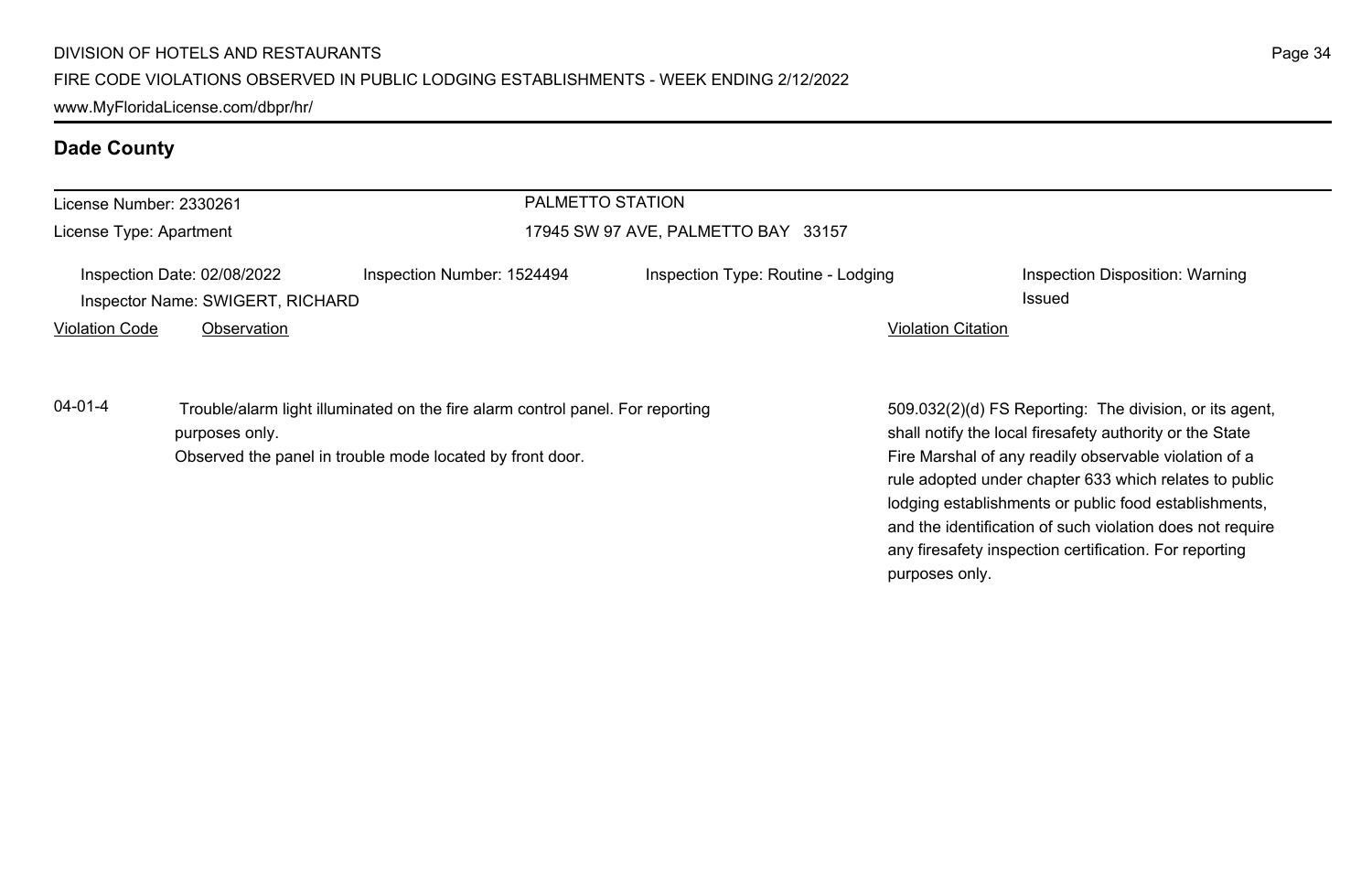| License Number: 2303779<br>License Type: Apartment                                                                                                                                                                                                                                                                       |                                                                                                                                                                                                                                                             |                                         | <b>GRAND ISLAND SQUARE</b> |                                                                                                                                                                                                                                                                                                                                                                                                                                                                                                                                                              |  |
|--------------------------------------------------------------------------------------------------------------------------------------------------------------------------------------------------------------------------------------------------------------------------------------------------------------------------|-------------------------------------------------------------------------------------------------------------------------------------------------------------------------------------------------------------------------------------------------------------|-----------------------------------------|----------------------------|--------------------------------------------------------------------------------------------------------------------------------------------------------------------------------------------------------------------------------------------------------------------------------------------------------------------------------------------------------------------------------------------------------------------------------------------------------------------------------------------------------------------------------------------------------------|--|
|                                                                                                                                                                                                                                                                                                                          |                                                                                                                                                                                                                                                             | 1551 NE 167 ST, NORTH MIAMI BEACH 33162 |                            |                                                                                                                                                                                                                                                                                                                                                                                                                                                                                                                                                              |  |
| Inspection Number: 1531896<br>Inspection Date: 02/09/2022<br>Inspector Name: STUBBS, CHRISTINE<br><b>Violation Code</b><br>Observation<br>$01 - 04 - 4$<br>No portable fire extinguisher present on the premises. For reporting purposes<br>only. Observed no portable fire extinguisher on 1st floor next to elevators. |                                                                                                                                                                                                                                                             |                                         |                            | Inspection Type: Routine - Lodging<br>Inspection Disposition: Warning<br>Issued<br><b>Violation Citation</b><br>509.032(2)(d) FS Reporting: (d) The division, or its<br>agent, shall notify the local firesafety authority or the<br>State Fire Marshal of any readily observable violation of<br>a rule adopted under chapter 633 which relates to<br>public lodging establishments or public food<br>establishments, and the identification of such violation<br>does not require any firesafety inspection certification.<br>For reporting purposes only. |  |
|                                                                                                                                                                                                                                                                                                                          |                                                                                                                                                                                                                                                             |                                         |                            |                                                                                                                                                                                                                                                                                                                                                                                                                                                                                                                                                              |  |
| $01 - 06 - 4$                                                                                                                                                                                                                                                                                                            | Portable fire extinguisher locked in a box with no means of access to the fire<br>extinguisher. For reporting purposes only.<br>Observed fire extinguisher box has no glass covering and it is broken on 1st floor<br>between between gym and storage room. |                                         |                            | 509.032(2)(d) FS Reporting: (d) The division, or its<br>agent, shall notify the local firesafety authority or the<br>State Fire Marshal of any readily observable violation of<br>a rule adopted under chapter 633 which relates to<br>public lodging establishments or public food<br>establishments, and the identification of such violation                                                                                                                                                                                                              |  |

does not require any firesafety inspection certification.

For reporting purposes only.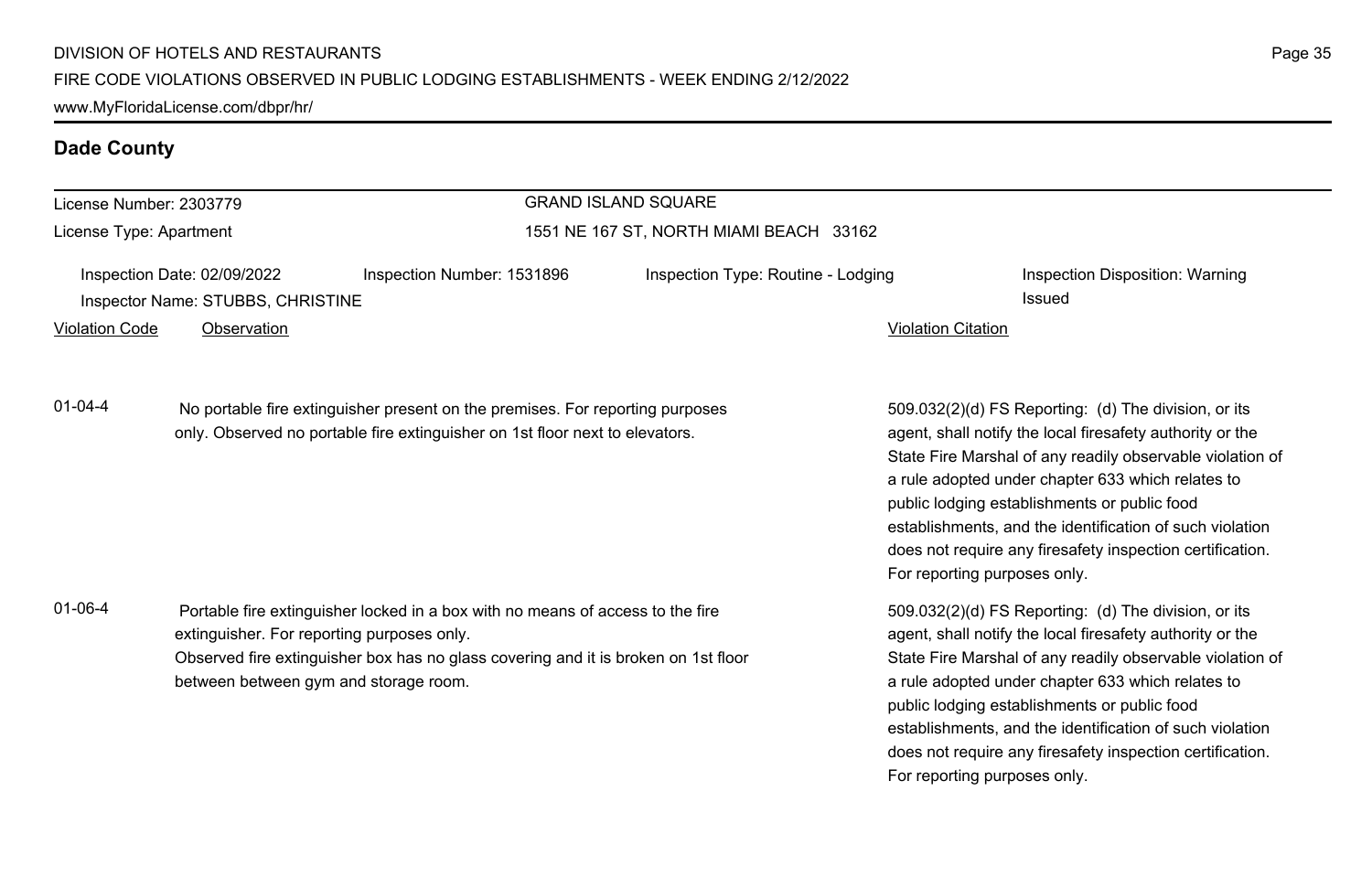| License Number: 2311078<br>License Type: Apartment<br>Inspection Date: 02/11/2022<br>Inspector Name: GONZALEZ, ERIK |                                                                                                                                                                                                             |                                             | ROYAL ARMS NORTH                   |                                                                                                                                                                                                                                                                                     |                                                                     |  |
|---------------------------------------------------------------------------------------------------------------------|-------------------------------------------------------------------------------------------------------------------------------------------------------------------------------------------------------------|---------------------------------------------|------------------------------------|-------------------------------------------------------------------------------------------------------------------------------------------------------------------------------------------------------------------------------------------------------------------------------------|---------------------------------------------------------------------|--|
|                                                                                                                     |                                                                                                                                                                                                             | 333 S ROYAL POINCIANA, MIAMI SPGS 331666179 |                                    |                                                                                                                                                                                                                                                                                     |                                                                     |  |
|                                                                                                                     |                                                                                                                                                                                                             | Inspection Number: 1515663                  | Inspection Type: Routine - Lodging |                                                                                                                                                                                                                                                                                     | Inspection Disposition: Inspection<br>Completed - No Further Action |  |
| <b>Violation Code</b>                                                                                               | Observation                                                                                                                                                                                                 |                                             |                                    | <b>Violation Citation</b>                                                                                                                                                                                                                                                           |                                                                     |  |
| $01 - 02 - 4$                                                                                                       | Portable fire extinguisher pressure gauge indicates the extinguisher is in need of<br>recharge. For reporting purposes only. Observed extinguisher in recharge zone<br>located by unit 215 on second floor. |                                             |                                    | 509.032(2)(d) FS Reporting: (d) The division, or its<br>agent, shall notify the local firesafety authority or the<br>State Fire Marshal of any readily observable violation of<br>a rule adopted under chapter 633 which relates to<br>public lodging establishments or public food |                                                                     |  |

does not require any firesafety inspection certification.

For reporting purposes only.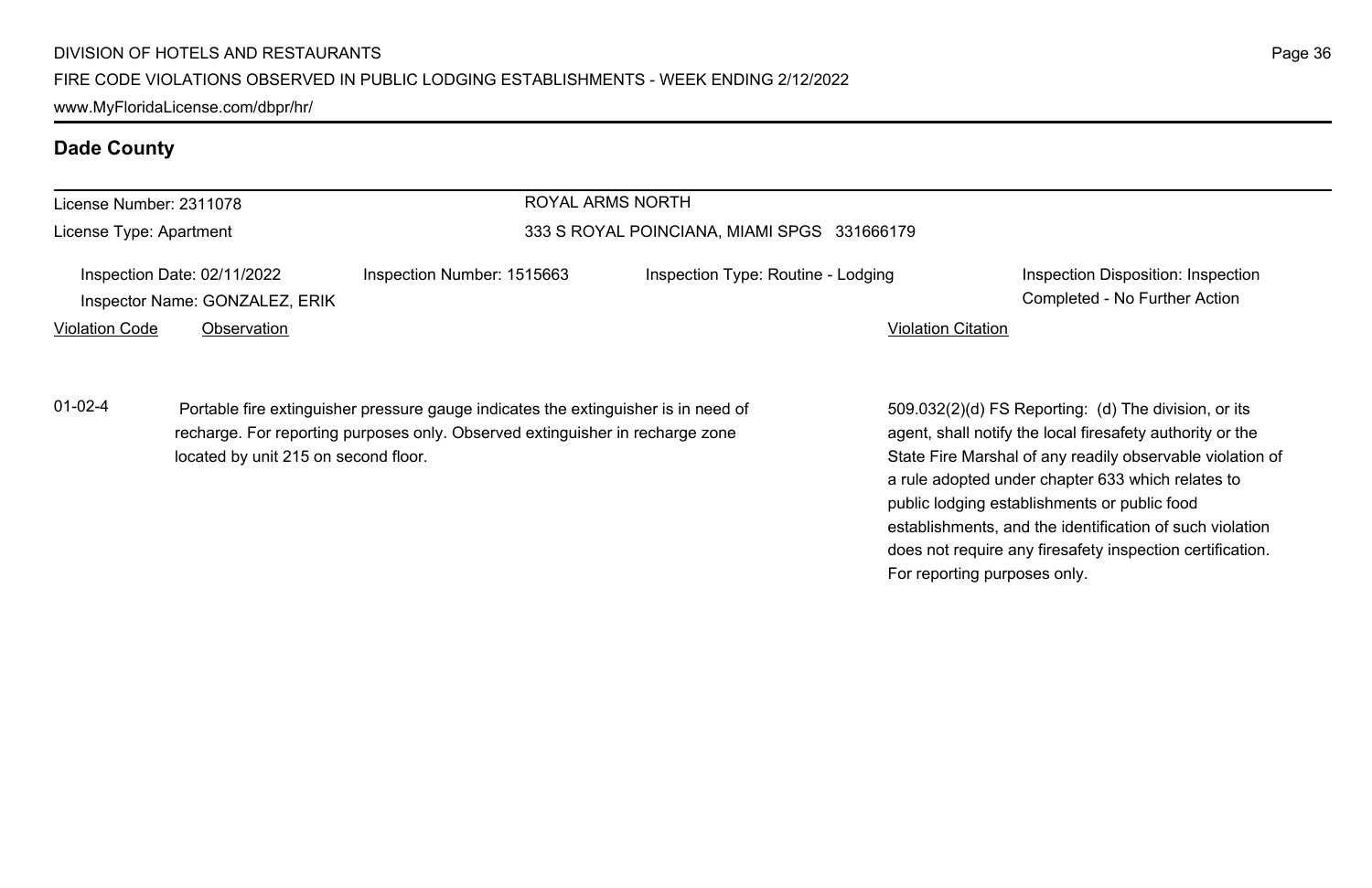# **Dade County**

| License Number: 2320149<br>License Type: Motel                                                                     |                                                                             |                            | <b>COUNTRY INN &amp; SUITES</b>    |                                                                                                                                                                                                                                                                                                                                                                                                                                                                                                                                                                                                                                                                                   |                                           |
|--------------------------------------------------------------------------------------------------------------------|-----------------------------------------------------------------------------|----------------------------|------------------------------------|-----------------------------------------------------------------------------------------------------------------------------------------------------------------------------------------------------------------------------------------------------------------------------------------------------------------------------------------------------------------------------------------------------------------------------------------------------------------------------------------------------------------------------------------------------------------------------------------------------------------------------------------------------------------------------------|-------------------------------------------|
|                                                                                                                    |                                                                             |                            | 11750 MILLS DR, MIAMI 33183        |                                                                                                                                                                                                                                                                                                                                                                                                                                                                                                                                                                                                                                                                                   |                                           |
| <b>Violation Code</b>                                                                                              | Inspection Date: 02/10/2022<br>Inspector Name: ELDER, AUDREY<br>Observation | Inspection Number: 1220531 | Inspection Type: Routine - Lodging | <b>Violation Citation</b>                                                                                                                                                                                                                                                                                                                                                                                                                                                                                                                                                                                                                                                         | Inspection Disposition: Warning<br>Issued |
| 08-03-4<br>No boiler certificate or insurance inspector's boiler report available. For reporting<br>purposes only. |                                                                             |                            | purposes only.                     | 61C-1.004(10) FAC and 509.032(2)(d) FS Reporting:<br>61C-1.004(10) The insurance inspector's boiler report<br>is required annually for power boilers and high<br>pressure/high temperature boilers and biannually for<br>low pressure steam or vapor heating boilers.<br>509.032(2)(d) The division, or its agent, shall notify the<br>local firesafety authority or the State Fire Marshal of<br>any readily observable violation of a rule adopted under<br>chapter 633 which relates to public lodging<br>establishments or public food establishments, and the<br>identification of such violation does not require any<br>firesafety inspection certification. For reporting |                                           |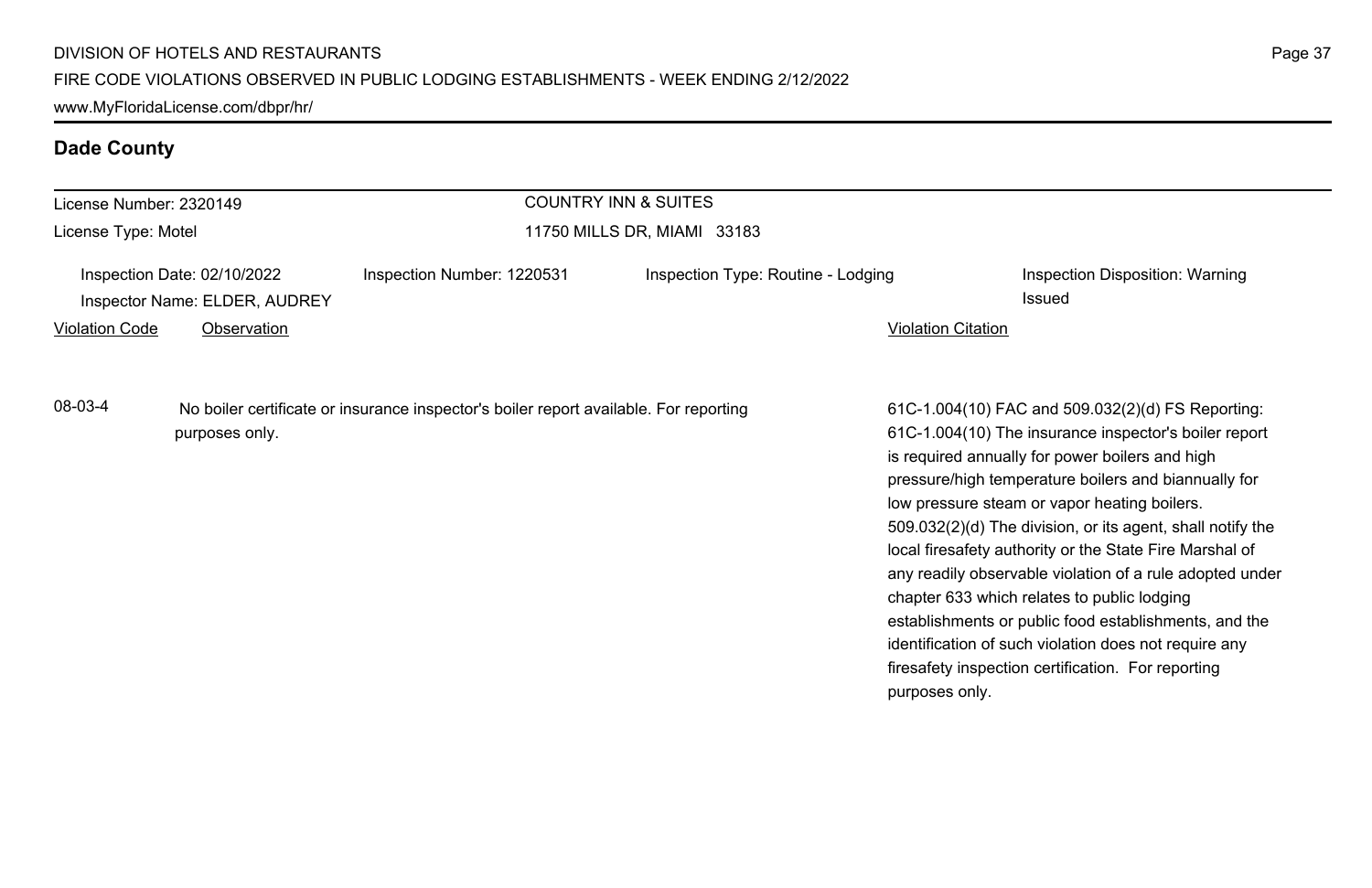# **Duval County**

| License Number: 2613291 |                                                              |                                                                                                                                                 | LONG BRANCH MHP LLC                |                                                                                                                                                                |
|-------------------------|--------------------------------------------------------------|-------------------------------------------------------------------------------------------------------------------------------------------------|------------------------------------|----------------------------------------------------------------------------------------------------------------------------------------------------------------|
| License Type: Apartment |                                                              | 5101 N MAIN ST, JACKSONVILLE 32208                                                                                                              |                                    |                                                                                                                                                                |
|                         | Inspection Date: 02/10/2022<br>Inspector Name: PERRY, DENNIS | Inspection Number: 1528940                                                                                                                      | Inspection Type: Routine - Lodging | Inspection Disposition: Inspection<br>Completed - No Further Action                                                                                            |
| <b>Violation Code</b>   | Observation                                                  |                                                                                                                                                 | <b>Violation Citation</b>          |                                                                                                                                                                |
| $01-03-4$               |                                                              | Portable fire extinguisher missing from it's designated location (sign present<br>indicating designated location). For reporting purposes only. |                                    | 509.032(2)(d) FS Reporting: (d) The division, or its<br>agent, shall notify the local firesafety authority or the                                              |
|                         | By unit 9. **Repeat Violation**                              |                                                                                                                                                 |                                    | State Fire Marshal of any readily observable violation of<br>a rule adopted under chapter 633 which relates to<br>public lodging establishments or public food |

establishments, and the identification of such violation does not require any firesafety inspection certification.

For reporting purposes only.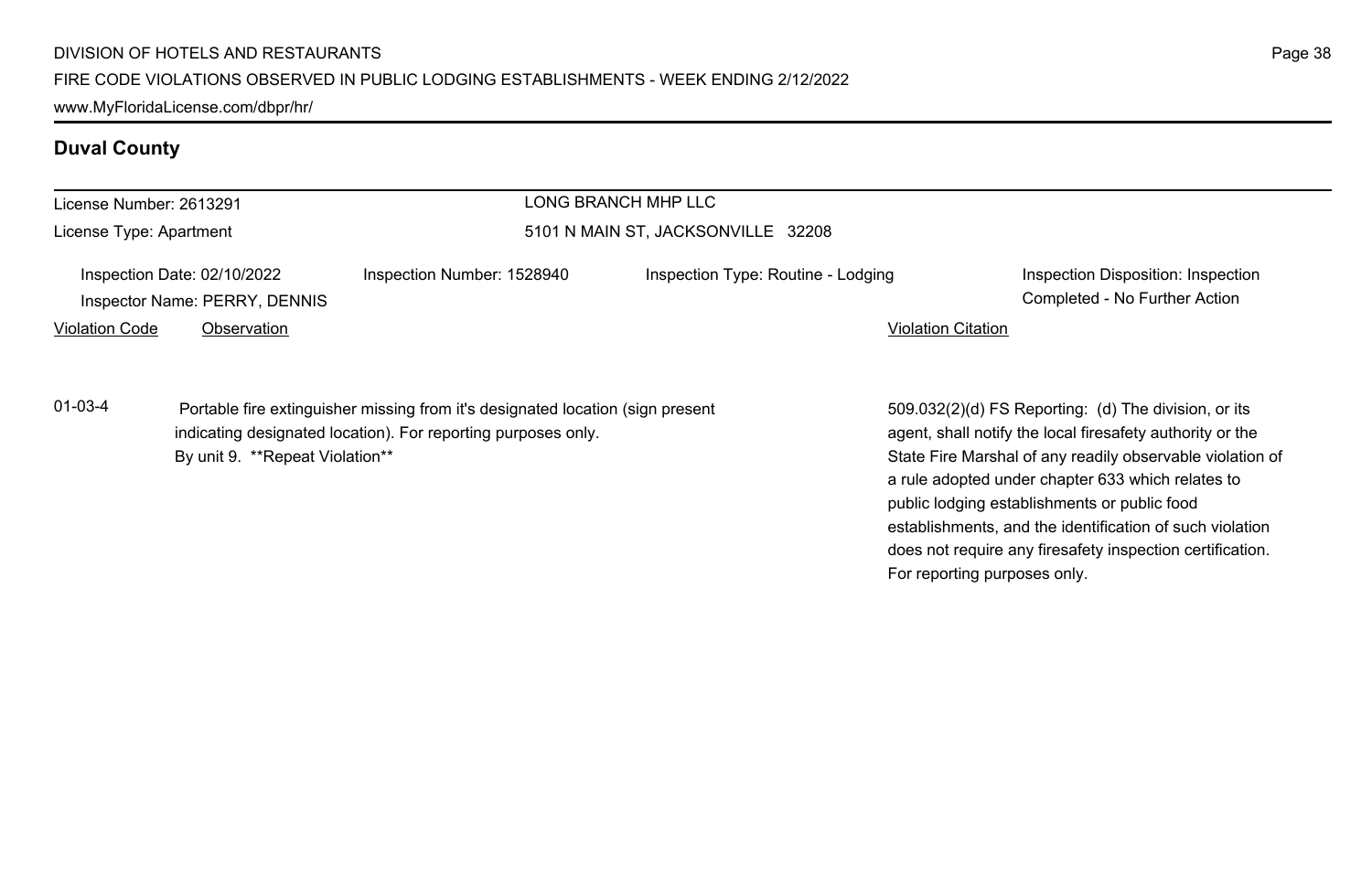### **Duval County**

#### License Number: 2600583

License Type: Apartment

### BOAT HOUSE APARTMENT HOMES 400 CENTURY 21 DR, JACKSONVILLE 32216

| Inspection Date: 02/07/2022 |                                | Inspection Number: 1534239 | Inspection Type: Complaint Full |                    | Inspection Disposition: Warning |
|-----------------------------|--------------------------------|----------------------------|---------------------------------|--------------------|---------------------------------|
|                             | Inspector Name: VILBRUN, JOSUE |                            |                                 |                    | Issued                          |
| Violation Code              | Observation                    |                            |                                 | Violation Citation |                                 |

07-01-4 Damaged electrical wire(s). For reporting purposes only. Observed back of building 4 has exposed & damaged frayed wires next to building. Tenant during inspection mention electrical shortages of security lights happening due to expose wires. Observed extension cords running from one electric box to another.

07-01-4 - From initial inspection : Damaged electrical wire(s). For reporting purposes only. Observed back of building 4 has exposed & damaged frayed wires next to building. Tenant during inspection mention electrical shortages of security lights happening due to expose wires. Observed extension cords running from one electric box to another. - From follow-up inspection 2022-02-10: At Callback : Still the same at Building 4B \*\*Time Extended\*\*

509.032(2)(d) FS Reporting: (d) The division, or its agent, shall notify the local firesafety authority or the State Fire Marshal of any readily observable violation of a rule adopted under chapter 633 which relates to public lodging establishments or public food establishments, and the identification of such violation does not require any firesafety inspection certification. For reporting purposes only.

509.032(2)(d) FS Reporting: (d) The division, or its agent, shall notify the local firesafety authority or the State Fire Marshal of any readily observable violation of a rule adopted under chapter 633 which relates to public lodging establishments or public food establishments, and the identification of such violation does not require any firesafety inspection certification. For reporting purposes only.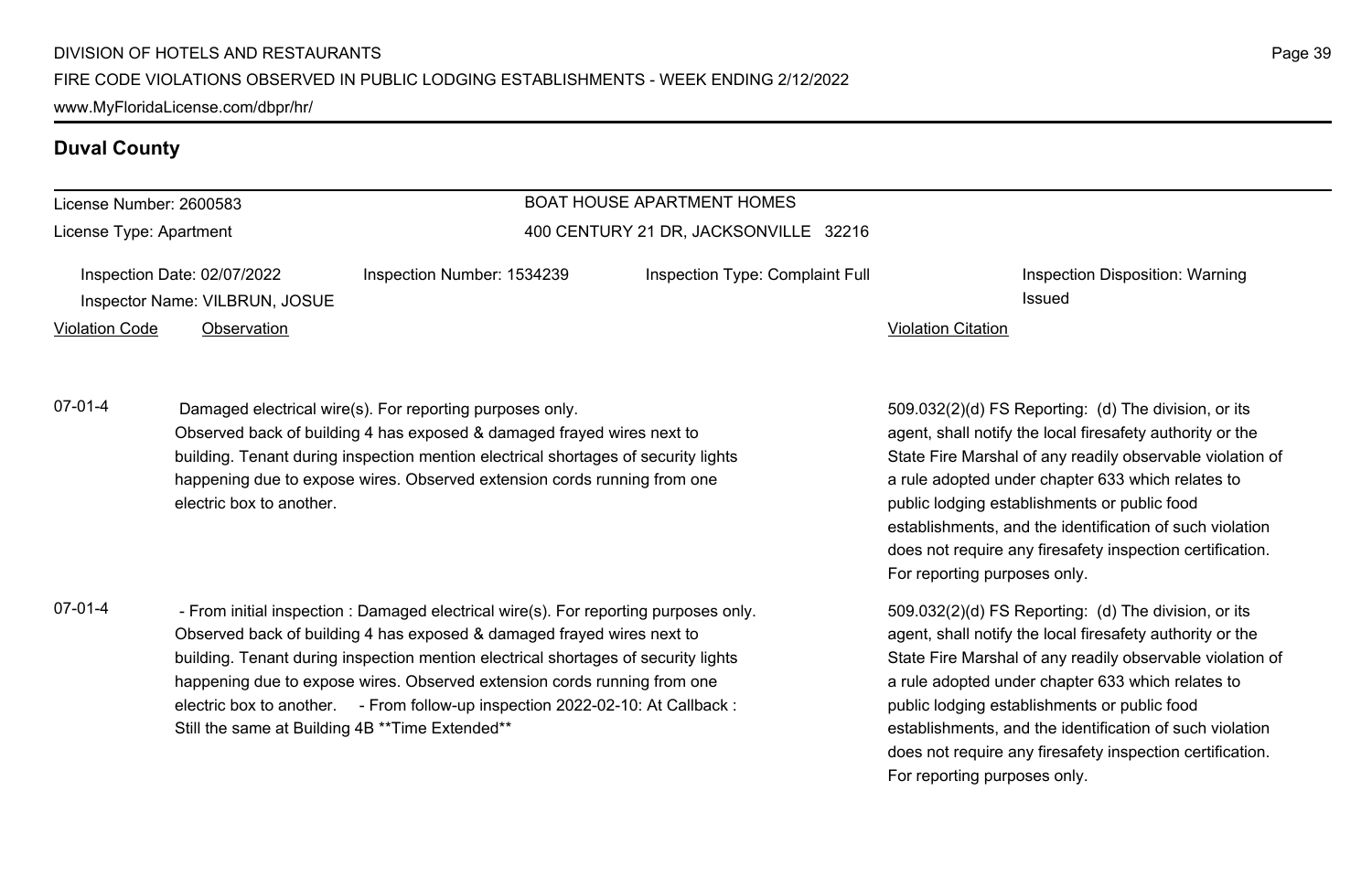# **Duval County**

| License Number: 2612227 |                                                                              | LA QUINTA INN #969                                                                                                                                              |                                 |                           |                                                                                                                                                                                                                                                                                                                                                                                                                                                            |
|-------------------------|------------------------------------------------------------------------------|-----------------------------------------------------------------------------------------------------------------------------------------------------------------|---------------------------------|---------------------------|------------------------------------------------------------------------------------------------------------------------------------------------------------------------------------------------------------------------------------------------------------------------------------------------------------------------------------------------------------------------------------------------------------------------------------------------------------|
| License Type: Hotel     |                                                                              | 4686 LENOIR AVE S, JACKSONVILLE 32216                                                                                                                           |                                 |                           |                                                                                                                                                                                                                                                                                                                                                                                                                                                            |
| <b>Violation Code</b>   | Inspection Date: 02/11/2022<br>Inspector Name: VILBRUN, JOSUE<br>Observation | Inspection Number: 1164133                                                                                                                                      | Inspection Type: Complaint Full | <b>Violation Citation</b> | Inspection Disposition: Inspection<br>Completed - No Further Action                                                                                                                                                                                                                                                                                                                                                                                        |
| 08-01-4                 | purposes only.<br>expiration 1-23-22 **Repeat Violation**                    | Boiler certificate or insurance inspector's boiler report expired. For reporting<br>One of boiler certificate shows expired on boiler site Jurisdiction #133177 |                                 |                           | 61C-1.004(10) FAC and 509.032(2)(d) FS Reporting:<br>61C-1.004(10) The insurance inspector's boiler report<br>is required annually for power boilers and high<br>pressure/high temperature boilers and biannually for<br>low pressure steam or vapor heating boilers.<br>509.032(2)(d) The division, or its agent, shall notify the<br>local firesafety authority or the State Fire Marshal of<br>any readily observable violation of a rule adopted under |

chapter 633 which relates to public lodging

purposes only.

establishments or public food establishments, and the identification of such violation does not require any firesafety inspection certification. For reporting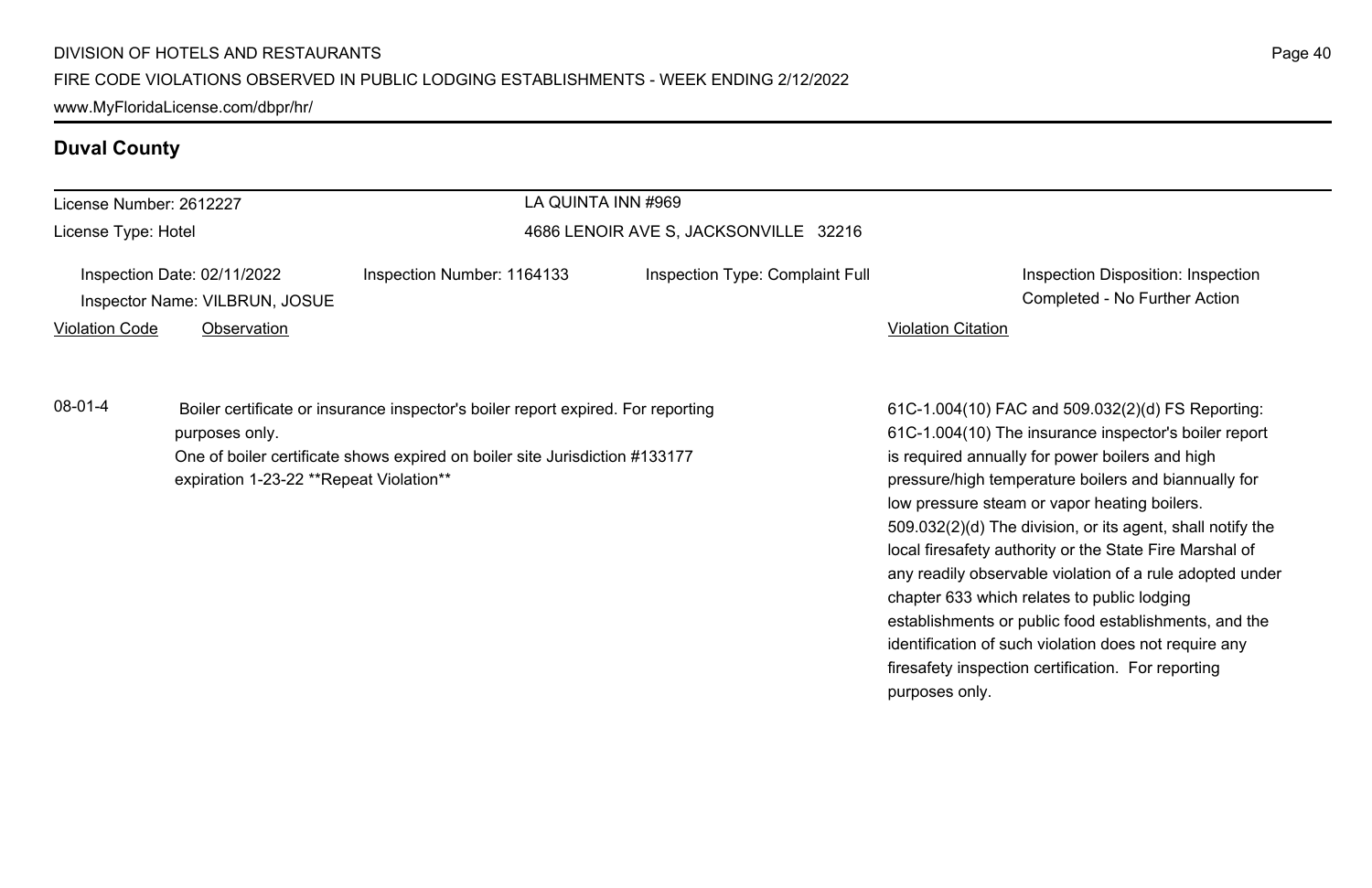### **Duval County**

| License Number: 2613249 |                                                               |                                                                                                                                                                                                                                                   | <b>TOWNEPLACE SUITES</b>           |                                                                                                                                                                                                                       |
|-------------------------|---------------------------------------------------------------|---------------------------------------------------------------------------------------------------------------------------------------------------------------------------------------------------------------------------------------------------|------------------------------------|-----------------------------------------------------------------------------------------------------------------------------------------------------------------------------------------------------------------------|
| License Type: Hotel     |                                                               | 4801 LENOIR AVE, JACKSONVILLE 32216                                                                                                                                                                                                               |                                    |                                                                                                                                                                                                                       |
|                         | Inspection Date: 02/07/2022<br>Inspector Name: VILBRUN, JOSUE | Inspection Number: 1163731                                                                                                                                                                                                                        | Inspection Type: Routine - Lodging | Inspection Disposition: Inspection<br>Completed - No Further Action                                                                                                                                                   |
| Violation Code          | Observation                                                   |                                                                                                                                                                                                                                                   | <b>Violation Citation</b>          |                                                                                                                                                                                                                       |
| 08-01-4                 | purposes only.                                                | Boiler certificate or insurance inspector's boiler report expired. For reporting<br>Operator has 3 active boilers according to DIVISION OF STATE FIRE MARSHAL<br>boiler site on line and all certificates online are current on site but operator |                                    | 61C-1.004(10) FAC and 509.032(2)(d) FS Reporting:<br>61C-1.004(10) The insurance inspector's boiler report<br>is required annually for power boilers and high<br>pressure/high temperature boilers and biannually for |

certificate at hotel is expired for one boiler and missing other 2 certificates for other boilers. \*\*Repeat Violation\*\*

61C-1.004(10) The insurance inspector's boiler report pressure/high temperature boilers and biannually for low pressure steam or vapor heating boilers. 509.032(2)(d) The division, or its agent, shall notify the local firesafety authority or the State Fire Marshal of any readily observable violation of a rule adopted under chapter 633 which relates to public lodging establishments or public food establishments, and the identification of such violation does not require any firesafety inspection certification. For reporting purposes only.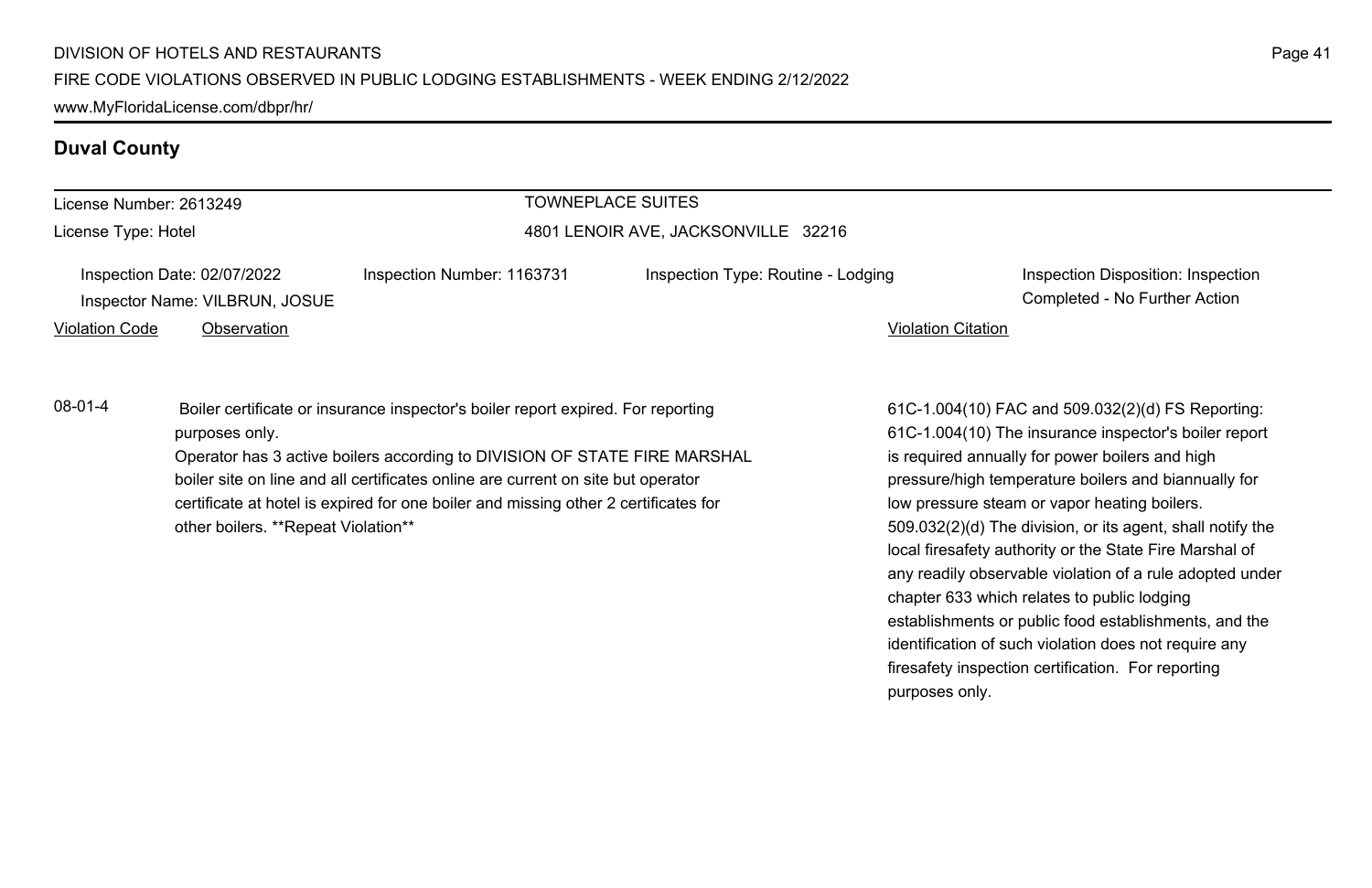# **Flagler County**

| License Number: 2800596 |                                                                                                                                                                                                                                                      |                            | PINE LAKE APARTMENTS                    |                           |                                                                                                                                                                                                                                        |
|-------------------------|------------------------------------------------------------------------------------------------------------------------------------------------------------------------------------------------------------------------------------------------------|----------------------------|-----------------------------------------|---------------------------|----------------------------------------------------------------------------------------------------------------------------------------------------------------------------------------------------------------------------------------|
| License Type: Apartment |                                                                                                                                                                                                                                                      |                            | 121 PINE LAKES PKWY N, PALM COAST 32137 |                           |                                                                                                                                                                                                                                        |
|                         | Inspection Date: 02/11/2022<br>Inspector Name: BADDING, MELANIE                                                                                                                                                                                      | Inspection Number: 1517518 | Inspection Type: Routine - Lodging      |                           | Inspection Disposition: Inspection<br>Completed - No Further Action                                                                                                                                                                    |
| <b>Violation Code</b>   | Observation                                                                                                                                                                                                                                          |                            |                                         | <b>Violation Citation</b> |                                                                                                                                                                                                                                        |
| $04 - 01 - 4$           | Trouble/alarm light illuminated on the fire alarm control panel. For reporting<br>purposes only.<br>Battery trouble and trouble light illuminated on fire panel of building #2. A new fire<br>panel is due to arrive next week per person in charge. |                            |                                         |                           | 509.032(2)(d) FS Reporting: The division, or its agent,<br>shall notify the local firesafety authority or the State<br>Fire Marshal of any readily observable violation of a<br>rule adopted under chapter 633 which relates to public |
|                         |                                                                                                                                                                                                                                                      |                            |                                         |                           | lodging establishments or public food establishments,                                                                                                                                                                                  |

and the identification of such violation does not require any firesafety inspection certification. For reporting

purposes only.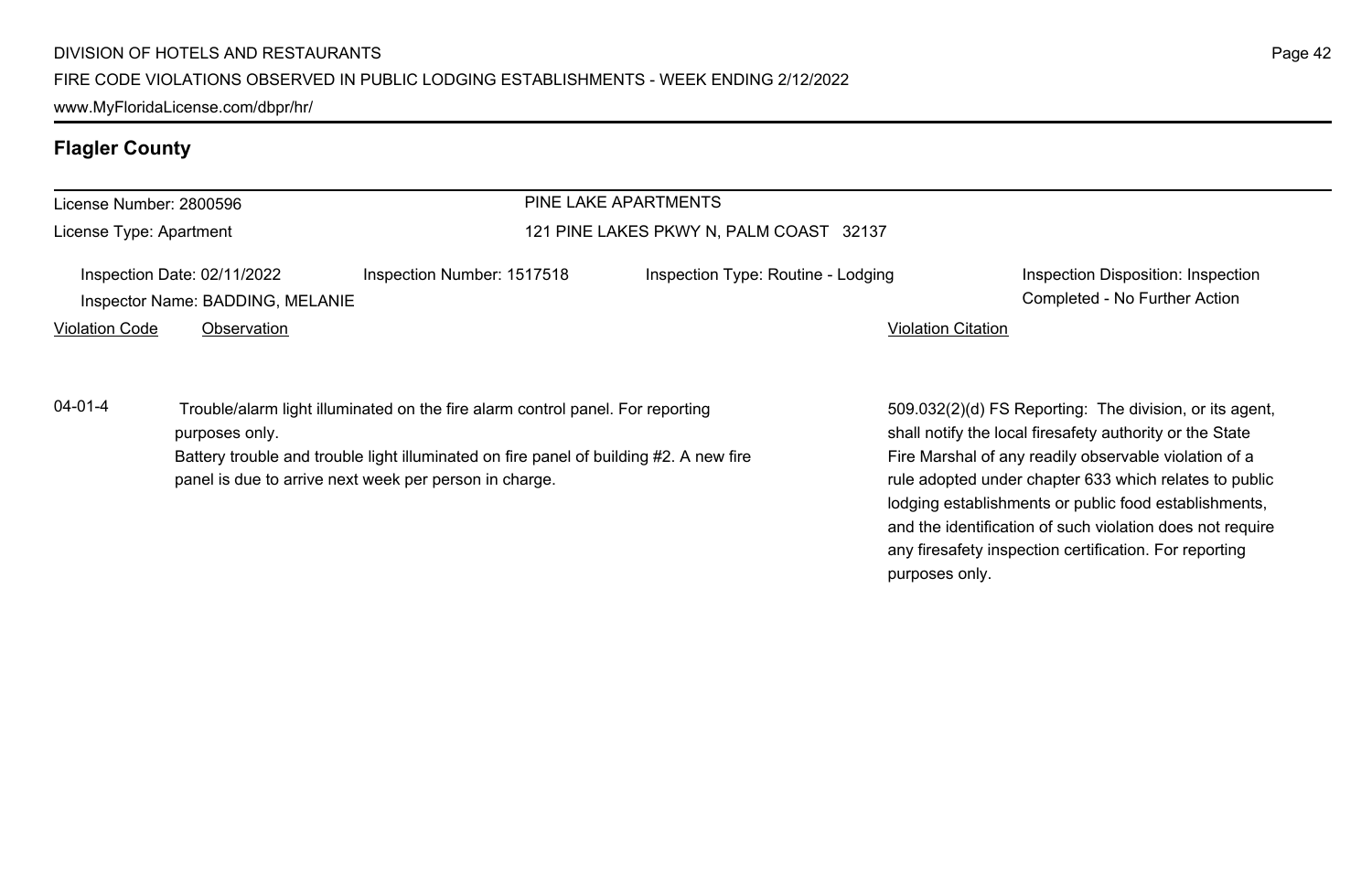www.MyFloridaLicense.com/dbpr/hr/

### **Indian River County**

License Number: 4101335 License Type: Hotel

### STAR SUITES BY RIVERSIDE THEATRE 2550 FLIGHT SAFETY DR, VERO BEACH 32960

| Inspection Date: 02/07/2022     | Inspect |
|---------------------------------|---------|
| Inspector Name: SCHUCK, GREGORY |         |

Inspection Date: 02/07/2022 Inspection Number: 1162555 Inspection Type: Routine - Lodging Inspection Disposition: Inspection

Violation Code Observation Violation Citation

Completed - No Further Action

04-01-4 Trouble/alarm light illuminated on the fire alarm control panel. For reporting purposes only. Panel reading trouble, gust room 201. Room undergoing remodel and smoke detector turned off for that room

509.032(2)(d) FS Reporting: The division, or its agent, shall notify the local firesafety authority or the State Fire Marshal of any readily observable violation of a rule adopted under chapter 633 which relates to public lodging establishments or public food establishments, and the identification of such violation does not require any firesafety inspection certification. For reporting purposes only.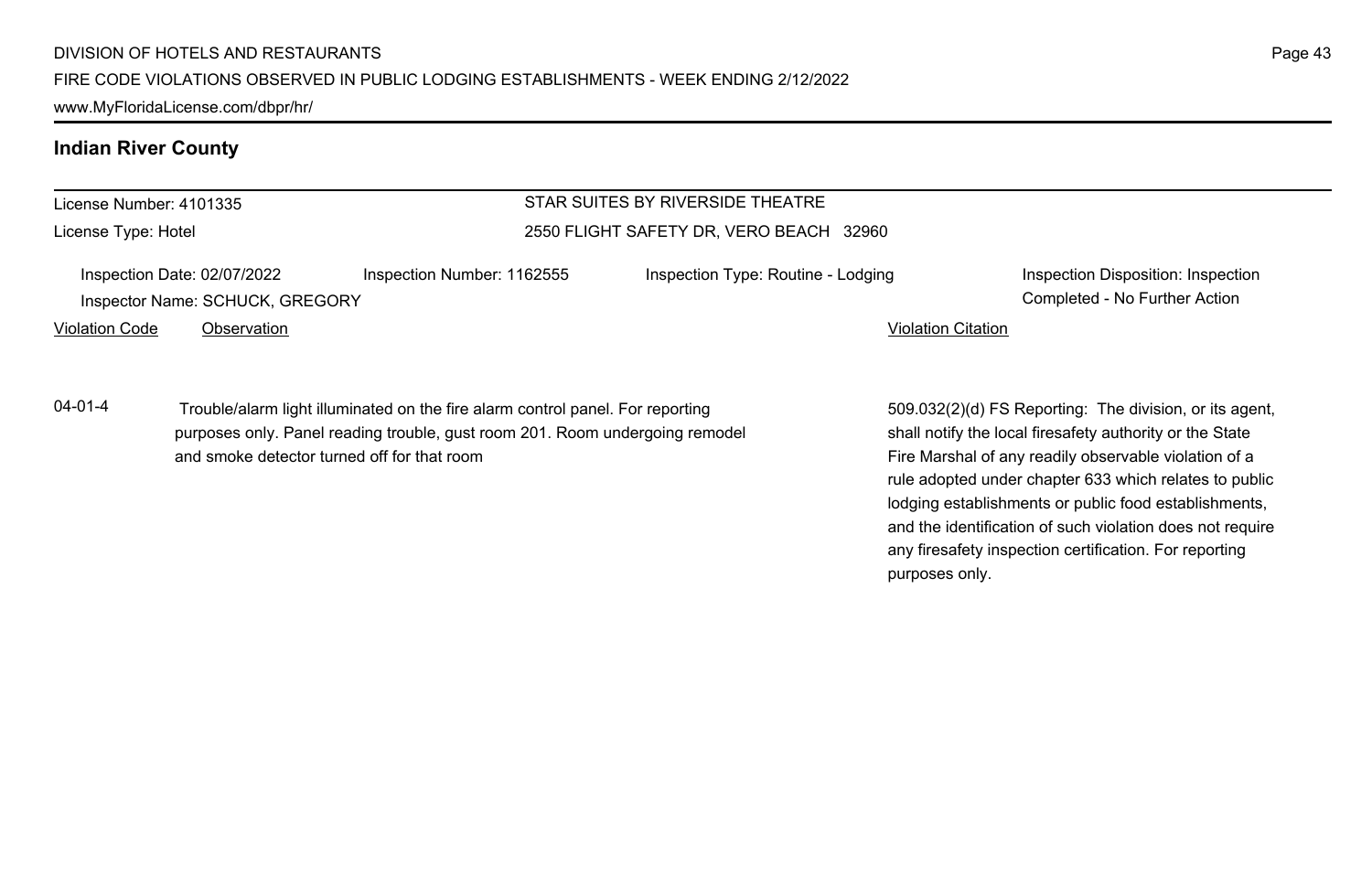www.MyFloridaLicense.com/dbpr/hr/

**Monroe County**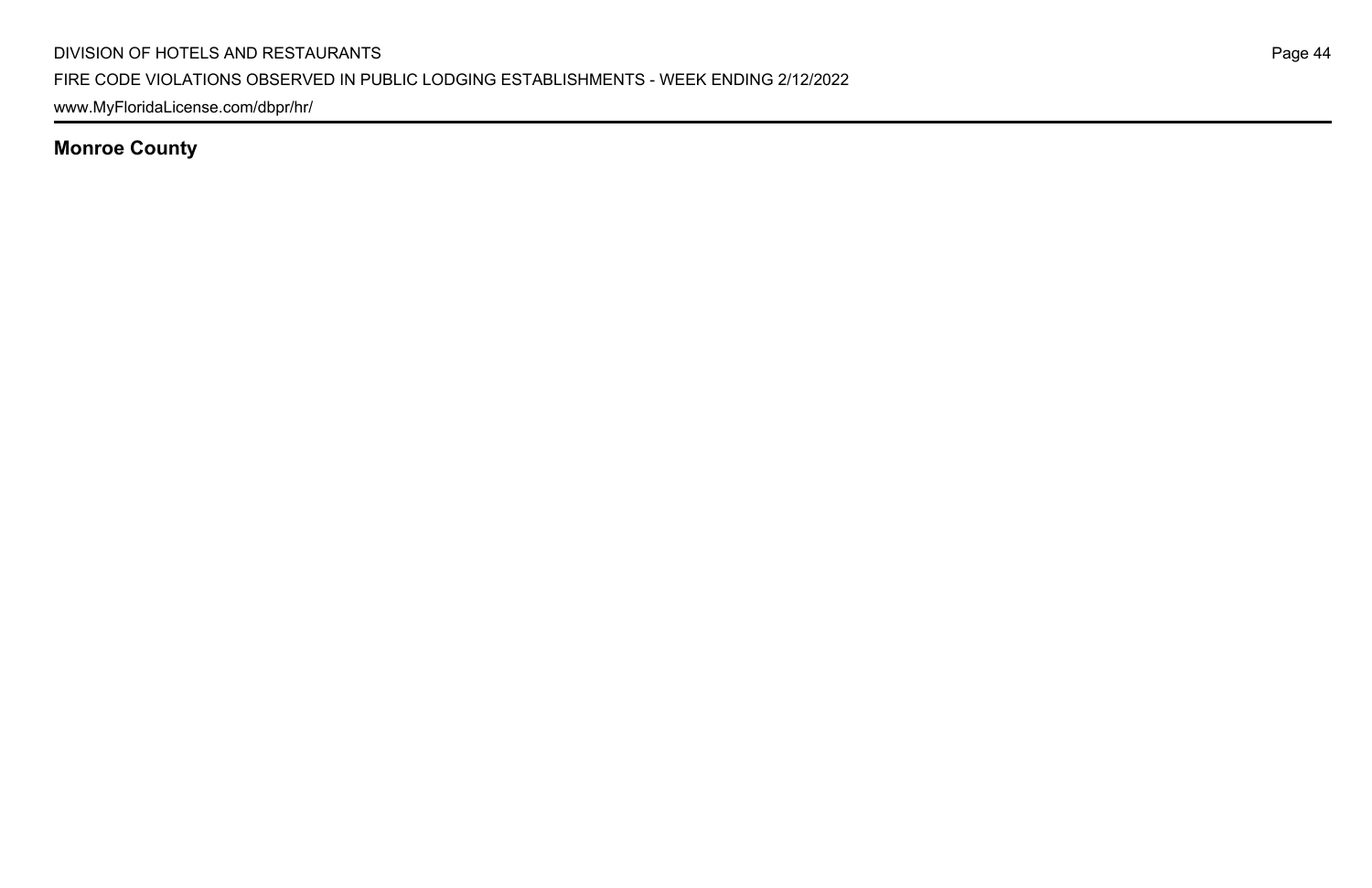www.MyFloridaLicense.com/dbpr/hr/

# **Monroe County**

License Number: 5403191

License Type: Hotel

CASA MARINA A WALDORF ASTORIA RESORT 1500 REYNOLDS ST, KEY WEST 33040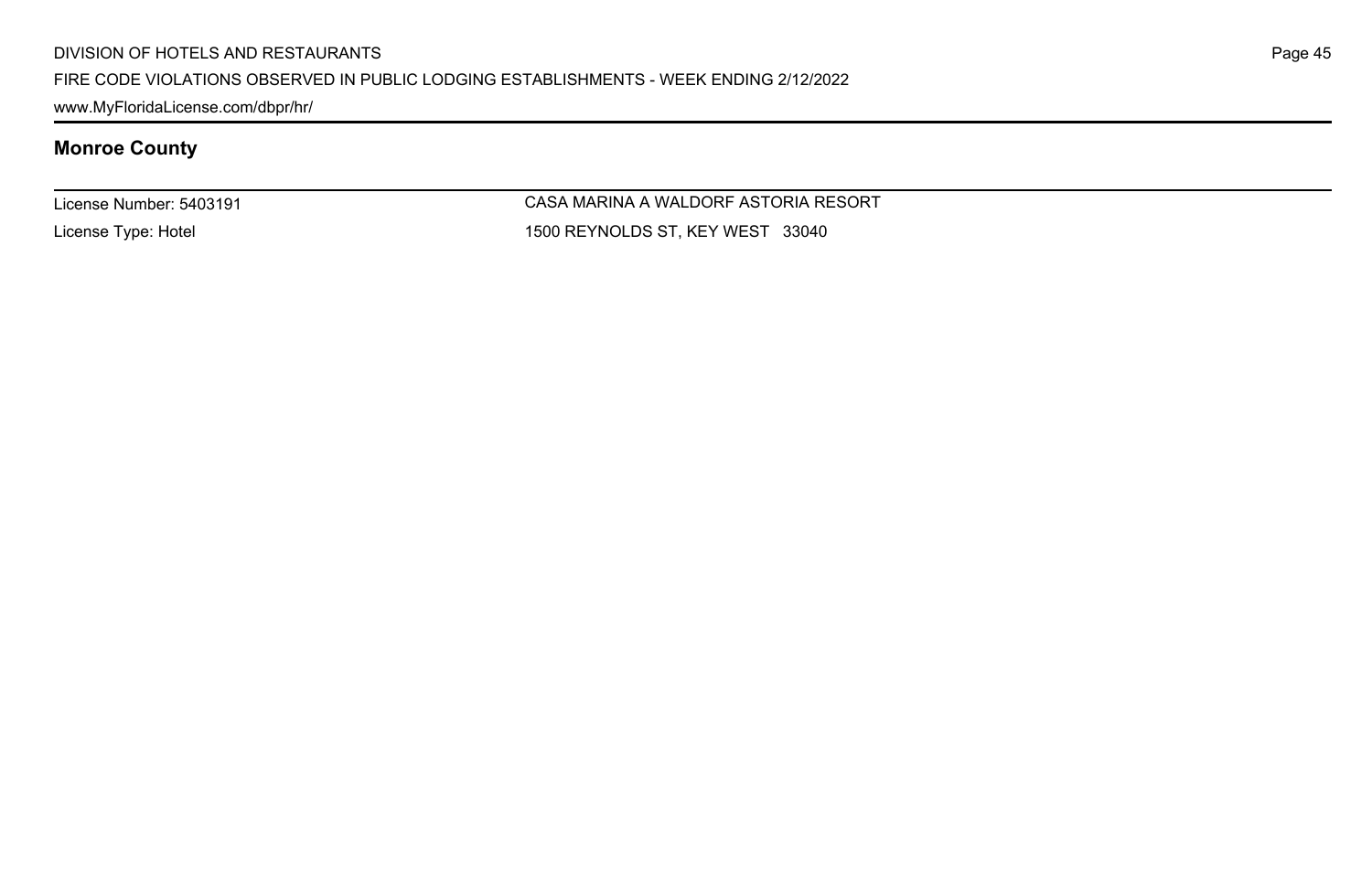#### **Monroe County**

Inspection Date: 02/09/2022 Inspection Number: 1163299 Inspection Type: Complaint Full Inspection Disposition: Call Back -Inspector Name: ORDONEZ, CATALINA Complied

#### Violation Code Observation Violation Citation

04-01-4 - From initial inspection : Trouble/alarm light illuminated on the fire alarm control panel. For reporting purposes only. - From follow-up inspection 2021-12-13: Trouble/alarm light illuminated on the fire alarm control panel. Operator provided invoice tickets from Johnson Controls company, awaiting parts. \*\*Time Extended\*\* - From follow-up inspection 2022-01-10: Trouble/alarm light illuminated on the fire alarm control panel. For reporting purposes only. - From follow-up inspection 2021-12-13: Trouble/alarm light illuminated on the fire alarm control panel. Operator provided invoice tickets from Johnson Controls company, awaiting parts. \*\*Time Extended\*\* - From follow-up inspection 2022-02-09: Trouble/alarm light illuminated on the fire alarm control panel. Operator provided invoice tickets from Johnson Controls company, awaiting parts. \*\*Time Extended\*\*

04-01-4 - From initial inspection : Trouble/alarm light illuminated on the fire alarm control panel. For reporting purposes only. \*\*Repeat Violation\*\* - From follow-up inspection 2022-01-10: Trouble/alarm light illuminated on the fire alarm control panel. For reporting purposes only. \*\*Time Extended\*\* - From follow-up inspection 2022-02-09: Trouble/alarm light illuminated on the fire alarm control panel. For reporting purposes only. Operator provided invoice tickets from Johnson Controls company, awaiting parts. \*\*Time Extended\*\*

509.032(2)(d) FS Reporting: The division, or its agent, shall notify the local firesafety authority or the State Fire Marshal of any readily observable violation of a rule adopted under chapter 633 which relates to public lodging establishments or public food establishments, and the identification of such violation does not require any firesafety inspection certification. For reporting purposes only.

509.032(2)(d) FS Reporting: The division, or its agent, shall notify the local firesafety authority or the State Fire Marshal of any readily observable violation of a rule adopted under chapter 633 which relates to public lodging establishments or public food establishments, and the identification of such violation does not require any firesafety inspection certification. For reporting purposes only.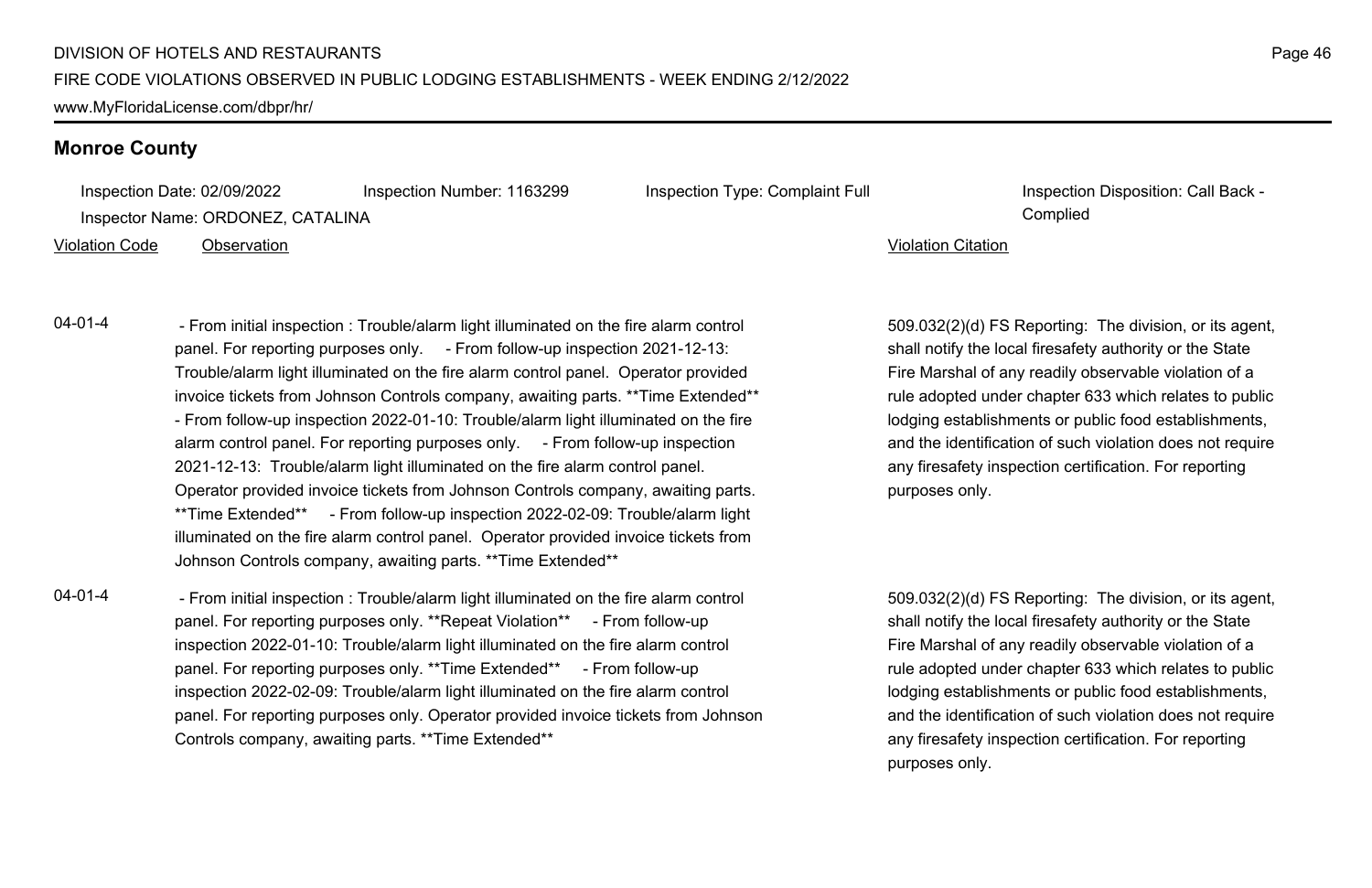### **Monroe County**

04-01-4 Trouble/alarm light illuminated on the fire alarm control panel. For reporting purposes only. Operator provided invoice tickets from Johnson Controls company, awaiting parts.

509.032(2)(d) FS Reporting: The division, or its agent, shall notify the local firesafety authority or the State Fire Marshal of any readily observable violation of a rule adopted under chapter 633 which relates to public lodging establishments or public food establishments, and the identification of such violation does not require any firesafety inspection certification. For reporting purposes only.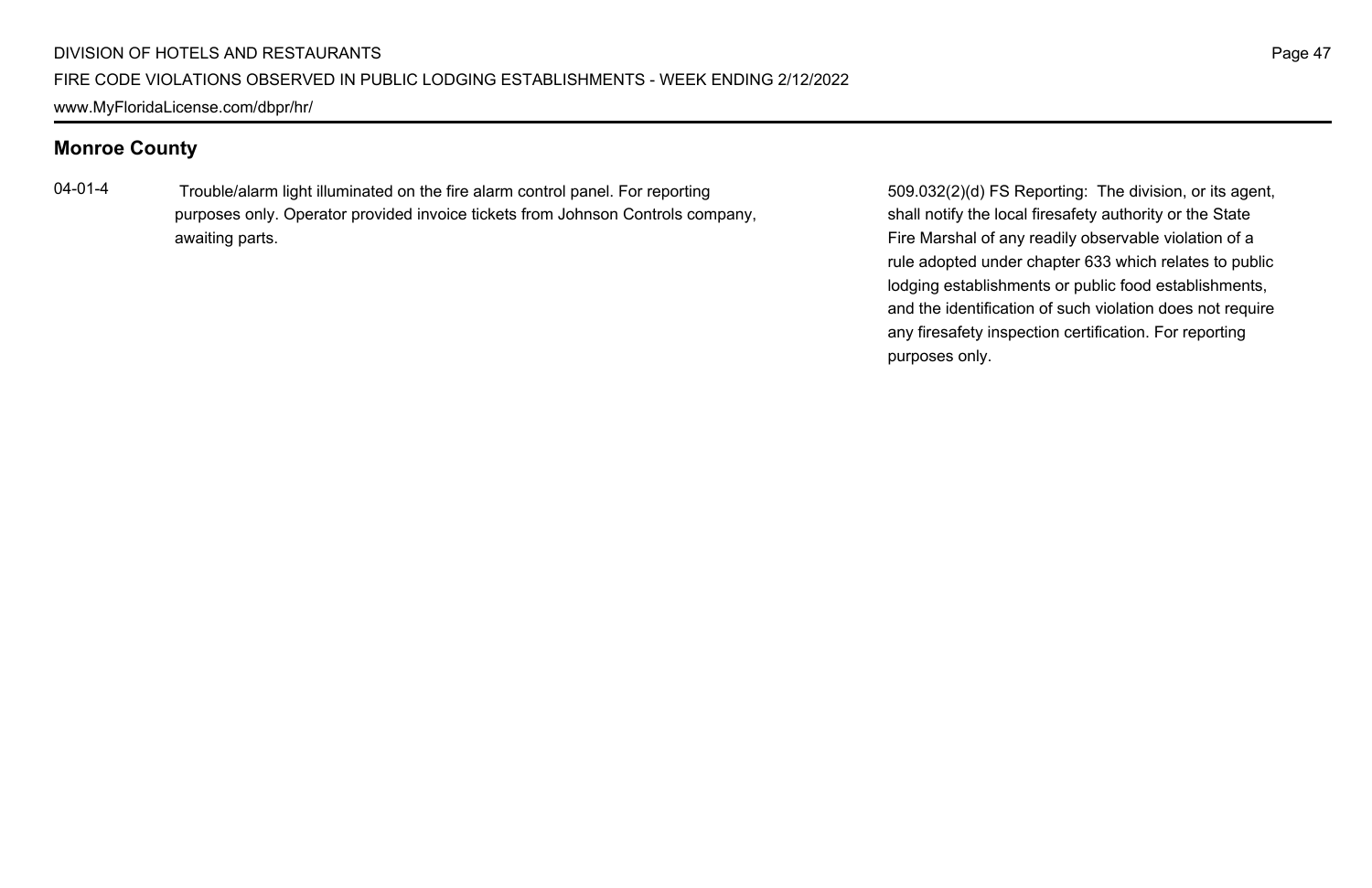www.MyFloridaLicense.com/dbpr/hr/

**Orange County**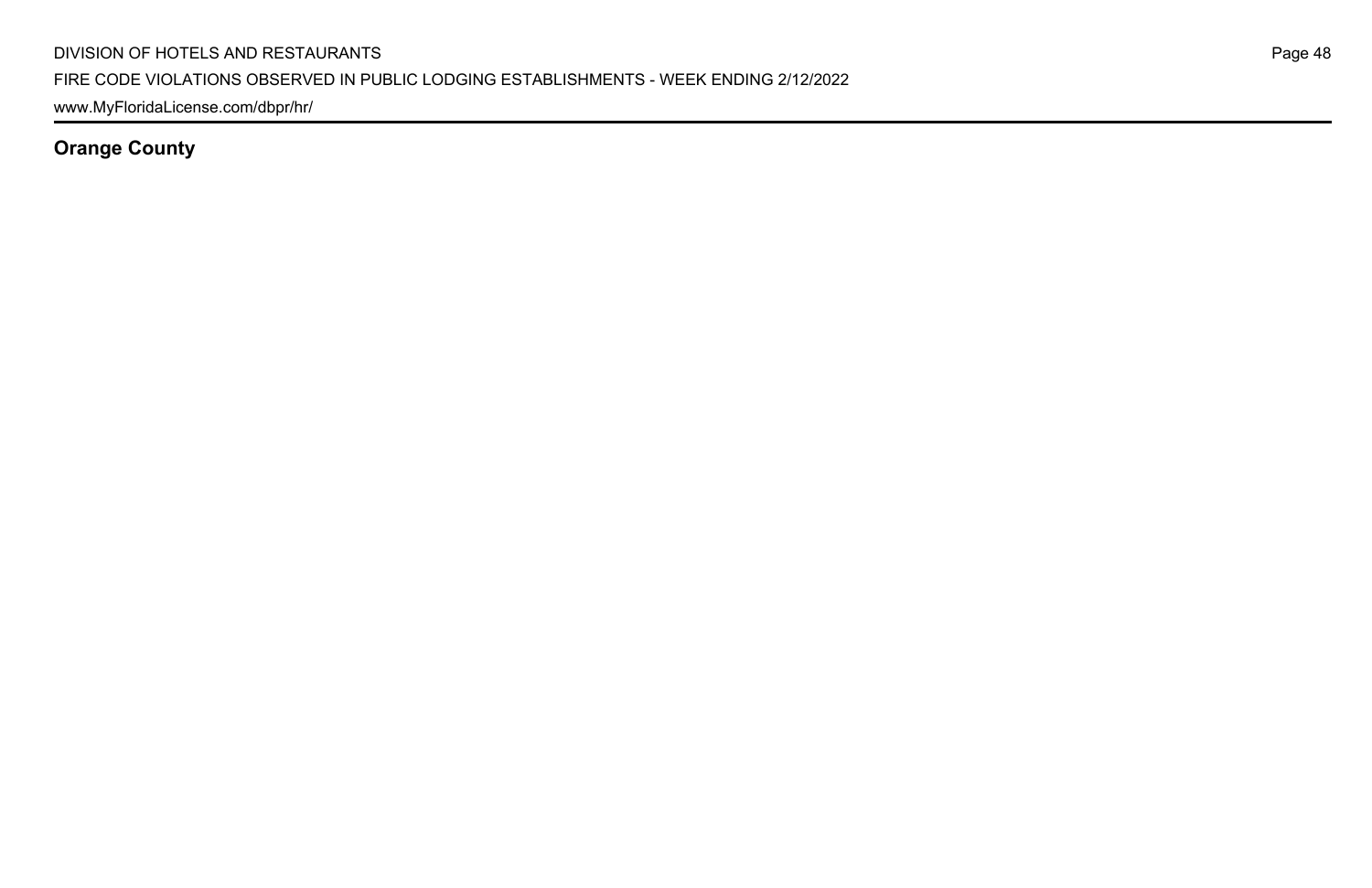#### DIVISION OF HOTELS AND RESTAURANTS

#### FIRE CODE VIOLATIONS OBSERVED IN PUBLIC LODGING ESTABLISHMENTS - WEEK ENDING 2/12/2022

www.MyFloridaLicense.com/dbpr/hr/

# **Orange County**

License Number: 5803221

License Type: Apartment

INDIGO WINTER PARK 220 S SEMORAN BLVD, WINTER PARK 32792 Page 49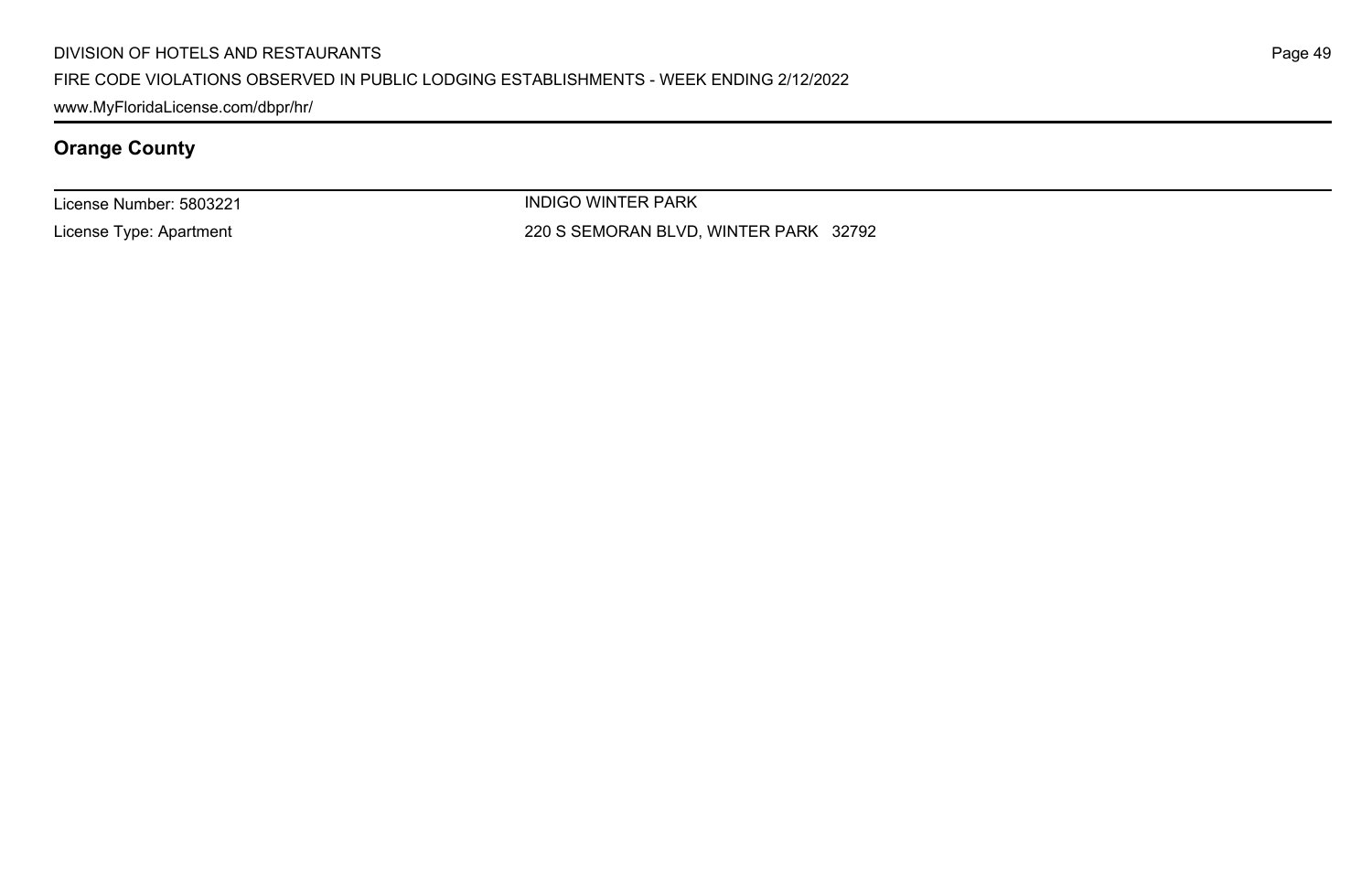### **Orange County**

| Inspection Date: 02/04/2022 |                                               | Inspection Number: 1533691                                                            | Inspection Type: Complaint Full |                           | Inspection Disposition: Call Back -                        |
|-----------------------------|-----------------------------------------------|---------------------------------------------------------------------------------------|---------------------------------|---------------------------|------------------------------------------------------------|
|                             | Inspector Name: GARCIA, LUIS                  |                                                                                       |                                 |                           | Complied                                                   |
| <b>Violation Code</b>       | Observation                                   |                                                                                       |                                 | <b>Violation Citation</b> |                                                            |
|                             |                                               |                                                                                       |                                 |                           |                                                            |
|                             |                                               |                                                                                       |                                 |                           |                                                            |
| $08-01-4$                   |                                               | - From initial inspection : Boiler certificate or insurance inspector's boiler report |                                 |                           | 61C-1.004(10) FAC and 509.032(2)(d) FS Reporting:          |
|                             | expired. For reporting purposes only.         |                                                                                       |                                 |                           | 61C-1.004(10) The insurance inspector's boiler report      |
|                             |                                               |                                                                                       |                                 |                           | is required annually for power boilers and high            |
|                             | Boiler room 3 (1) certificate expired 2/10/18 |                                                                                       |                                 |                           | pressure/high temperature boilers and biannually for       |
|                             | Boiler room 2 (1) certificate expired 2/10/18 |                                                                                       |                                 |                           | low pressure steam or vapor heating boilers.               |
|                             | Boiler room 5 (1) certificate expired 2/10/18 |                                                                                       |                                 |                           | 509.032(2)(d) The division, or its agent, shall notify the |

Boiler room 4 (1) certificate expired 2/10/18 Boiler room 1 (1) certificate expired 2/10/18

5 boilers no certificates - From follow-up inspection 2021-12-17: \*\*Time Extended\*\* - From follow-up inspection 2022-01-05: \*\*Time Extended\*\* - From follow-up inspection 2022-02-04: \*\*Time Extended\*\*

509.032(2)(d) The division, or its agent, shall notify the local firesafety authority or the State Fire Marshal of any readily observable violation of a rule adopted under chapter 633 which relates to public lodging establishments or public food establishments, and the identification of such violation does not require any firesafety inspection certification. For reporting purposes only.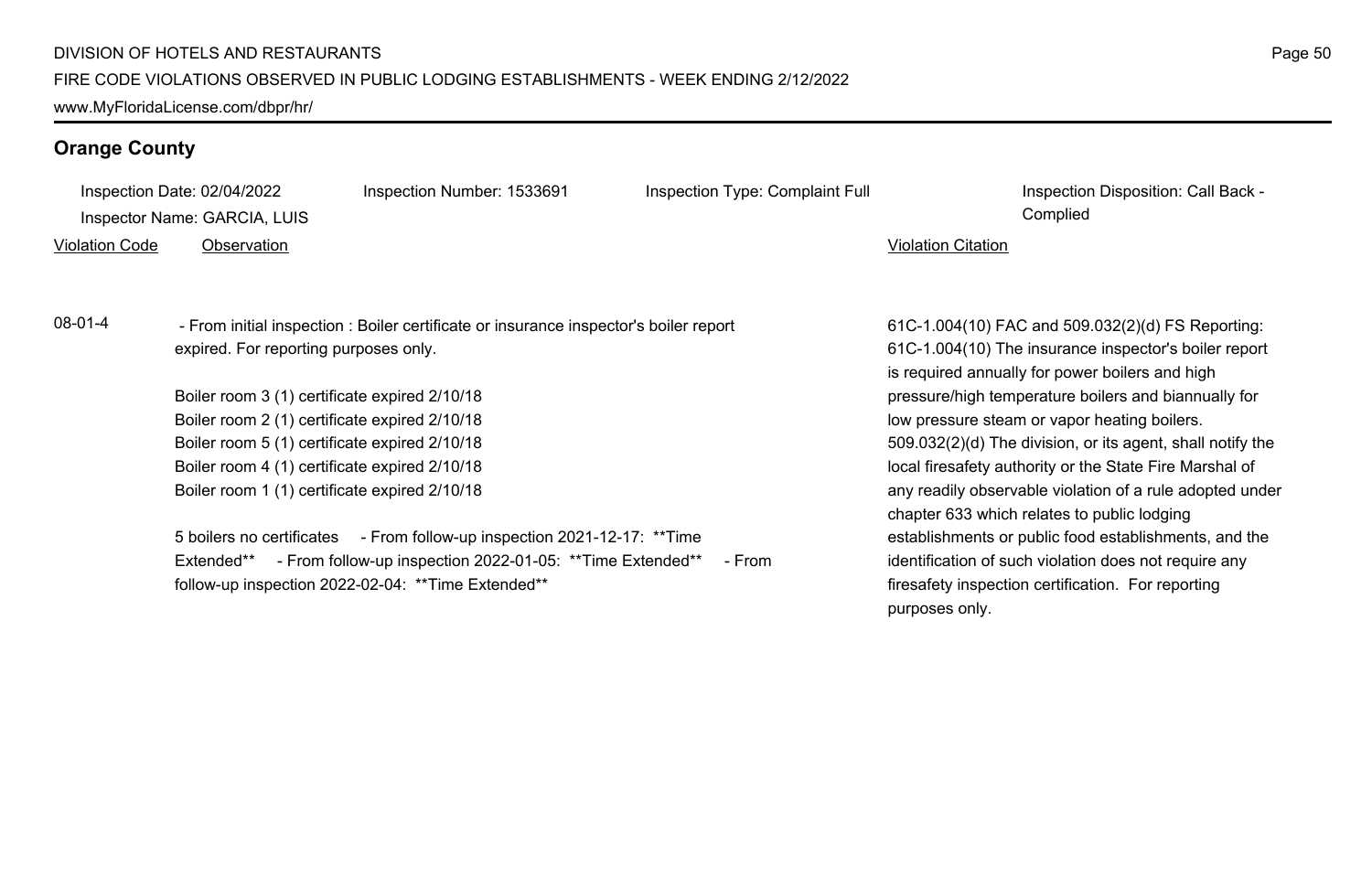### **Orange County**

08-03-4 - From initial inspection : No boiler certificate or insurance inspector's boiler report available. For reporting purposes only.

> Boiler room #1 no certificate for (1) boiler Boiler room #3, no certificate for (1) boiler Boiler room #5, no certificate for (1) boiler Boiler room #2,no certificate for (1) boiler Boiler room #4 no certificate for (1) boiler

5 additional certificates - have expired certificates - From follow-up inspection 2021-12-17: \*\*Time Extended\*\* - From follow-up inspection 2022-01-05: \*\*Time Extended\*\* - From follow-up inspection 2022-02-04: \*\* Time Extended\*\*

61C-1.004(10) FAC and 509.032(2)(d) FS Reporting: 61C-1.004(10) The insurance inspector's boiler report is required annually for power boilers and high pressure/high temperature boilers and biannually for low pressure steam or vapor heating boilers. 509.032(2)(d) The division, or its agent, shall notify the local firesafety authority or the State Fire Marshal of any readily observable violation of a rule adopted under chapter 633 which relates to public lodging establishments or public food establishments, and the identification of such violation does not require any firesafety inspection certification. For reporting purposes only.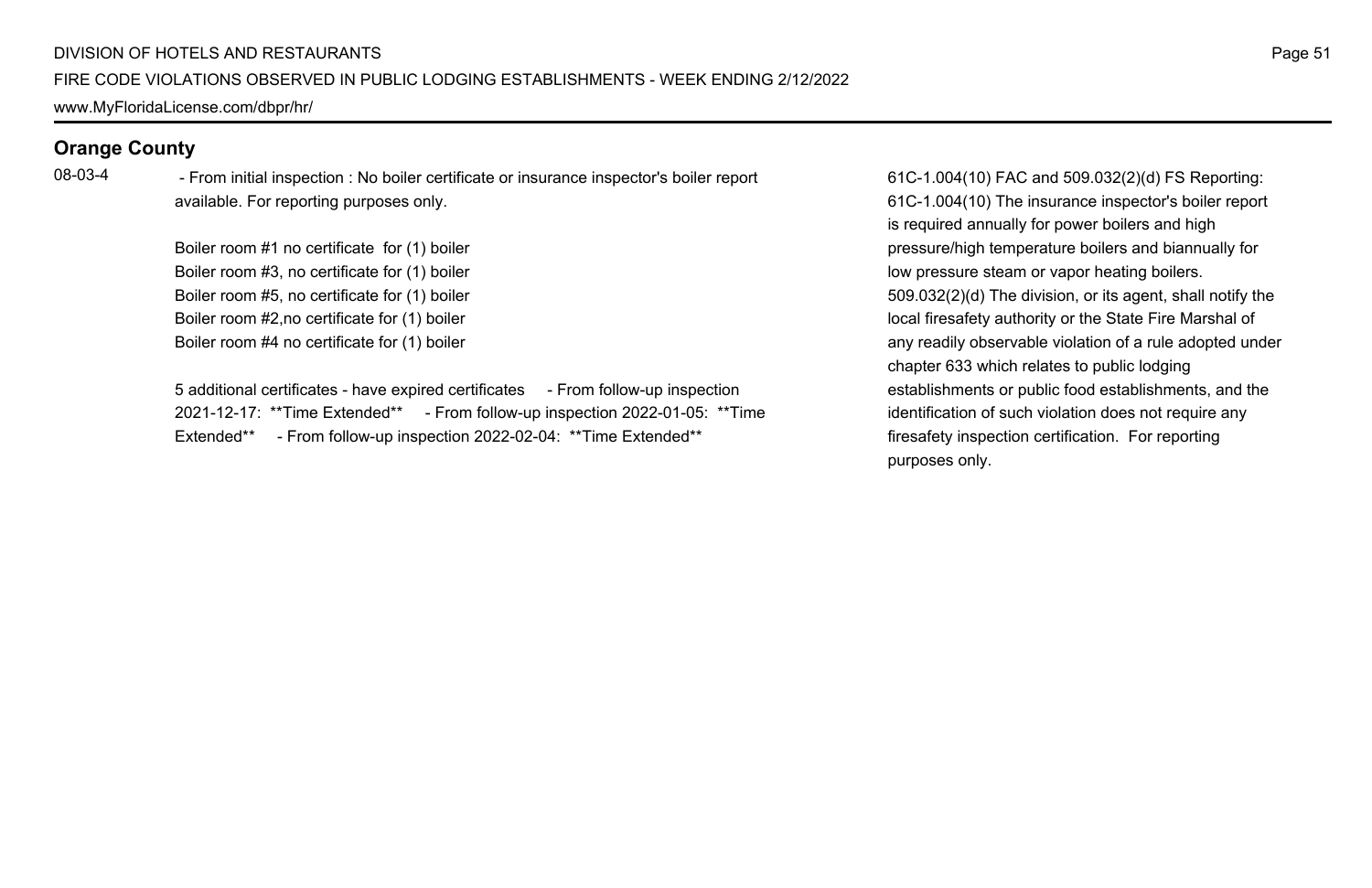#### **Orange County**

|  | License Number: 5807954 |  |
|--|-------------------------|--|
|  |                         |  |

License Type: Hotel

#### ECONOLODGE

#### 7100 S ORANGE BLOSSOM TRL, ORLANDO 32809

| Inspection Date: 02/07/2022        | Inspection No |
|------------------------------------|---------------|
| Inspector Name: PASIECKI, VICTORIA |               |

Inspection Date: 02/07/2022 Inspection Number: 1164116 Inspection Type: Complaint Full Inspection Disposition: Inspection Completed - No Further Action

Violation Code Observation Violation Citation

04-02-4 No smoke detector provided in guest room/unit. For reporting purposes only. Room 4218, maintenance installed smoke detector \*\*Corrected On-Site\*\*

509.215(1) and (2) and 509.032(2)(d) FS Reporting: 509.215(1) Each guest room shall be equipped with an approved listed single-station smoke detector meeting the minimum requirements of NFPA-74 Standards for the Installation, Maintenance and Use of Household Fire Warning Equipment. (2) The building has smoke detectors in each guest room individually annunciating to a panel at a supervised location. 509.032(2)(d) The division, or its agent, shall notify the local firesafety authority or the State Fire Marshal of any readily observable violation of a rule adopted under chapter 633 which relates to public lodging establishments or public food establishments, and the identification of such violation does not require any firesafety inspection certification. For reporting purposes only.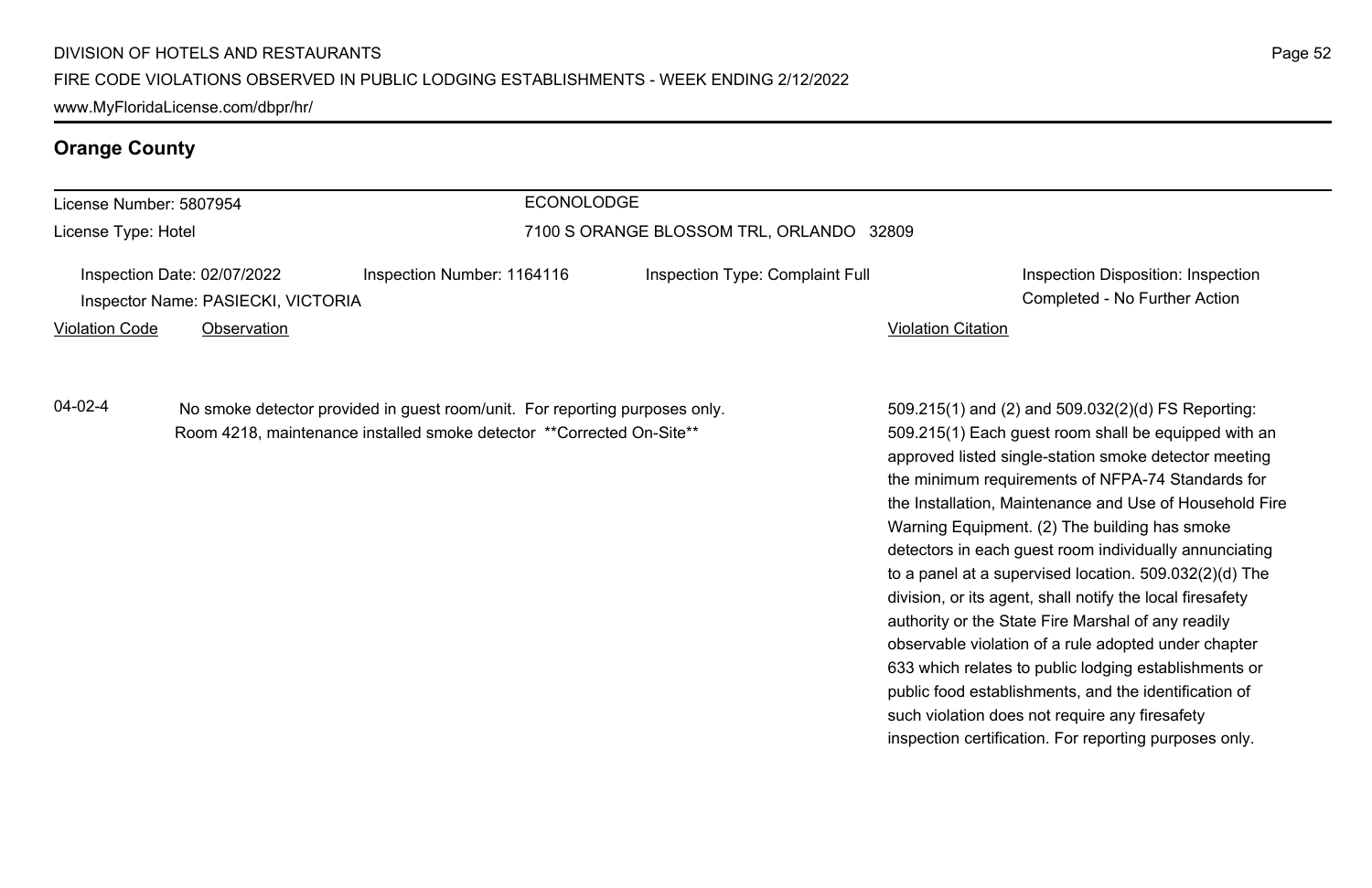### **Orange County**

#### License Number: 5808882

License Type: Hotel

### INTOWN SUITES ORLANDO FLORIDA TURNPIKE 8010 PRESIDENTS DR, ORLANDO 32809

| Inspection Date: 02/07/2022        | Inspection Number: 1160770 | Inspection Type: Routine - Lodging | Inspection |
|------------------------------------|----------------------------|------------------------------------|------------|
| Inspector Name: PASIECKI, VICTORIA |                            |                                    | Complied   |

Violation Code Observation Violation Citation

### 08-03-4 - From initial inspection : No boiler certificate or insurance inspector's boiler report available. For reporting purposes only.

Boiler report operator presented states at bottom that it is a "Non-certificate external inspection" - From follow-up inspection 2022-01-07: \*\* Time Extended\*\* - From follow-up inspection 2022-02-07: \*\*Time Extended\*\*

Inspection Disposition: Call Back - 1277 Inspection Disposition: Call Back -

61C-1.004(10) FAC and 509.032(2)(d) FS Reporting: 61C-1.004(10) The insurance inspector's boiler report is required annually for power boilers and high pressure/high temperature boilers and biannually for low pressure steam or vapor heating boilers. 509.032(2)(d) The division, or its agent, shall notify the local firesafety authority or the State Fire Marshal of any readily observable violation of a rule adopted under chapter 633 which relates to public lodging establishments or public food establishments, and the identification of such violation does not require any firesafety inspection certification. For reporting purposes only.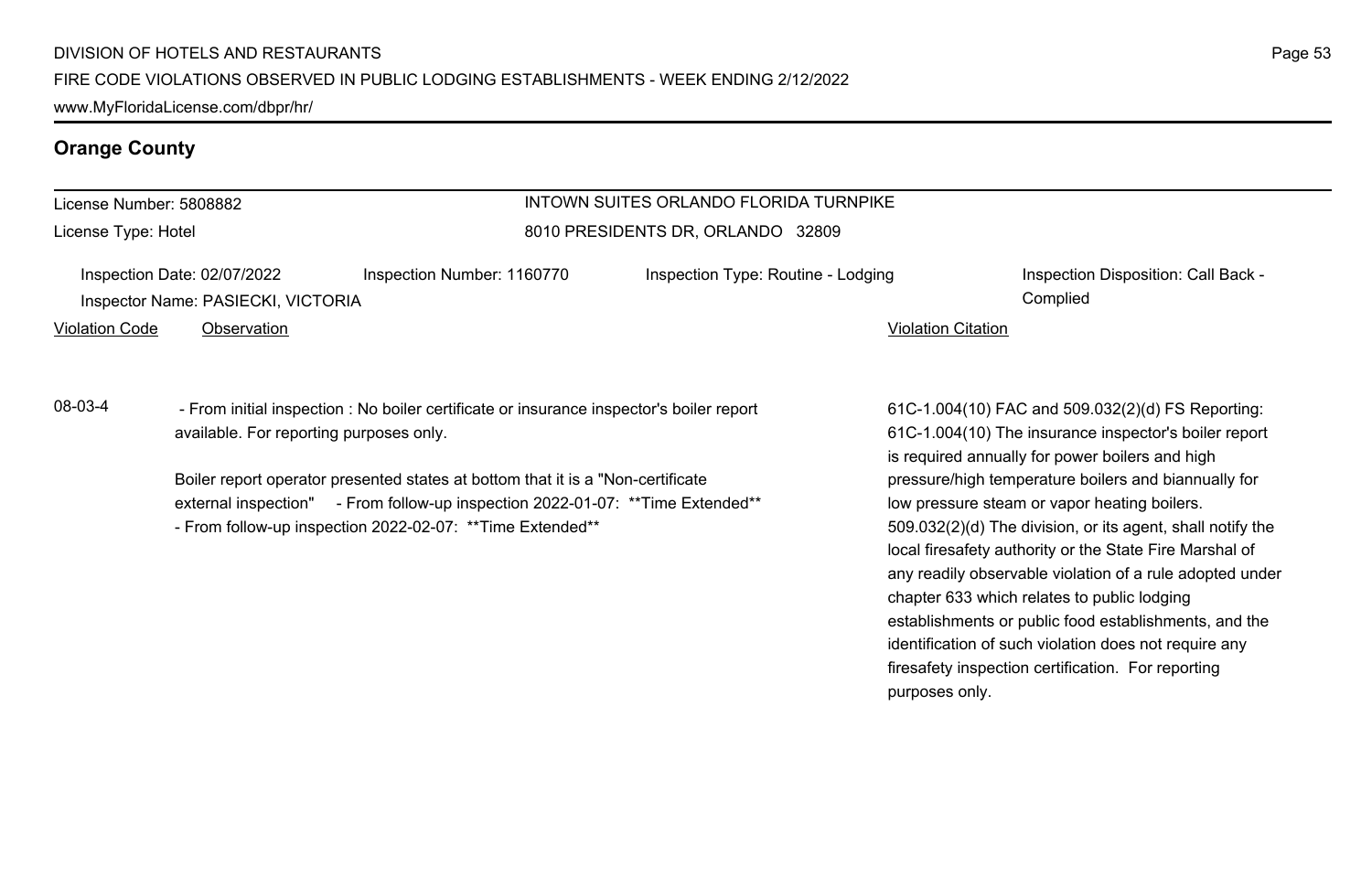www.MyFloridaLicense.com/dbpr/hr/

# **Osceola County**

| License Number: 5912054 |                                                                           |                                                                                | OMNI CHAMPIONSGATE RESORT HOTEL LP      |                                                                                                                                                                                                                                                                                                                                                                                                                                          |
|-------------------------|---------------------------------------------------------------------------|--------------------------------------------------------------------------------|-----------------------------------------|------------------------------------------------------------------------------------------------------------------------------------------------------------------------------------------------------------------------------------------------------------------------------------------------------------------------------------------------------------------------------------------------------------------------------------------|
| License Type: Hotel     |                                                                           |                                                                                | 1500 MASTERS BLVD, CHAMPIONS GATE 33896 |                                                                                                                                                                                                                                                                                                                                                                                                                                          |
| <b>Violation Code</b>   | Inspection Date: 02/09/2022<br>Inspector Name: IRVEN, RYAN<br>Observation | Inspection Number: 1161729                                                     | Inspection Type: Routine - Lodging      | Inspection Disposition: Warning<br>Issued<br><b>Violation Citation</b>                                                                                                                                                                                                                                                                                                                                                                   |
| $04 - 01 - 4$           | purposes only.                                                            | Trouble/alarm light illuminated on the fire alarm control panel. For reporting |                                         | 509.032(2)(d) FS Reporting: The division, or its agent,<br>shall notify the local firesafety authority or the State<br>Fire Marshal of any readily observable violation of a<br>rule adopted under chapter 633 which relates to public<br>lodging establishments or public food establishments,<br>and the identification of such violation does not require<br>any firesafety inspection certification. For reporting<br>purposes only. |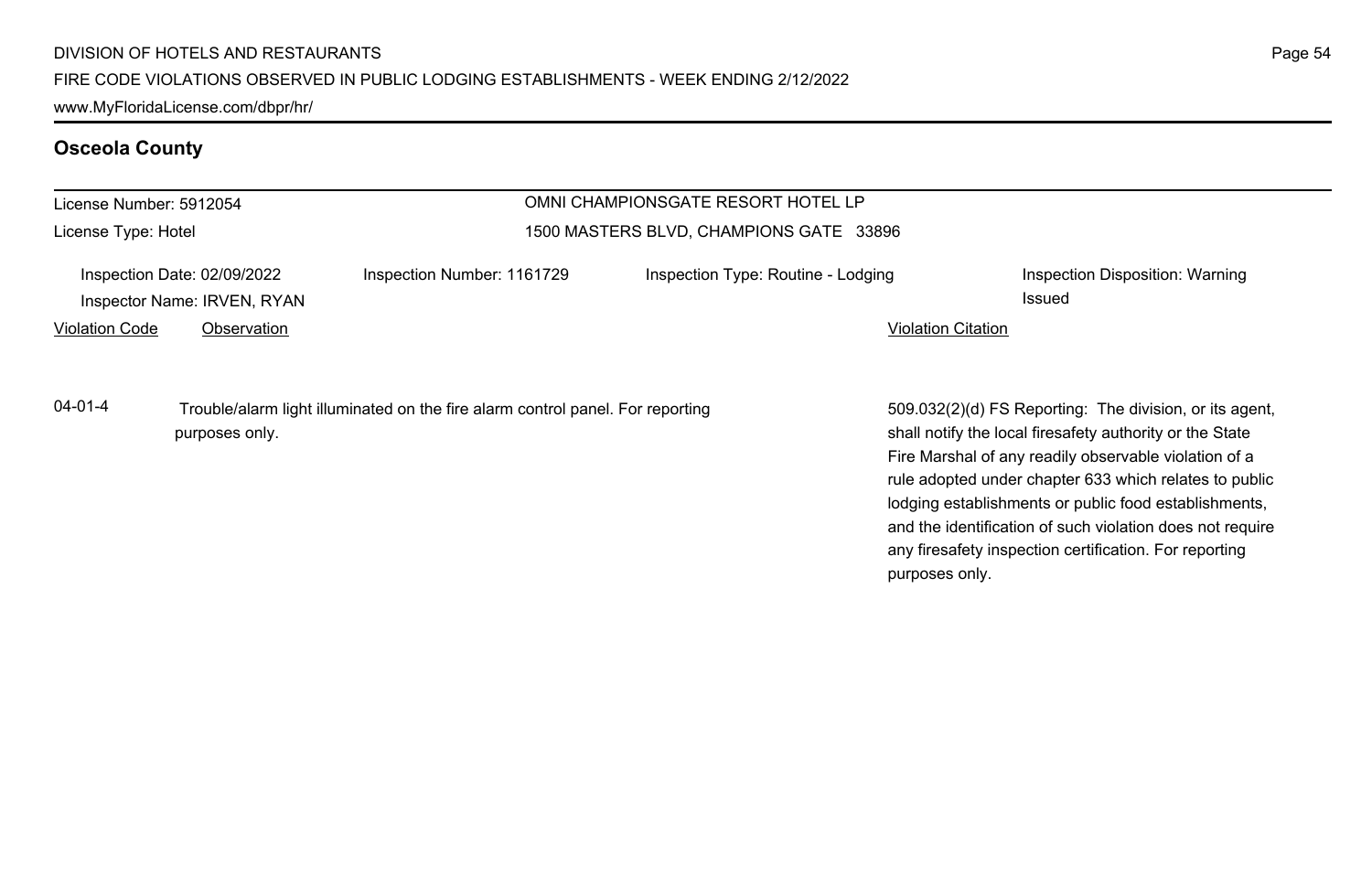# **Osceola County**

| License Number: 5913651 |                                                                               |                                                                                    | <b>QUALITY INN</b>                         |                              |                                                                                                                                                                                                                                                                                                                                                                                                              |
|-------------------------|-------------------------------------------------------------------------------|------------------------------------------------------------------------------------|--------------------------------------------|------------------------------|--------------------------------------------------------------------------------------------------------------------------------------------------------------------------------------------------------------------------------------------------------------------------------------------------------------------------------------------------------------------------------------------------------------|
| License Type: Motel     |                                                                               |                                                                                    | 2934 POLYNESIAN ISLE BLVD, KISSIMMEE 34746 |                              |                                                                                                                                                                                                                                                                                                                                                                                                              |
| <b>Violation Code</b>   | Inspection Date: 02/09/2022<br>Inspector Name: BORRERO, AUDREY<br>Observation | Inspection Number: 1222339                                                         | Inspection Type: Complaint Full            | <b>Violation Citation</b>    | Inspection Disposition: Warning<br><b>Issued</b>                                                                                                                                                                                                                                                                                                                                                             |
| 07-04-4                 | room $310$                                                                    | Electrical outlet damaged to indicate a malfunction. For reporting purposes only./ |                                            | For reporting purposes only. | 509.032(2)(d) FS Reporting: (d) The division, or its<br>agent, shall notify the local firesafety authority or the<br>State Fire Marshal of any readily observable violation of<br>a rule adopted under chapter 633 which relates to<br>public lodging establishments or public food<br>establishments, and the identification of such violation<br>does not require any firesafety inspection certification. |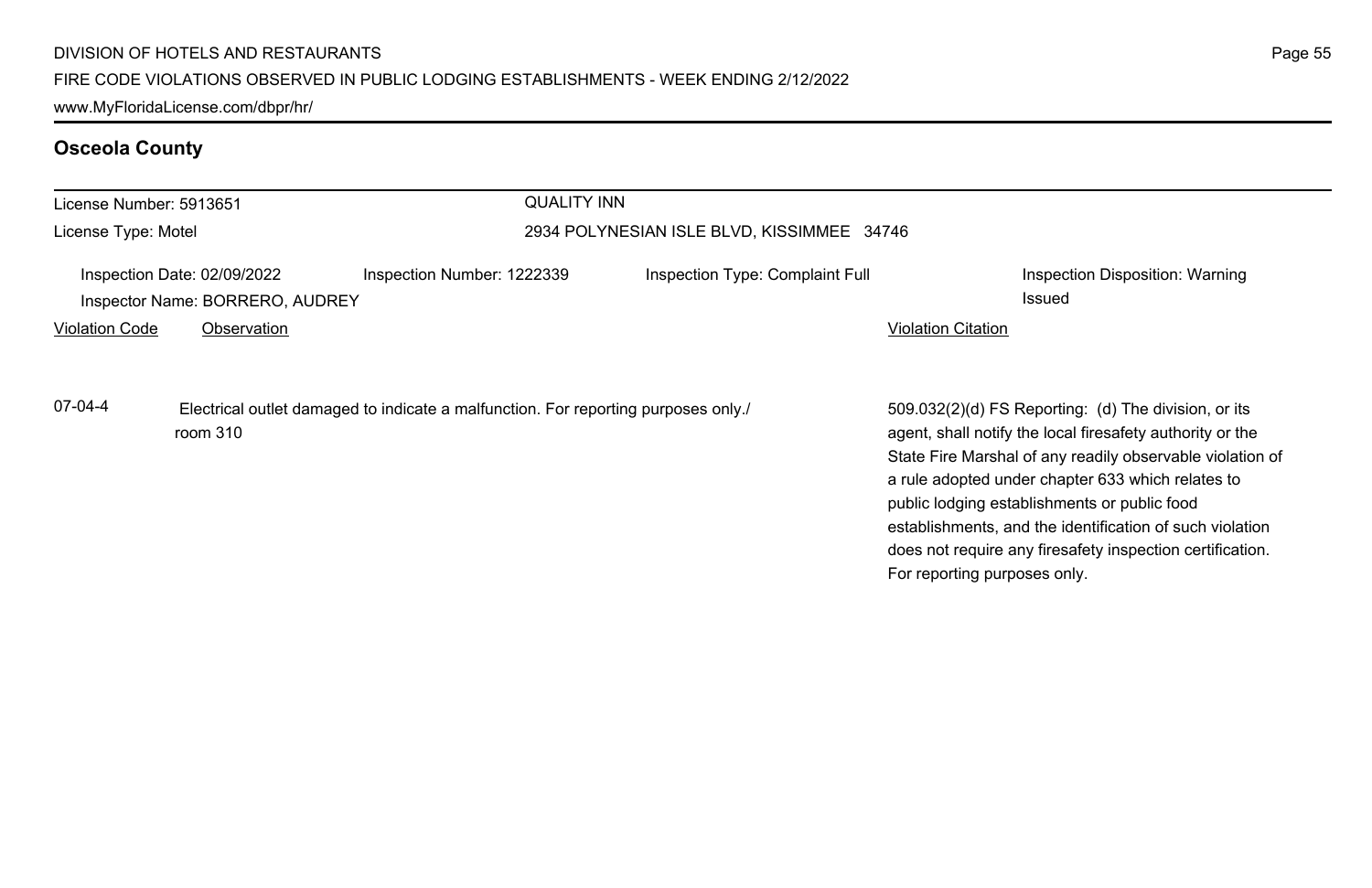### **Osceola County**

#### License Number: 5907028 License Type: Motel CLARION SUITES MAINGATE LTD 7888 W IRLO BRONSON HWY, KISSIMMEE 34747 Inspection Date: 02/10/2022 Inspection Number: 1218145 Inspection Type: Routine - Lodging Inspection Disposition: Warning Inspector Name: IRVEN, RYAN Issued Violation Code Observation Violation Citation 509.032(2)(d) FS Reporting: The division, or its agent, shall notify the local firesafety authority or the State Fire Marshal of any readily observable violation of a rule adopted under chapter 633 which relates to public lodging establishments or public food establishments, and the identification of such violation does not require any firesafety inspection certification. For reporting purposes only. 04-01-4 Trouble/alarm light illuminated on the fire alarm control panel. For reporting purposes only. 509.032(2)(d) FS Reporting: The division, or its agent, shall notify the local firesafety authority or the State Fire Marshal of any readily observable violation of a rule adopted under chapter 633 which relates to public lodging establishments or public food establishments, and the identification of such violation does not require 06-06-4 Door marked as an exit locked with a lock that requires a key. For reporting purposes only. Set of double doors marked with Exit sign chained and pad locked together.

any firesafety inspection certification. For reporting

purposes only.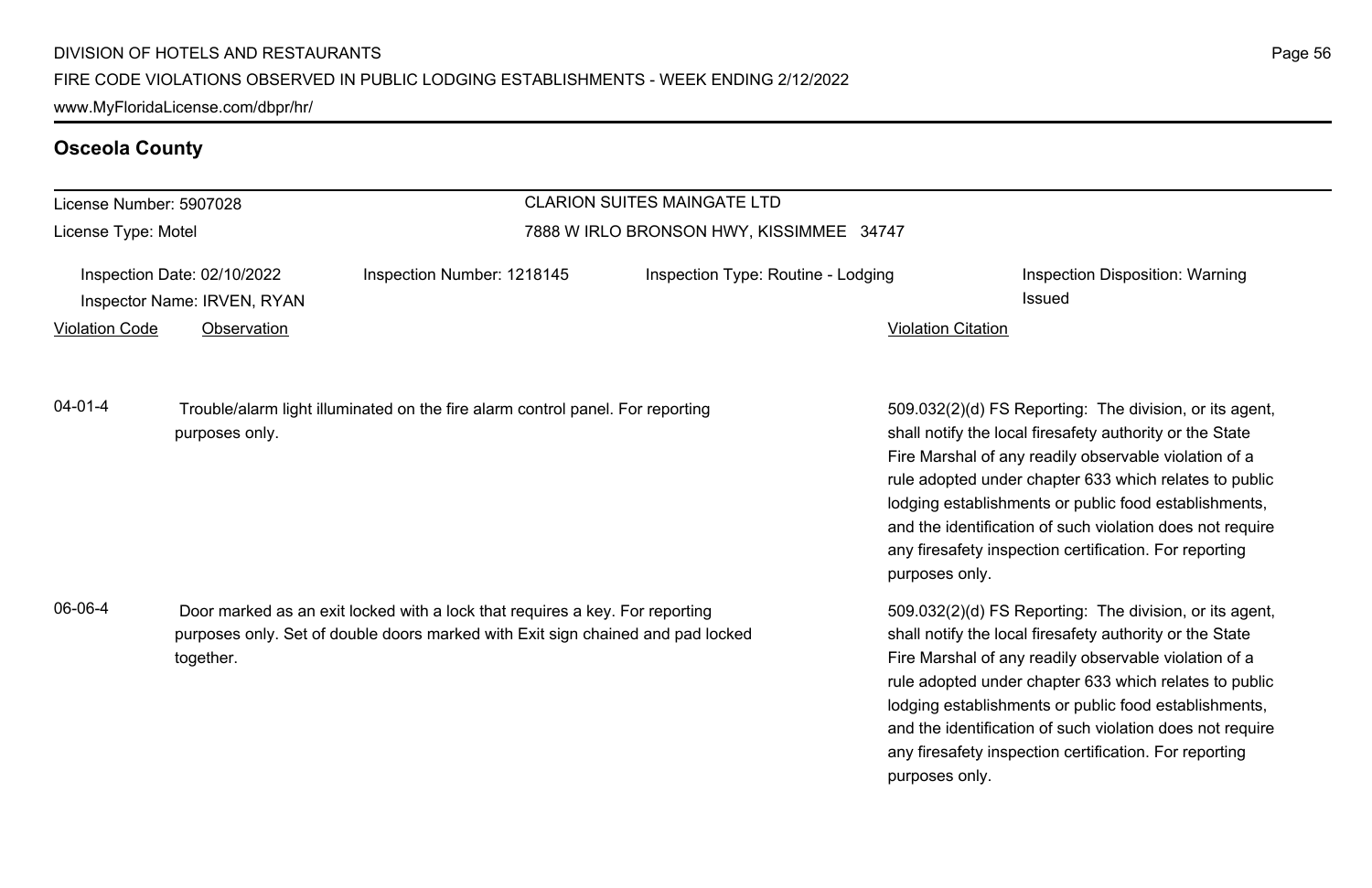**Palm Beach County**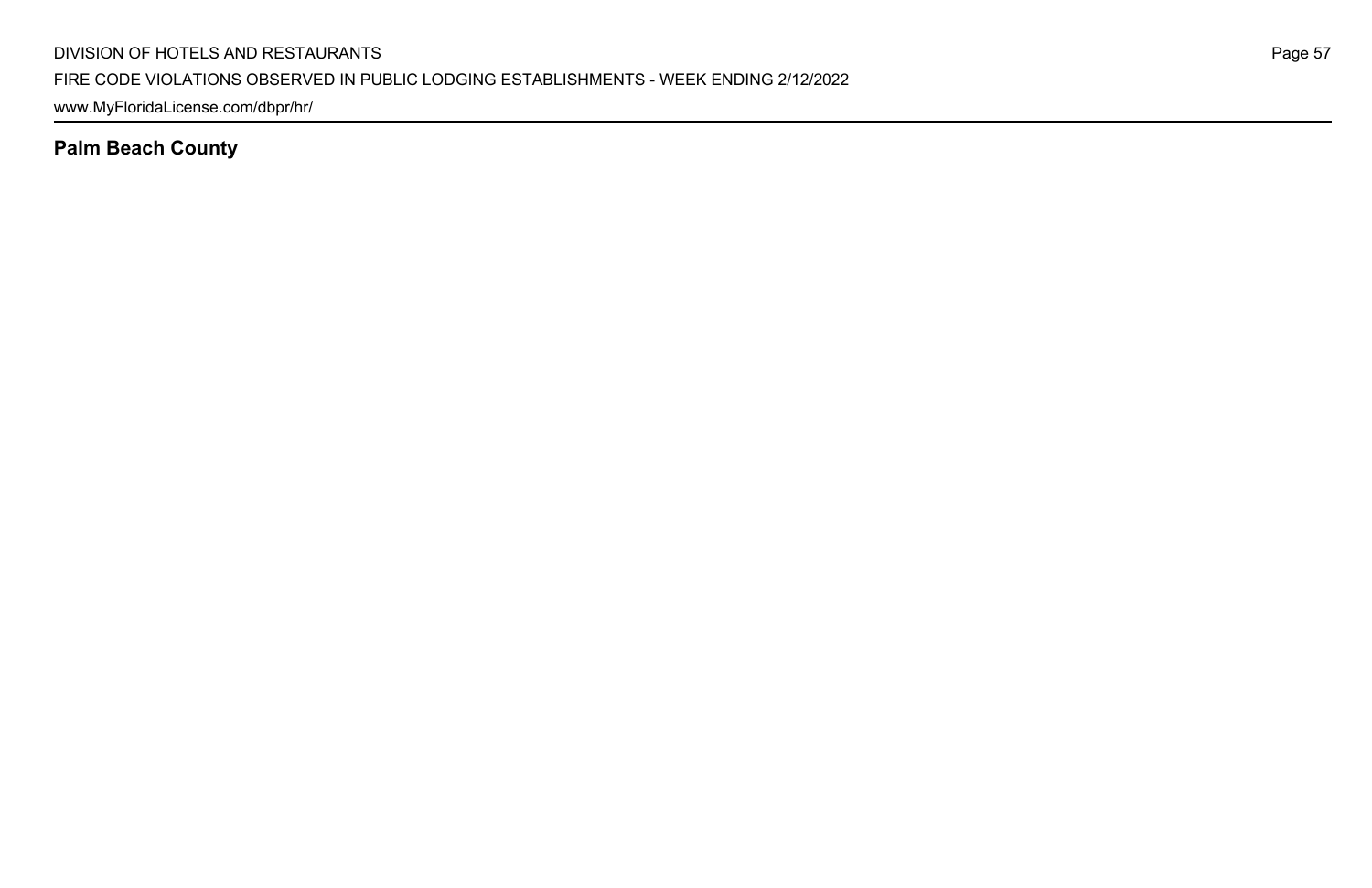www.MyFloridaLicense.com/dbpr/hr/

# **Palm Beach County**

License Number: 6013438

License Type: Hotel

APPLE TEN HOSPITALITY MANAGEMENT INC 8201 CONGRESS AVE, BOCA RATON 33487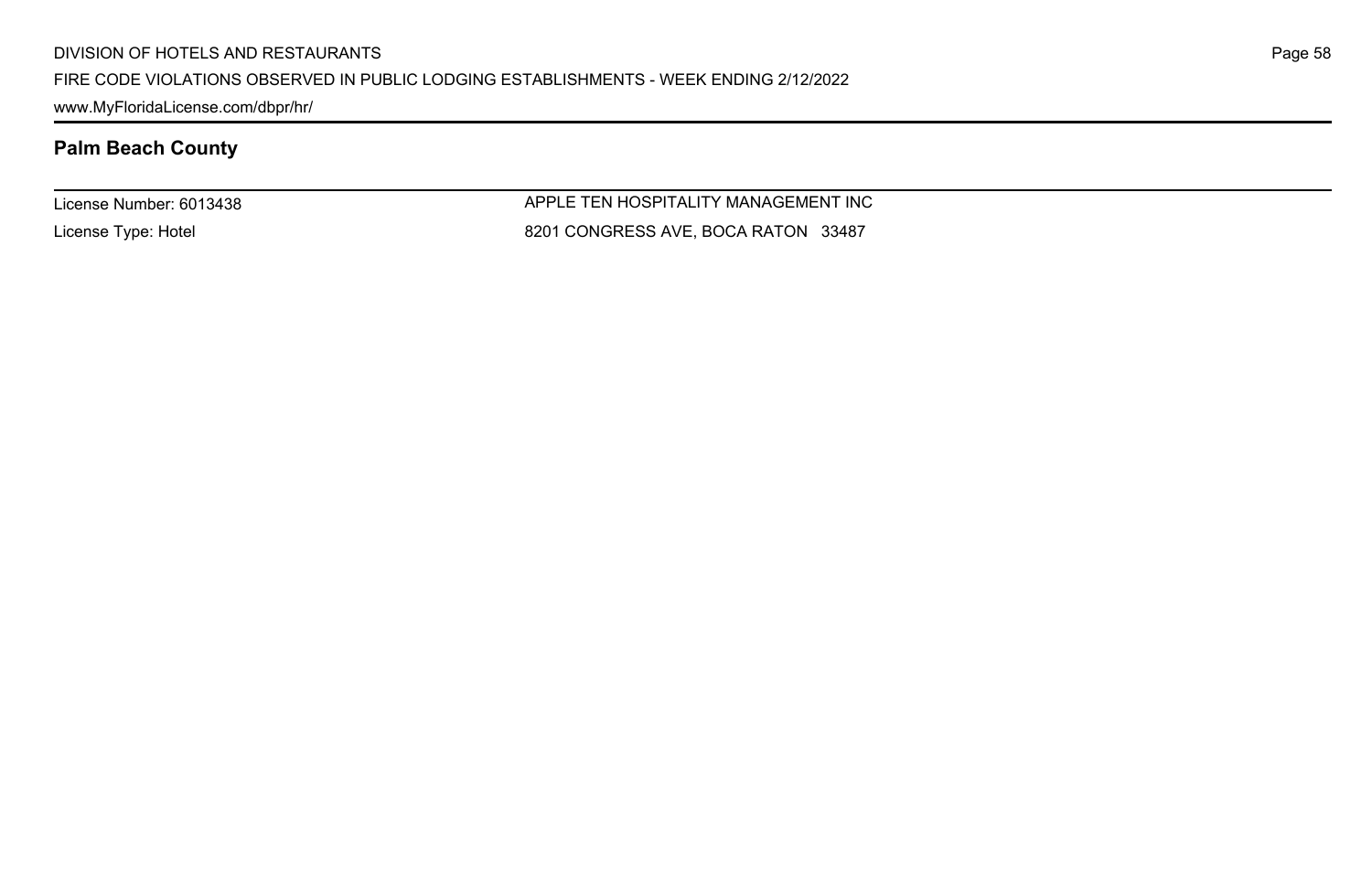### **Palm Beach County**

Inspection Date: 02/08/2022 Inspection Number: 1162333 Inspection Type: Routine - Lodging Inspection Disposition: Inspection

Inspector Name: GOODWIN, NICHOLAS Completed - No Further Action

Violation Code Observation Violation Citation

01-01-4 Portable fire extinguisher pressure gauge indicates the extinguisher is overcharged. For reporting purposes only. Observed next to room 306

08-01-4 Boiler certificate or insurance inspector's boiler report expired. For reporting purposes only.

509.032(2)(d) FS Reporting: (d) The division, or its agent, shall notify the local firesafety authority or the State Fire Marshal of any readily observable violation of a rule adopted under chapter 633 which relates to public lodging establishments or public food establishments, and the identification of such violation does not require any firesafety inspection certification. For reporting purposes only.

61C-1.004(10) FAC and 509.032(2)(d) FS Reporting: 61C-1.004(10) The insurance inspector's boiler report is required annually for power boilers and high pressure/high temperature boilers and biannually for low pressure steam or vapor heating boilers. 509.032(2)(d) The division, or its agent, shall notify the local firesafety authority or the State Fire Marshal of any readily observable violation of a rule adopted under chapter 633 which relates to public lodging establishments or public food establishments, and the identification of such violation does not require any firesafety inspection certification. For reporting purposes only.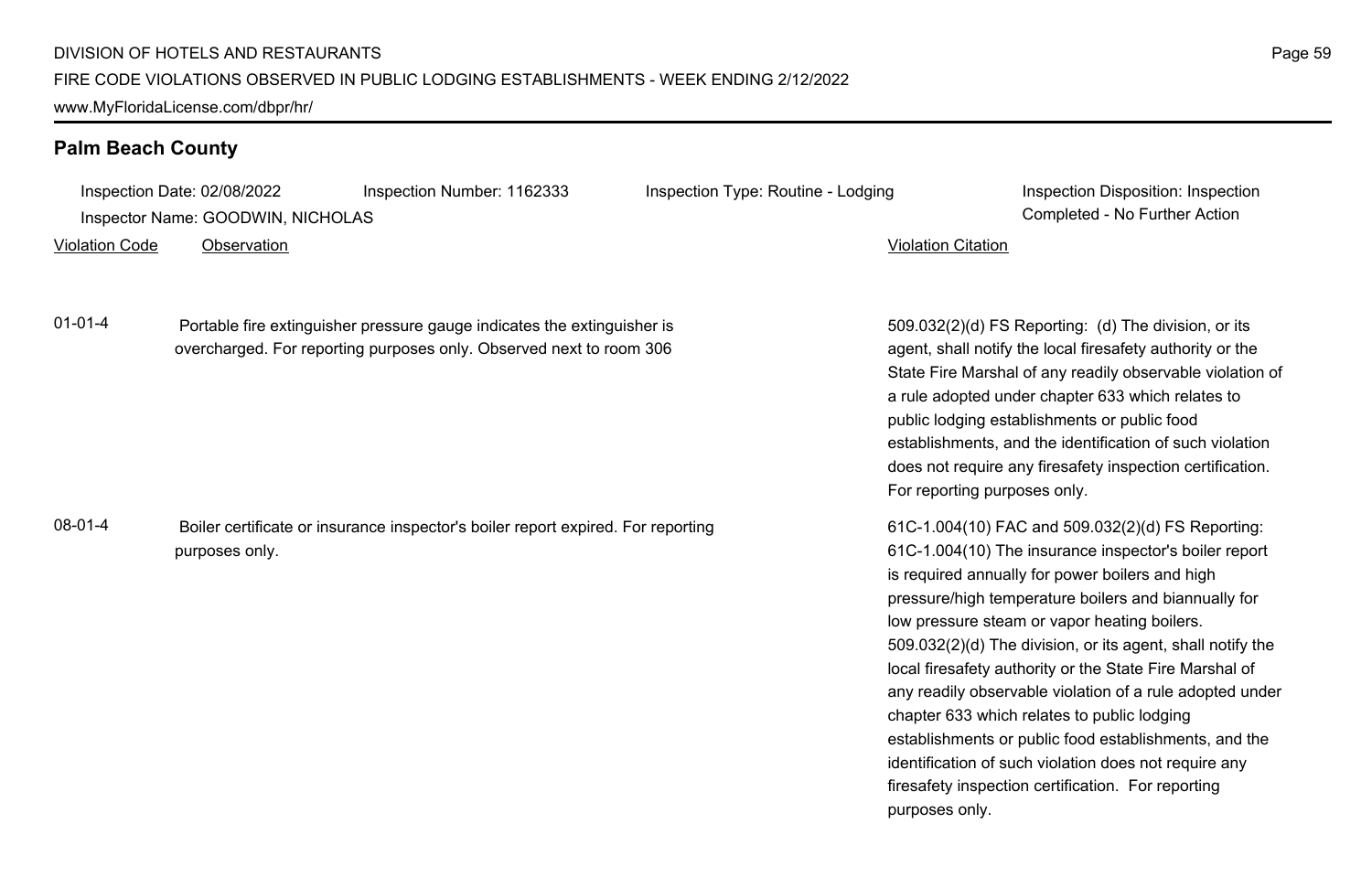www.MyFloridaLicense.com/dbpr/hr/

**Pinellas County**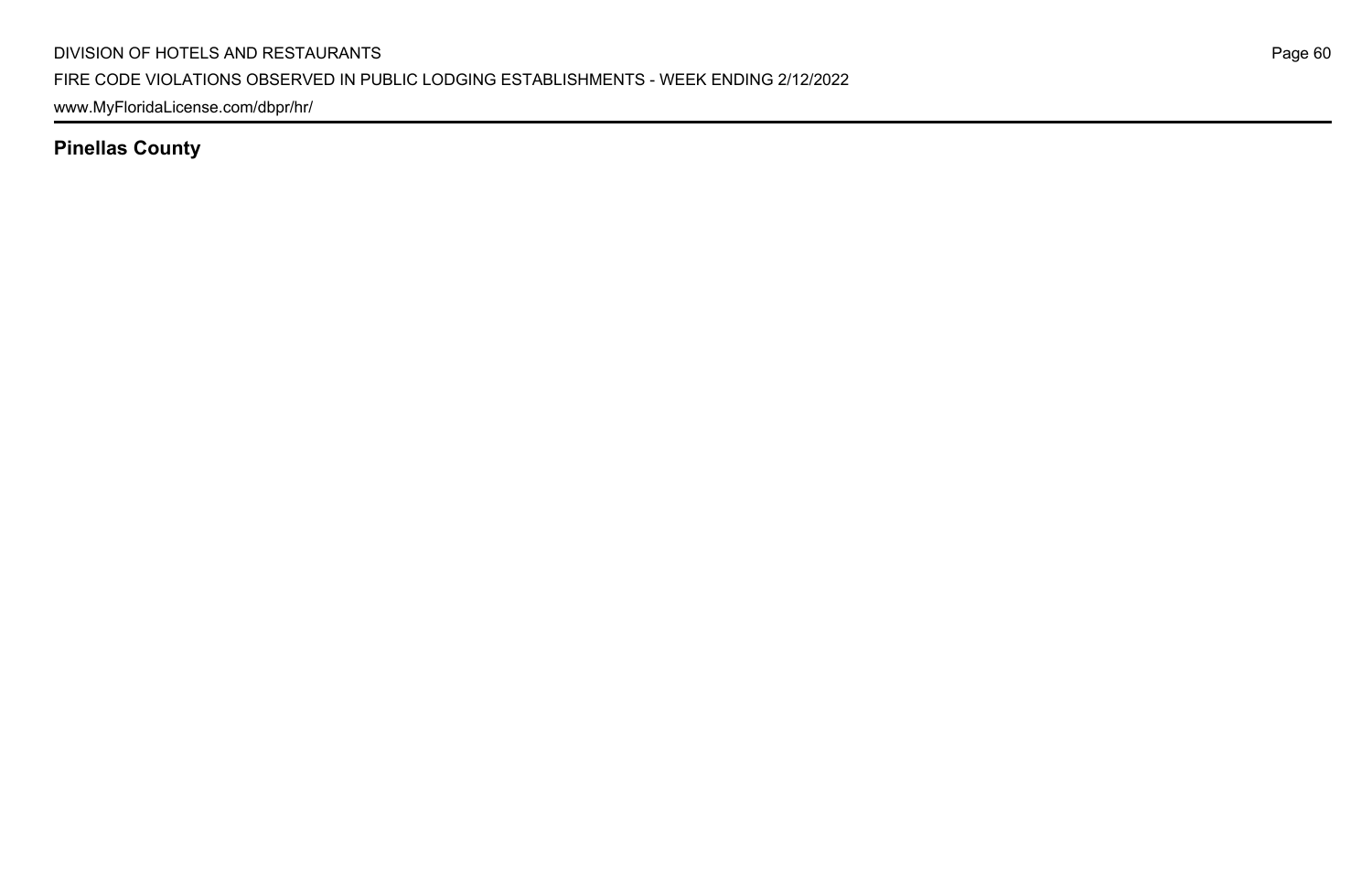#### DIVISION OF HOTELS AND RESTAURANTS

#### FIRE CODE VIOLATIONS OBSERVED IN PUBLIC LODGING ESTABLISHMENTS - WEEK ENDING 2/12/2022

www.MyFloridaLicense.com/dbpr/hr/

# **Pinellas County**

License Number: 6214166

License Type: Hotel

EXTENDED STAY AMERICA #303 3089 EXECUTIVE DR, CLEARWATER 33762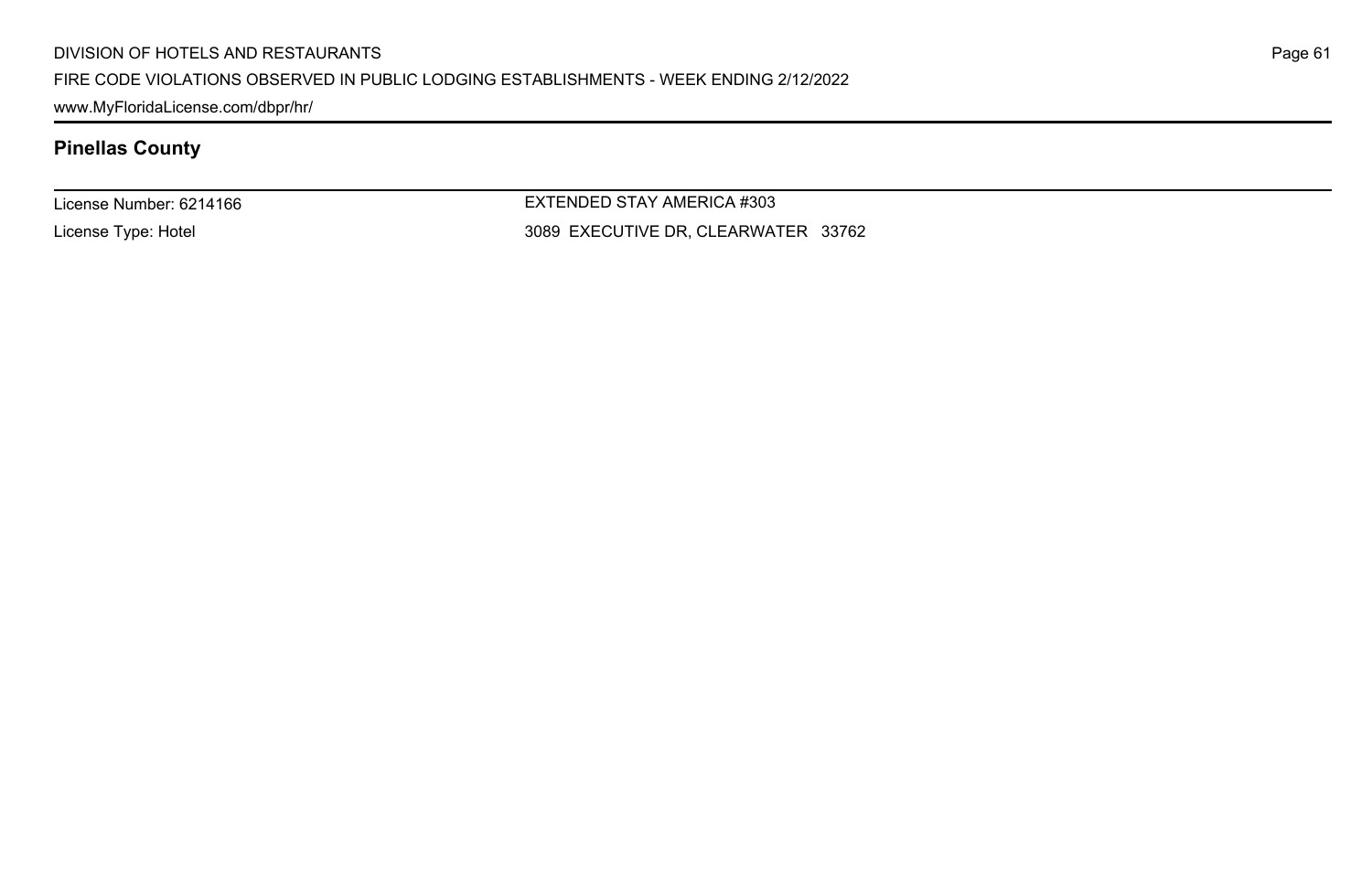### **Pinellas County**

Inspection Date: 02/07/2022 Inspection Number: 1161100 Inspection Type: Routine - Lodging Inspection Disposition: Call Back -

Inspector Name: LOZANO, KELVIN Complied

#### Violation Code Observation Violation Citation

04-01-4 - From initial inspection : Trouble/alarm light illuminated on the fire alarm control panel. For reporting purposes only. Per operator there is already a work order placed to have it looked at. - From follow-up inspection 2022-02-07:

08-01-4 - From initial inspection : Boiler certificate or insurance inspector's boiler report expired. For reporting purposes only. FL133821 expiration 08/30/2020 - From follow-up inspection 2022-02-07:

509.032(2)(d) FS Reporting: The division, or its agent, shall notify the local firesafety authority or the State Fire Marshal of any readily observable violation of a rule adopted under chapter 633 which relates to public lodging establishments or public food establishments, and the identification of such violation does not require any firesafety inspection certification. For reporting purposes only.

61C-1.004(10) FAC and 509.032(2)(d) FS Reporting: 61C-1.004(10) The insurance inspector's boiler report is required annually for power boilers and high pressure/high temperature boilers and biannually for low pressure steam or vapor heating boilers. 509.032(2)(d) The division, or its agent, shall notify the local firesafety authority or the State Fire Marshal of any readily observable violation of a rule adopted under chapter 633 which relates to public lodging establishments or public food establishments, and the identification of such violation does not require any firesafety inspection certification. For reporting purposes only.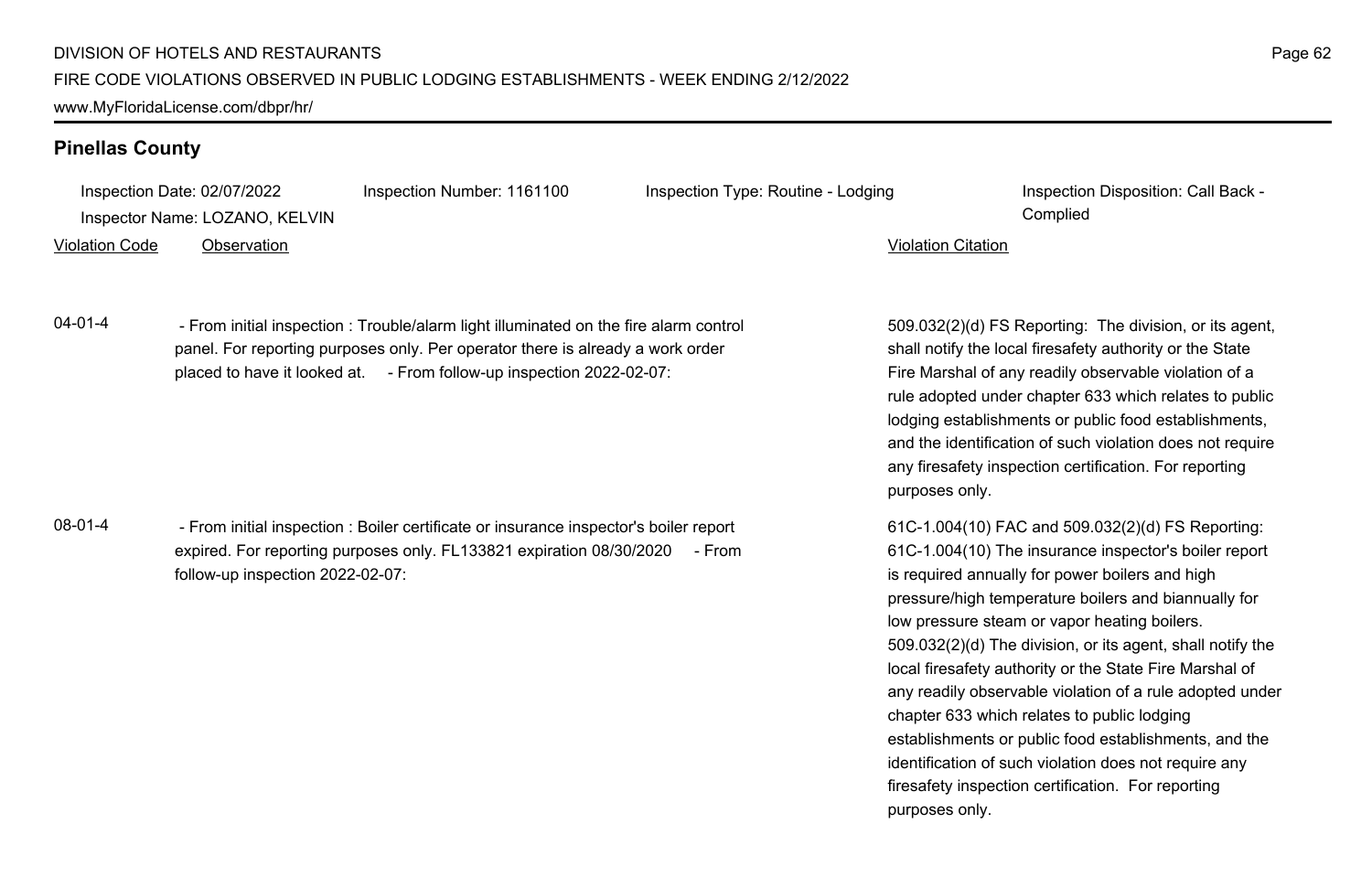#### **Sarasota County**

### License Number: 6804844

License Type: Apartment

# PRESIDENTIAL APARTMENTS

#### 3232 FRUITVILLE RD, SARASOTA 34237

Inspection

Inspection Date: 02/10/2022 Inspection Number: 1534184 Inspection Type: Lodging-Licensing Inspector Name: HELGESON, ERIC Completed - No Further Action

Violation Code Observation Violation Citation

07-01-4 Damaged electrical wire(s). For reporting purposes only. Observed light fixture hanging by wire outside unit 225.

> Observed television cables unattached to walls and sprawling across stairway thresholds causing possible trip hazzard.

Inspection Disposition: Inspection

509.032(2)(d) FS Reporting: (d) The division, or its agent, shall notify the local firesafety authority or the State Fire Marshal of any readily observable violation of a rule adopted under chapter 633 which relates to public lodging establishments or public food establishments, and the identification of such violation does not require any firesafety inspection certification. For reporting purposes only.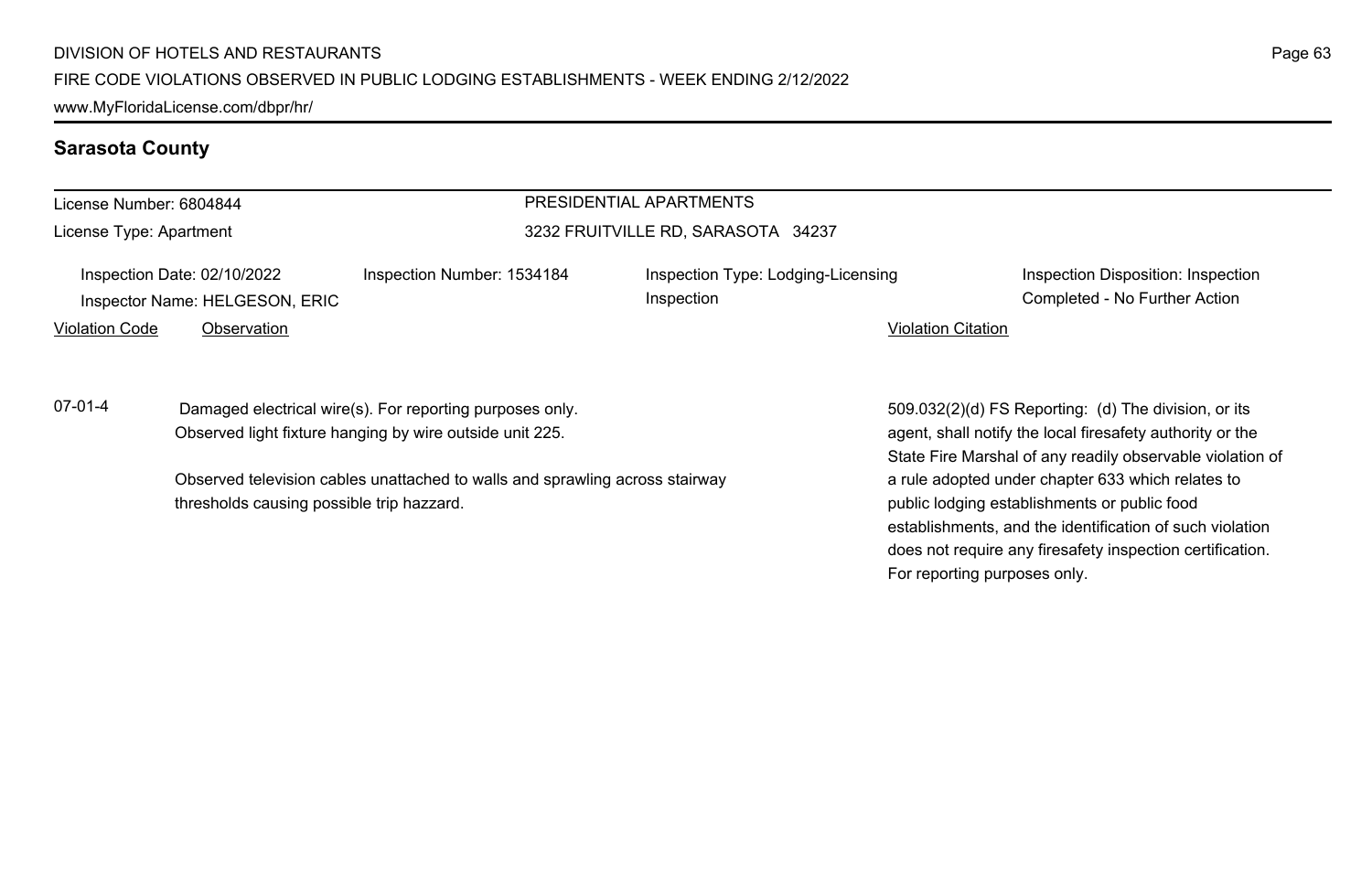www.MyFloridaLicense.com/dbpr/hr/

# **Seminole County**

| HOME TOWNE STUDIOS<br>License Number: 6903994 |                                                                   |                                                                                |                                    |                           |                                                                                                                                                                                                                                                                                                 |
|-----------------------------------------------|-------------------------------------------------------------------|--------------------------------------------------------------------------------|------------------------------------|---------------------------|-------------------------------------------------------------------------------------------------------------------------------------------------------------------------------------------------------------------------------------------------------------------------------------------------|
| License Type: Hotel                           |                                                                   |                                                                                | 210 N OXFORD RD, CASSELBERRY 32707 |                           |                                                                                                                                                                                                                                                                                                 |
|                                               | Inspection Date: 02/07/2022<br>Inspector Name: GUTTERMAN, KENNETH | Inspection Number: 1163207                                                     | Inspection Type: Routine - Lodging |                           | Inspection Disposition: Warning<br>Issued                                                                                                                                                                                                                                                       |
| <b>Violation Code</b>                         | Observation                                                       |                                                                                |                                    | <b>Violation Citation</b> |                                                                                                                                                                                                                                                                                                 |
| $04 - 01 - 4$                                 | purposes only.                                                    | Trouble/alarm light illuminated on the fire alarm control panel. For reporting |                                    |                           | 509.032(2)(d) FS Reporting: The division, or its agent,<br>shall notify the local firesafety authority or the State<br>Fire Marshal of any readily observable violation of a<br>rule adopted under chapter 633 which relates to public<br>lodging establishments or public food establishments, |

and the identification of such violation does not require any firesafety inspection certification. For reporting

purposes only.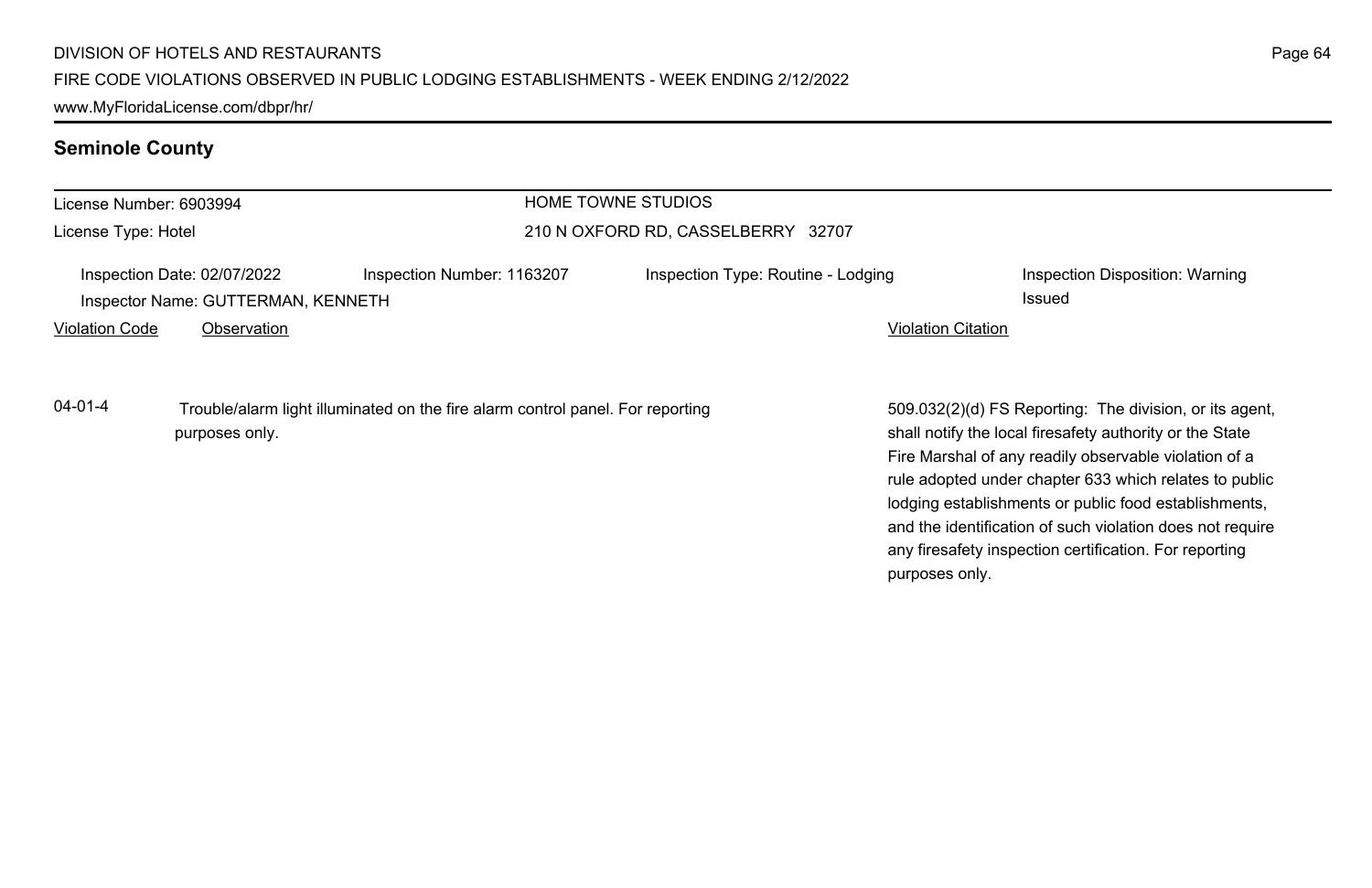# **St. Lucie County**

| License Number: 6600233 |                                                                                                                                                           |                                          | <b>INDIAN RIVER APARTMENTS</b>     |                                                                                                                                                                                                                                                                                                                                                                                                                                              |
|-------------------------|-----------------------------------------------------------------------------------------------------------------------------------------------------------|------------------------------------------|------------------------------------|----------------------------------------------------------------------------------------------------------------------------------------------------------------------------------------------------------------------------------------------------------------------------------------------------------------------------------------------------------------------------------------------------------------------------------------------|
| License Type: Apartment |                                                                                                                                                           | 601 S INDIAN RIVER DR, FORT PIERCE 34949 |                                    |                                                                                                                                                                                                                                                                                                                                                                                                                                              |
|                         | Inspection Date: 02/08/2022<br>Inspector Name: HYNES, MONICA                                                                                              | Inspection Number: 1530444               | Inspection Type: Routine - Lodging | Inspection Disposition: Warning<br><b>Issued</b>                                                                                                                                                                                                                                                                                                                                                                                             |
| <b>Violation Code</b>   | Observation                                                                                                                                               |                                          |                                    | <b>Violation Citation</b>                                                                                                                                                                                                                                                                                                                                                                                                                    |
| $01 - 02 - 4$           | Portable fire extinguisher pressure gauge indicates the extinguisher is in need of<br>recharge. Located outside meter boxes. For reporting purposes only. |                                          |                                    | 509.032(2)(d) FS Reporting: (d) The division, or its<br>agent, shall notify the local firesafety authority or the<br>State Fire Marshal of any readily observable violation of<br>a rule adopted under chapter 633 which relates to<br>public lodging establishments or public food<br>establishments, and the identification of such violation<br>does not require any firesafety inspection certification.<br>For reporting purposes only. |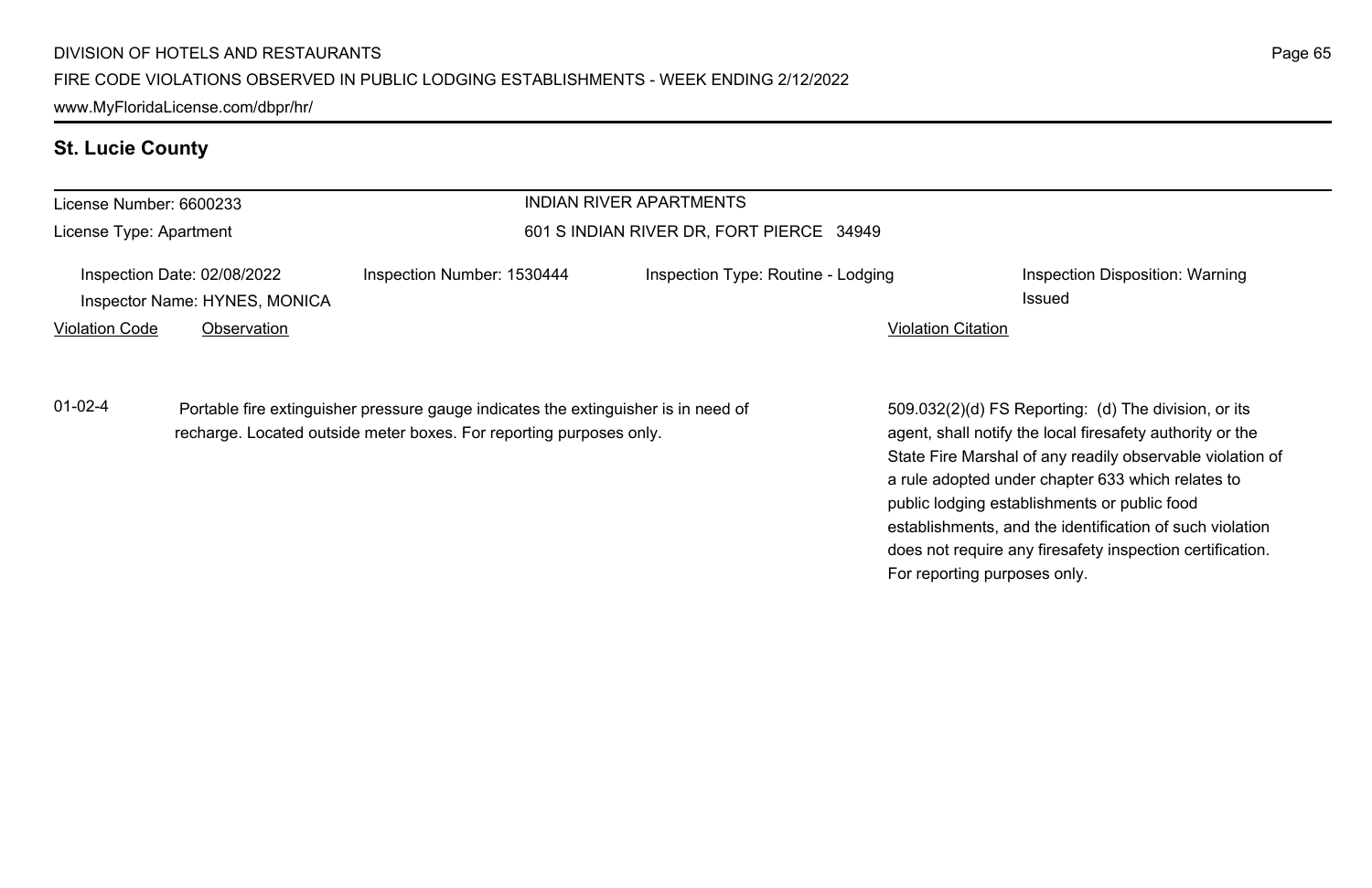# **Volusia County**

| License Number: 7406630 |                                                                   | <b>ICON ONE DAYTONA</b>                                                        |                                    |                           |                                                                                                                                                                              |
|-------------------------|-------------------------------------------------------------------|--------------------------------------------------------------------------------|------------------------------------|---------------------------|------------------------------------------------------------------------------------------------------------------------------------------------------------------------------|
| License Type: Apartment |                                                                   | 1820 LEGENDS LN, DAYTONA BEACH 32114                                           |                                    |                           |                                                                                                                                                                              |
|                         | Inspection Date: 02/11/2022<br>Inspector Name: BRANNER, LISELOTTE | Inspection Number: 1520035                                                     | Inspection Type: Routine - Lodging |                           | Inspection Disposition: Warning<br>Issued                                                                                                                                    |
| <b>Violation Code</b>   | Observation                                                       |                                                                                |                                    | <b>Violation Citation</b> |                                                                                                                                                                              |
| $04 - 01 - 4$           | purposes only.<br>-trouble light building 4 -Nac 3 open           | Trouble/alarm light illuminated on the fire alarm control panel. For reporting |                                    |                           | 509.032(2)(d) FS Reporting: The division, or its agent,<br>shall notify the local firesafety authority or the State<br>Fire Marshal of any readily observable violation of a |
|                         |                                                                   |                                                                                |                                    |                           | rule adopted under chapter 633 which relates to public<br>lodging establishments or public food establishments,                                                              |

and the identification of such violation does not require any firesafety inspection certification. For reporting

purposes only.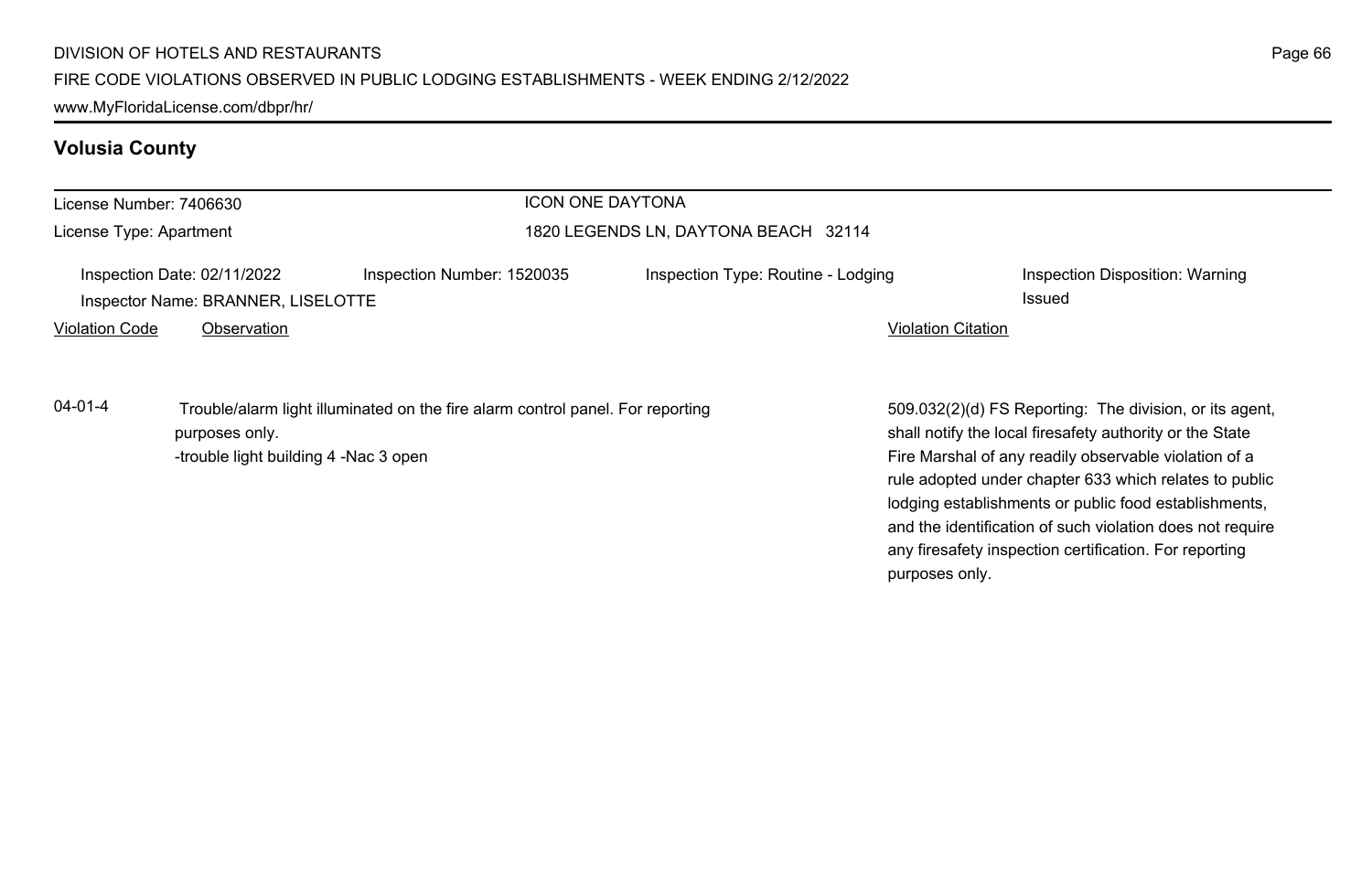# **Volusia County**

| License Number: 7400367                                     |                                                                                                  |                                                                                    | <b>BOARDWALK INN &amp; SUITES</b>  |                                                                                                                                                                                                                                                                                                                                                                                                                        |                                                                                                                                                                                                                                                                                                                                                                                                              |
|-------------------------------------------------------------|--------------------------------------------------------------------------------------------------|------------------------------------------------------------------------------------|------------------------------------|------------------------------------------------------------------------------------------------------------------------------------------------------------------------------------------------------------------------------------------------------------------------------------------------------------------------------------------------------------------------------------------------------------------------|--------------------------------------------------------------------------------------------------------------------------------------------------------------------------------------------------------------------------------------------------------------------------------------------------------------------------------------------------------------------------------------------------------------|
| License Type: Motel                                         |                                                                                                  | 301 S ATLANTIC AVE, DAYTONA BEACH 32118                                            |                                    |                                                                                                                                                                                                                                                                                                                                                                                                                        |                                                                                                                                                                                                                                                                                                                                                                                                              |
| Inspection Date: 02/11/2022<br>Inspector Name: WOOD, JUSTIN |                                                                                                  | Inspection Number: 1220771                                                         | Inspection Type: Routine - Lodging |                                                                                                                                                                                                                                                                                                                                                                                                                        | Inspection Disposition: Warning<br><b>Issued</b>                                                                                                                                                                                                                                                                                                                                                             |
| <b>Violation Code</b>                                       | Observation                                                                                      |                                                                                    |                                    | <b>Violation Citation</b>                                                                                                                                                                                                                                                                                                                                                                                              |                                                                                                                                                                                                                                                                                                                                                                                                              |
| $01 - 02 - 4$                                               | recharge. For reporting purposes only.<br>-location inside parking garage, abc                   | Portable fire extinguisher pressure gauge indicates the extinguisher is in need of |                                    | For reporting purposes only.                                                                                                                                                                                                                                                                                                                                                                                           | 509.032(2)(d) FS Reporting: (d) The division, or its<br>agent, shall notify the local firesafety authority or the<br>State Fire Marshal of any readily observable violation of<br>a rule adopted under chapter 633 which relates to<br>public lodging establishments or public food<br>establishments, and the identification of such violation<br>does not require any firesafety inspection certification. |
| $04 - 01 - 4$                                               | Trouble/alarm light illuminated on the fire alarm control panel. For reporting<br>purposes only. |                                                                                    | purposes only.                     | 509.032(2)(d) FS Reporting: The division, or its agent,<br>shall notify the local firesafety authority or the State<br>Fire Marshal of any readily observable violation of a<br>rule adopted under chapter 633 which relates to public<br>lodging establishments or public food establishments,<br>and the identification of such violation does not require<br>any firesafety inspection certification. For reporting |                                                                                                                                                                                                                                                                                                                                                                                                              |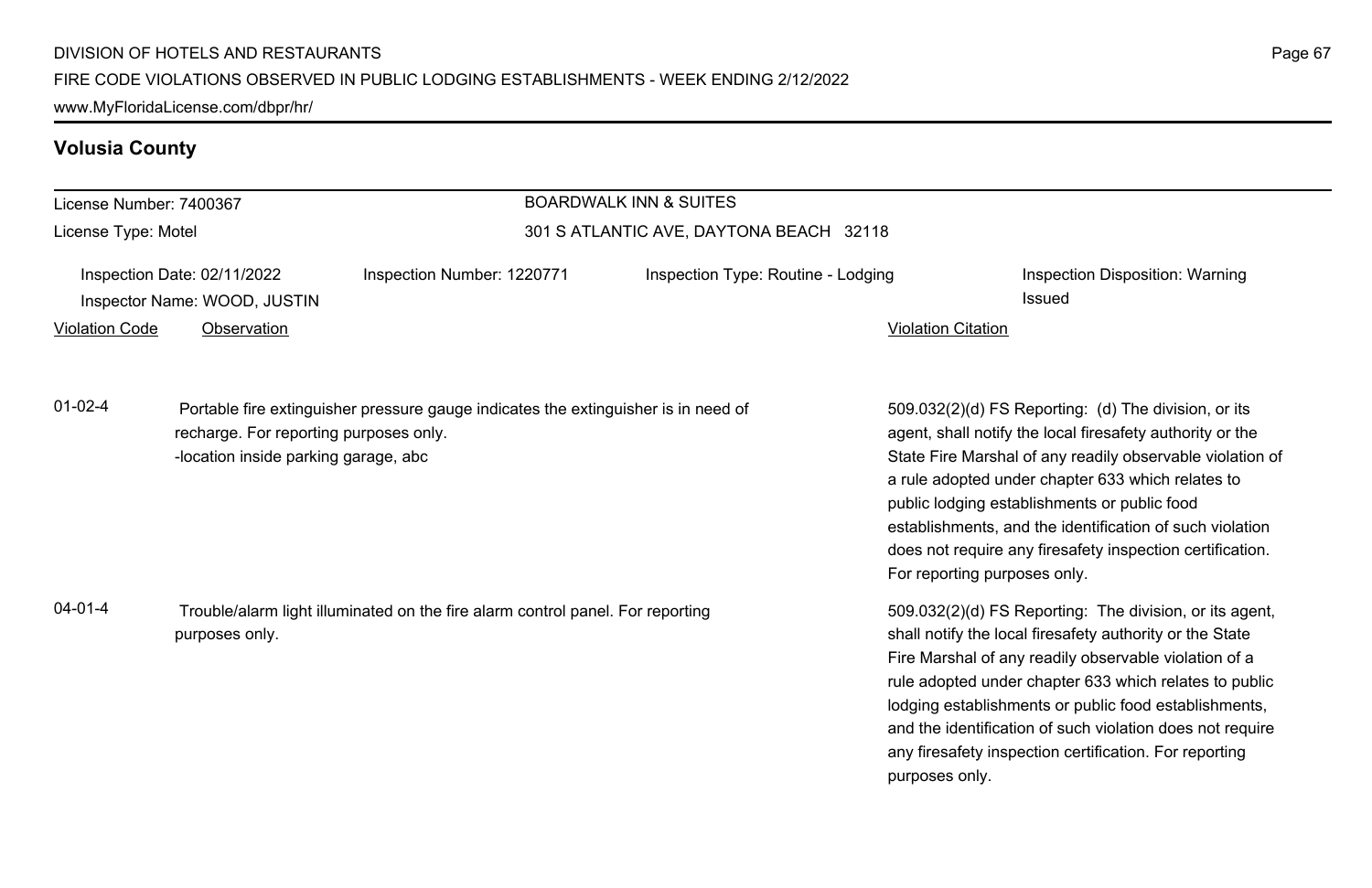# **Volusia County**

| License Number: 7400555                                     |                        |                                                                                                                              | HIRA NIR INC SKYWAY MOTEL          |                                                                                                                                                                                                                            |
|-------------------------------------------------------------|------------------------|------------------------------------------------------------------------------------------------------------------------------|------------------------------------|----------------------------------------------------------------------------------------------------------------------------------------------------------------------------------------------------------------------------|
| License Type: Motel                                         |                        | 906 S ATLANTIC AVE, DAYTONA BEACH 32118                                                                                      |                                    |                                                                                                                                                                                                                            |
| Inspection Date: 02/10/2022<br>Inspector Name: WOOD, JUSTIN |                        | Inspection Number: 1220160                                                                                                   | Inspection Type: Routine - Lodging | Inspection Disposition: Inspection<br>Completed - No Further Action                                                                                                                                                        |
| <b>Violation Code</b>                                       | Observation            |                                                                                                                              |                                    | <b>Violation Citation</b>                                                                                                                                                                                                  |
| $01 - 06 - 4$                                               |                        | Portable fire extinguisher locked in a box with no means of access to the fire<br>extinguisher. For reporting purposes only. |                                    | 509.032(2)(d) FS Reporting: (d) The division, or its<br>agent, shall notify the local firesafety authority or the                                                                                                          |
|                                                             | -stairwell near unit 6 |                                                                                                                              |                                    | State Fire Marshal of any readily observable violation of<br>a rule adopted under chapter 633 which relates to<br>public lodging establishments or public food<br>establishments, and the identification of such violation |
|                                                             |                        |                                                                                                                              |                                    | does not require any firesafety inspection certification.                                                                                                                                                                  |

For reporting purposes only.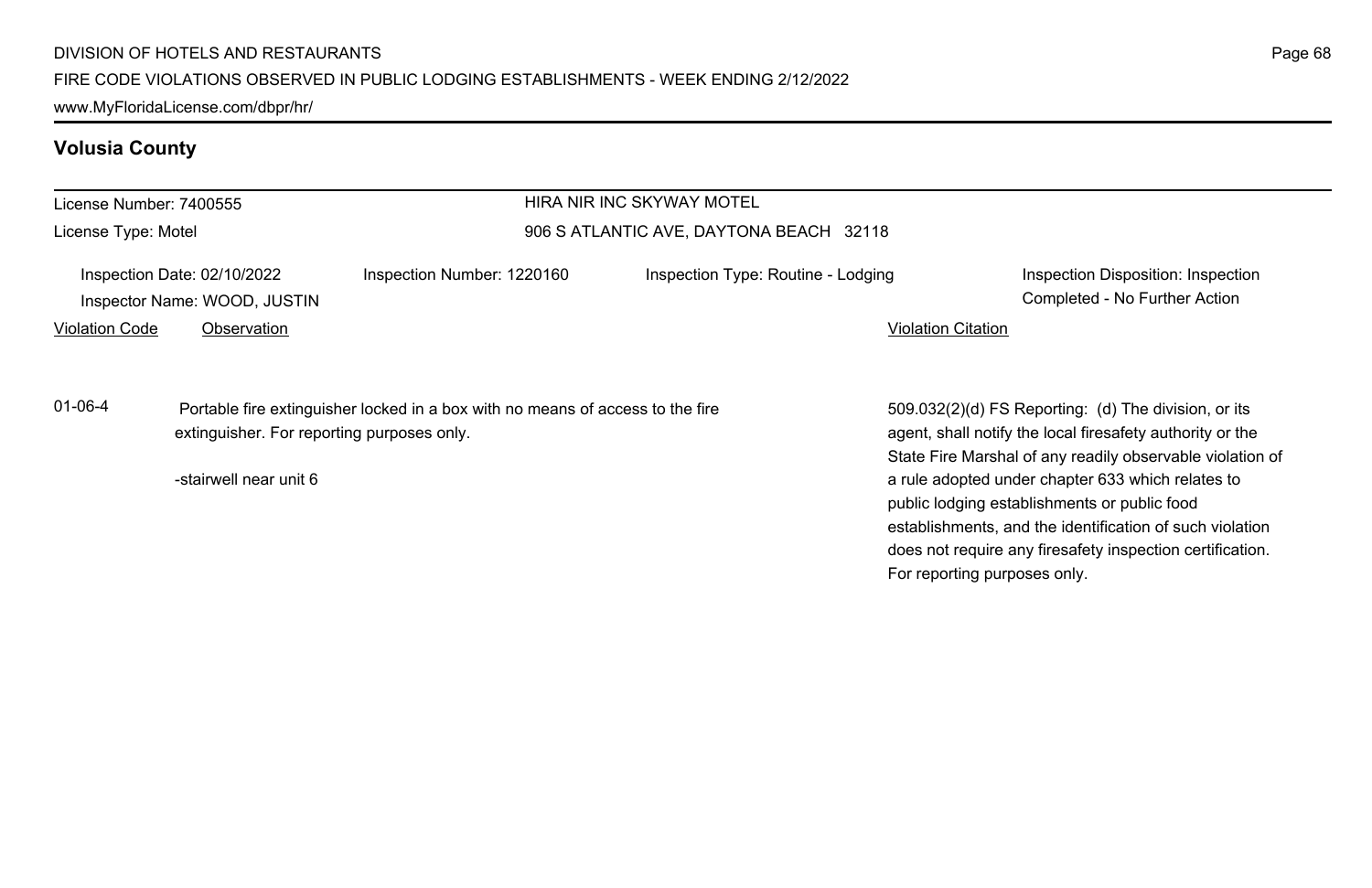# **Volusia County**

| License Number: 7400765 |                                                                            |                            | <b>WLW CAPITAL LLC</b>                          |                                                                                                                                                                                                                                                                                                                                                                                                                                              |  |  |  |
|-------------------------|----------------------------------------------------------------------------|----------------------------|-------------------------------------------------|----------------------------------------------------------------------------------------------------------------------------------------------------------------------------------------------------------------------------------------------------------------------------------------------------------------------------------------------------------------------------------------------------------------------------------------------|--|--|--|
| License Type: Motel     |                                                                            |                            | 3738 S ATLANTIC AVE, DAYTONA BEACH SHORES 32118 |                                                                                                                                                                                                                                                                                                                                                                                                                                              |  |  |  |
| <b>Violation Code</b>   | Inspection Date: 02/07/2022<br>Inspector Name: WOOD, JUSTIN<br>Observation | Inspection Number: 1219288 | Inspection Type: Routine - Lodging              | Inspection Disposition: Inspection<br>Completed - No Further Action<br><b>Violation Citation</b>                                                                                                                                                                                                                                                                                                                                             |  |  |  |
| 02-08-4                 | Motorcycle stored under stairwell.<br>Backside near unit 18                |                            |                                                 | 509.032(2)(d) FS Reporting: (d) The division, or its<br>agent, shall notify the local firesafety authority or the<br>State Fire Marshal of any readily observable violation of<br>a rule adopted under chapter 633 which relates to<br>public lodging establishments or public food<br>establishments, and the identification of such violation<br>does not require any firesafety inspection certification.<br>For reporting purposes only. |  |  |  |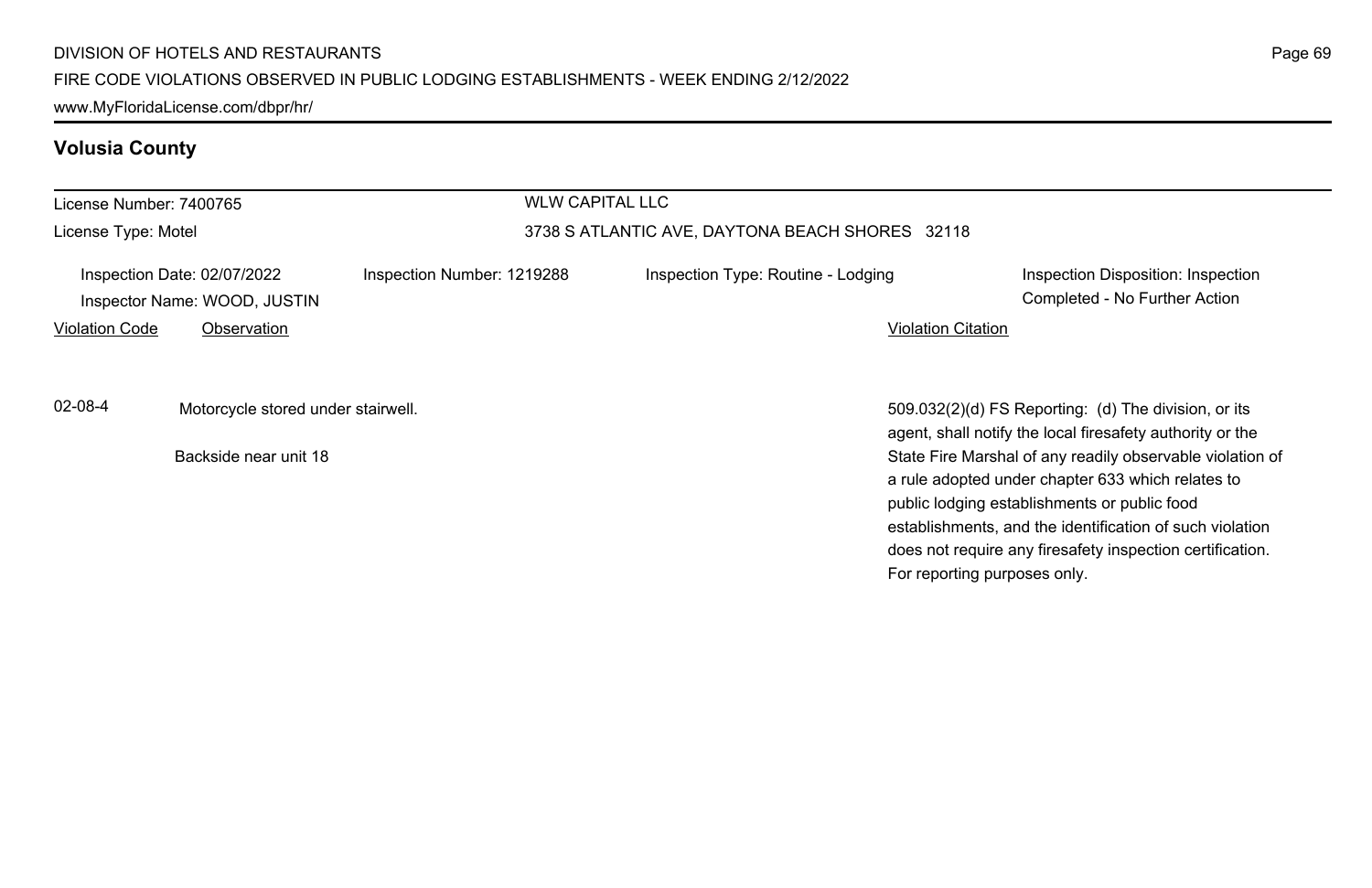www.MyFloridaLicense.com/dbpr/hr/

### **Volusia County**

| License Number: 7401000<br>License Type: Motel |                                         |  |                                                 | BEST WESTERN AKU TIKI INN                                                                |                           |                                                       |  |
|------------------------------------------------|-----------------------------------------|--|-------------------------------------------------|------------------------------------------------------------------------------------------|---------------------------|-------------------------------------------------------|--|
|                                                |                                         |  | 2225 S ATLANTIC AVE, DAYTONA BEACH SHORES 32118 |                                                                                          |                           |                                                       |  |
|                                                | Inspection Date: 02/07/2022             |  | Inspection Number: 1218108                      | Inspection Type: Routine - Lodging                                                       |                           | Inspection Disposition: Call Back -                   |  |
|                                                | Inspector Name: RUTLEDGE, REBECCA       |  |                                                 |                                                                                          |                           | Complied                                              |  |
| Violation Code                                 | Observation                             |  |                                                 |                                                                                          | <b>Violation Citation</b> |                                                       |  |
| 08-03-4                                        |                                         |  |                                                 | - From initial inspection : No boiler certificate or insurance inspector's boiler report |                           | 61C-1.004(10) FAC and 509.032(2)(d) FS Reporting:     |  |
|                                                | available. For reporting purposes only. |  |                                                 | - From follow-up inspection 2022-02-07:                                                  |                           | 61C-1.004(10) The insurance inspector's boiler report |  |

61C-1.004(10) The insurance inspector's boiler report is required annually for power boilers and high pressure/high temperature boilers and biannually for low pressure steam or vapor heating boilers. 509.032(2)(d) The division, or its agent, shall notify the local firesafety authority or the State Fire Marshal of any readily observable violation of a rule adopted under chapter 633 which relates to public lodging establishments or public food establishments, and the identification of such violation does not require any firesafety inspection certification. For reporting purposes only.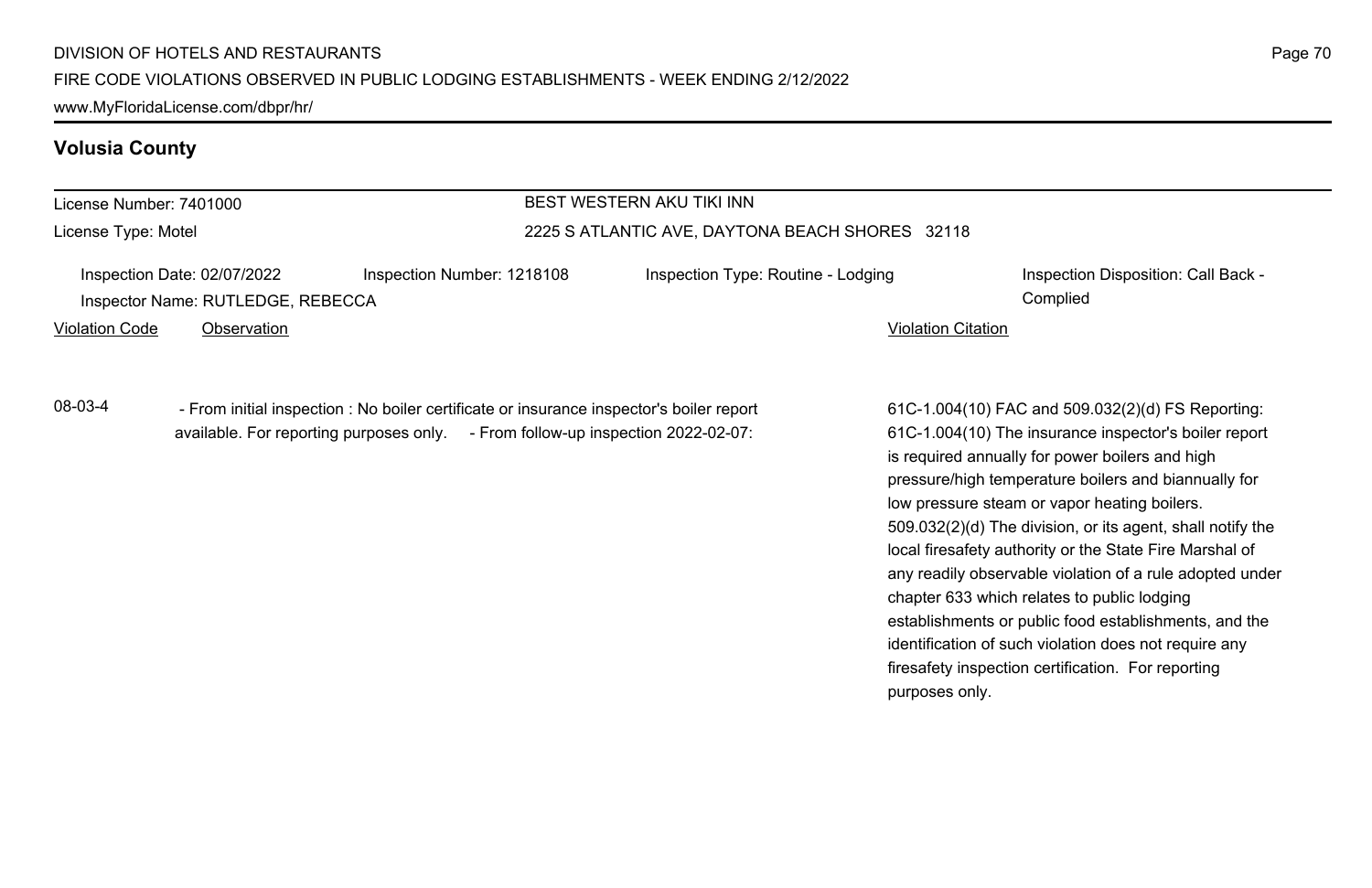# **Volusia County**

| License Number: 7403605 |                                                                            |                                                                                | <b>FLAMINGO INN</b>                             |                                                                                                                                                                                                                                                          |  |  |
|-------------------------|----------------------------------------------------------------------------|--------------------------------------------------------------------------------|-------------------------------------------------|----------------------------------------------------------------------------------------------------------------------------------------------------------------------------------------------------------------------------------------------------------|--|--|
| License Type: Motel     |                                                                            |                                                                                | 2011 S ATLANTIC AVE, DAYTONA BEACH SHORES 32118 |                                                                                                                                                                                                                                                          |  |  |
| <b>Violation Code</b>   | Inspection Date: 02/09/2022<br>Inspector Name: WOOD, JUSTIN<br>Observation | Inspection Number: 1221249                                                     | Inspection Type: Routine - Lodging              | Inspection Disposition: Inspection<br>Completed - No Further Action<br><b>Violation Citation</b>                                                                                                                                                         |  |  |
| $04 - 01 - 4$           | purposes only.                                                             | Trouble/alarm light illuminated on the fire alarm control panel. For reporting |                                                 | 509.032(2)(d) FS Reporting: The division, or its agent,<br>shall notify the local firesafety authority or the State<br>Fire Marshal of any readily observable violation of a                                                                             |  |  |
|                         | -manager states busted fuse, waiting on part                               |                                                                                |                                                 | rule adopted under chapter 633 which relates to public<br>lodging establishments or public food establishments,<br>and the identification of such violation does not require<br>any firesafety inspection certification. For reporting<br>purposes only. |  |  |